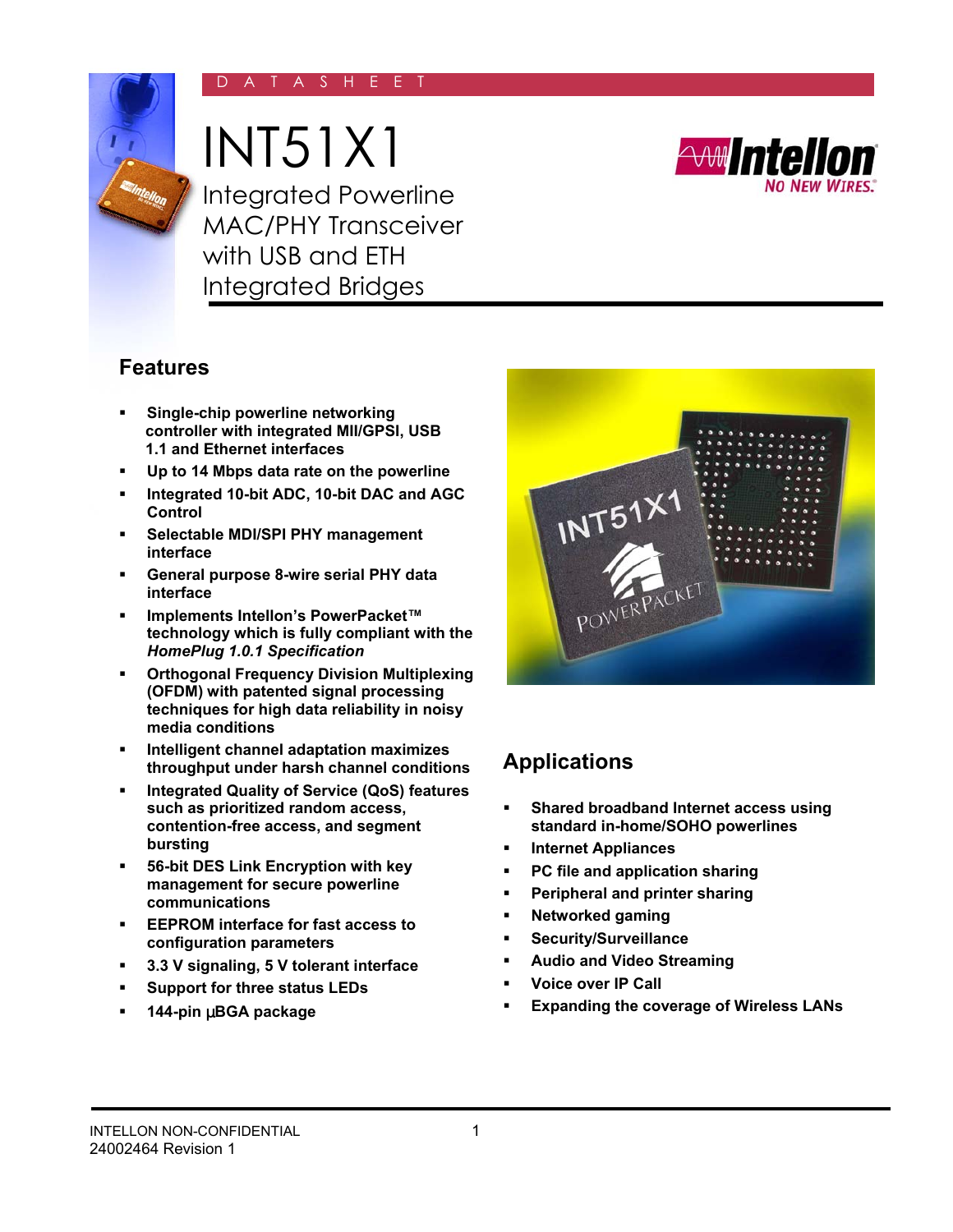# **CONTENTS**

| $\mathbf 1$    |  |
|----------------|--|
| 2 <sub>1</sub> |  |
| 2.1.           |  |
| 2.2.           |  |
| 2.3.           |  |
| 3.             |  |
| 3.1.           |  |
| 3.2.           |  |
| 3.3.           |  |
| 3.4.           |  |
| 3.5.           |  |
| 3.6.           |  |
| 4 <sub>1</sub> |  |
| 4.1            |  |
| 4.2.           |  |
| 4.3.           |  |
| 5.             |  |
| 6.             |  |
| 6.1.           |  |
| 6.2.           |  |
| $7^{\circ}$    |  |
| 7.1.           |  |
| 7.2.           |  |
| 7.3.           |  |
| 8.             |  |
| 8.1.           |  |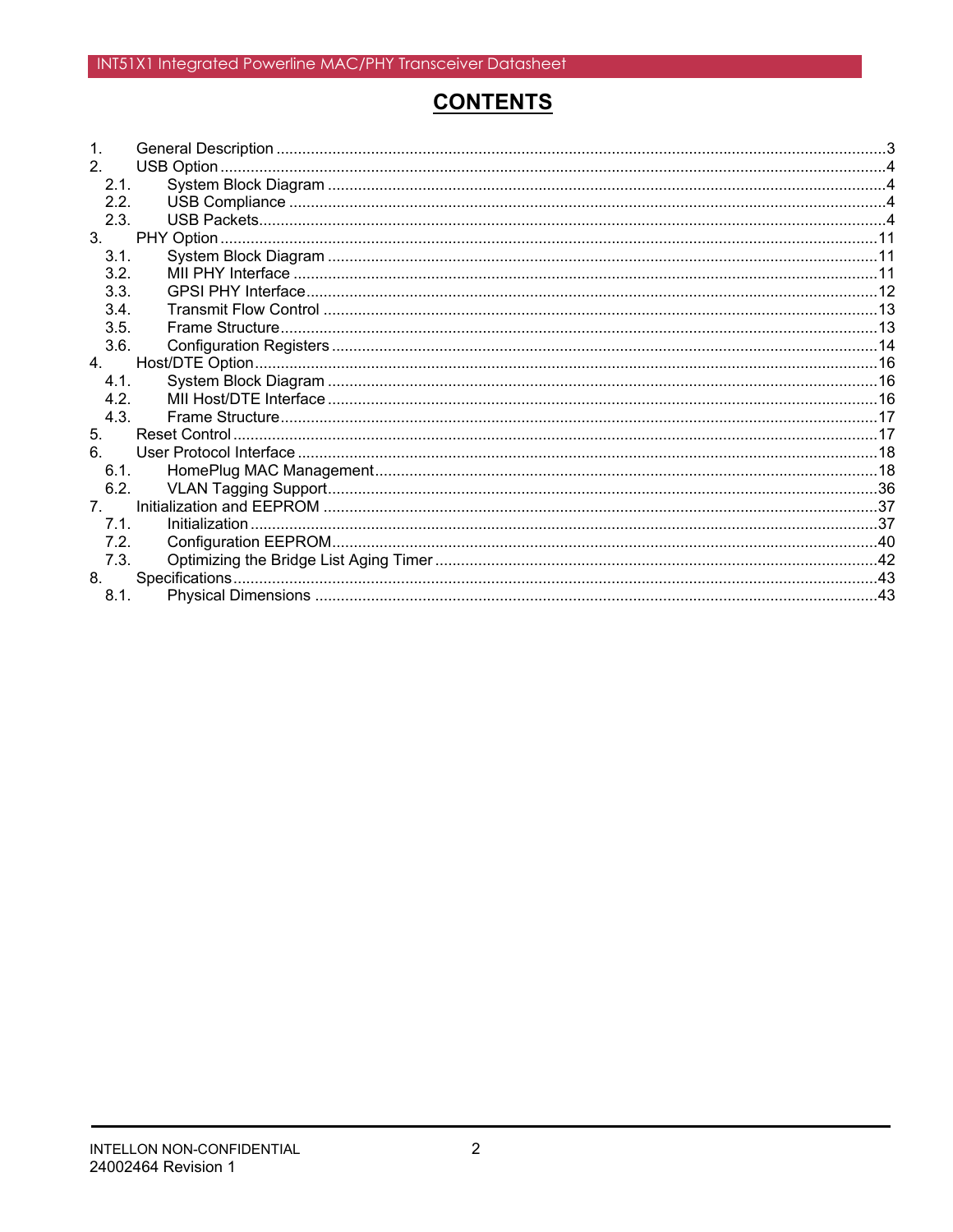# **1. General Description**

The INT51X1 IC is an integrated powerline MAC/PHY/AFE transceiver providing *No New Wires* communications to any room, over any wire, at speeds of up to 14 Mbps. The INT51X1 alternately provides three interfaces, via pinout options:

- INT51X1 (USB Option): A USB Network Model Communications Class Device (ref. Universal Serial Bus Class Definitions for Communication Devices, Version 1.1) interconnection to a USB host (ref. Universal Serial Bus Specification Revision 1.1). The INT51X1 (USB Option) is selected by connecting MODE0 (pin D2) to VDD IO through 10KΩ and connecting MODE1 (pin D3) to VSS.
- INT51X1 (PHY Option): An MII (IEEE 802.3u 1995, Paragraph 22) or GPSI PHY interface for interconnection to microcontrollers or Ethernet controllers. The INT51X1 (PHY Option) is selected by connecting MODE0 (pin D2) to VSS and connecting MODE1 (pin D3) to VDD IO through 10KΩ.
- INT51X1 (Host/DTE Option): An MII Host/DTE interface (IEEE 802.3u 1995, Paragraph 22) for interconnection to an Ethernet PHY. The INT51X1 (Host/DTE Option) is selected by connecting MODE0 (pin D2) to VDD\_IO through 10K $\Omega$  and connecting MODE1 (pin D3) to VDD\_IO through 10K $\Omega$ .

The IC implements Intellon's patented PowerPacket OFDM technology and is fully compliant with the *HomePlug 1.0.1 Specification*. Specifically tailored to reliably deliver up to 14 Mbps over the difficult powerline communication environment, the IC combats deep attenuation notches, noises sources, and multi-path fading by allocating usable frequencies according to the signal to noise ratio (SNR). Synchronization is achieved in low SNR channels without the use of pilot carriers. The MAC implements a CSMA/CA scheme with prioritization and automatic repeat request (ARQ) for reliable delivery of Ethernet packets via packet encapsulation. A 10-bit analog-to-digital converter (ADC) and a 10-bit digital-to-analog converter (DAC) are fully integrated for simplified design. The ADC and DAC feature sample rates of 50 MBPS, independent of on-chip voltage references, and low power operation.

Built-in Quality of Service (QoS) features provide the necessary bandwidth for multimedia payloads including voice, data, audio, and video. A four-level prioritized random access method exists with strict adherence to priority. Segment bursting on the powerline minimizes the demands on the receiver resources and maximizes the throughput of the network while still providing excellent latency response and jitter performance. The IC's contention-free access capability extends this concept of segment bursting to allow the transmission of multiple frames over the powerline without relinquishing the control of the medium. Utilizing contention-free access, a single station may act as a controller for the entire network.

The IC operates on a 1.5V core and 3.3V IO power supplies, offers 5V I/O tolerance, and is packaged in a 144-pin µBGA.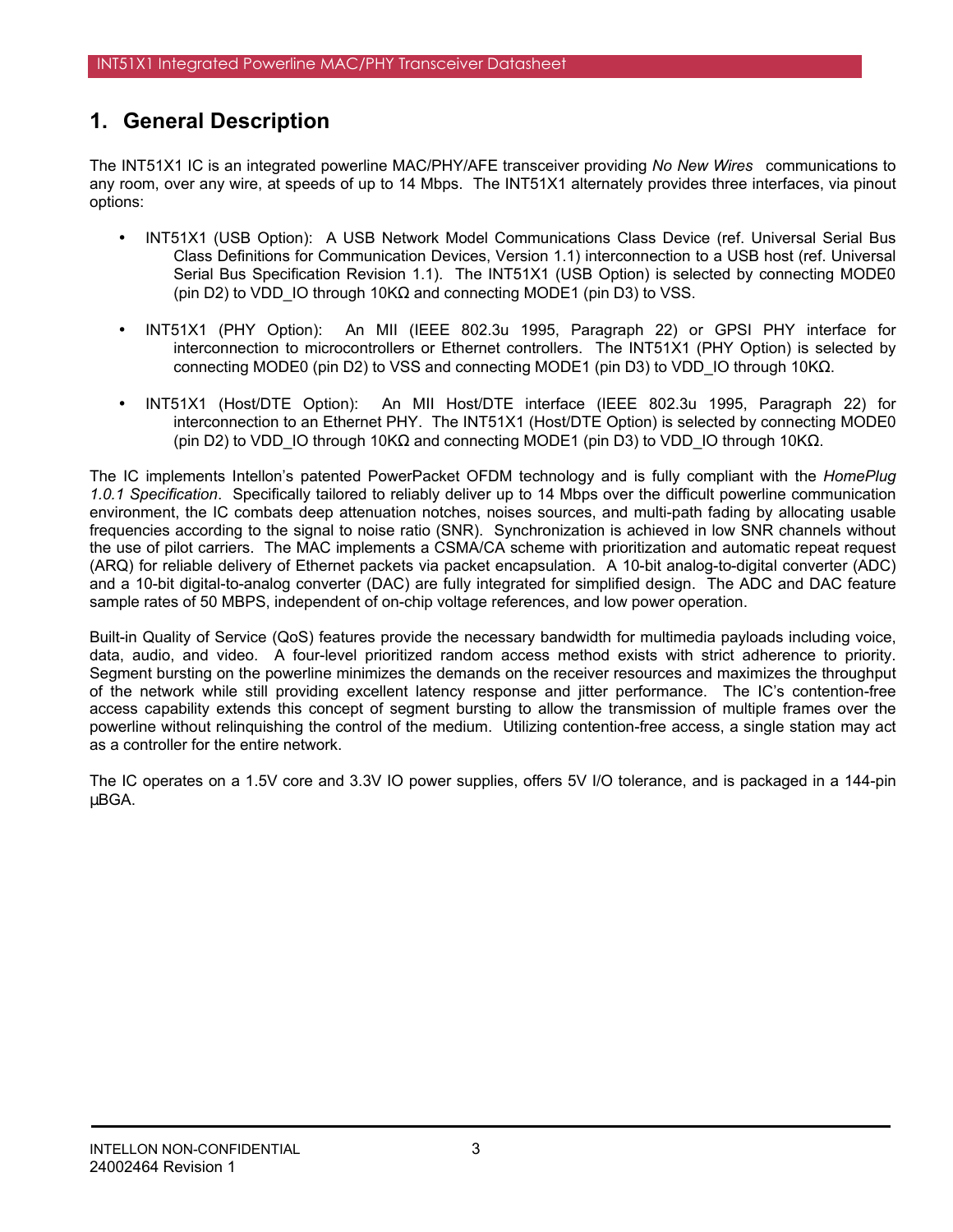# **2. USB Option**

INT51X1 (USB Option): A USB Network Model Communications Class Device (ref. Universal Serial Bus Class Definitions for Communication Devices, Version 1.1) interconnection to a USB host (ref. Universal Serial Bus Specification Revision 1.1).

# **2.1. System Block Diagram**



# **2.2. USB Compliance**

When optioned for the USB interface, the electrical characteristics and timing of the INT51X1 fully conform with the Universal Serial Bus Specification, Revision 1.1, for self-powered applications.

When configured for either self-powered or bus-powered applications, the INT51X1 (USB Option) reports a MaxPower value of 0x00.

# **2.3. USB Packets**

USB packets are processed only when optioned for INT51X1 (USB Option).

## 2.3.1. USB Configuration

## 2.3.1.1. USB Endpoints

| <b>Endpoint</b> | $^{\mathsf{v}}$ vpe | <b>Direction</b> | Size (bytes) | <b>Description</b>                             |
|-----------------|---------------------|------------------|--------------|------------------------------------------------|
| EP <sub>0</sub> | control             | <b>IN/OUT</b>    | 32           | default endpoint, used for standard and vendor |
|                 |                     |                  |              | reguests                                       |
| EP <sub>1</sub> | bulk                | IN               | 64           | data input                                     |
| EP <sub>2</sub> | bulk                | OUT              | 64           | data output                                    |
| EP <sub>3</sub> | interrupt           | IN               |              | interrupt data from chip                       |

### **USB Endpoints**

EP0, the default endpoint, is used for all standard USB requests and INT51X1 (USB Option) specific requests. The INT51X1 (USB Option) specific requests are implemented according to the USB Communication Device Class Specification 1.1 (CDC).

EP1 is used to process raw Ethernet data from the USB device to the PC. The maximum length of a Ethernet data packet is 1518 bytes (including VLAN tag). Following the Ethernet data packet (the last two valid octets in the last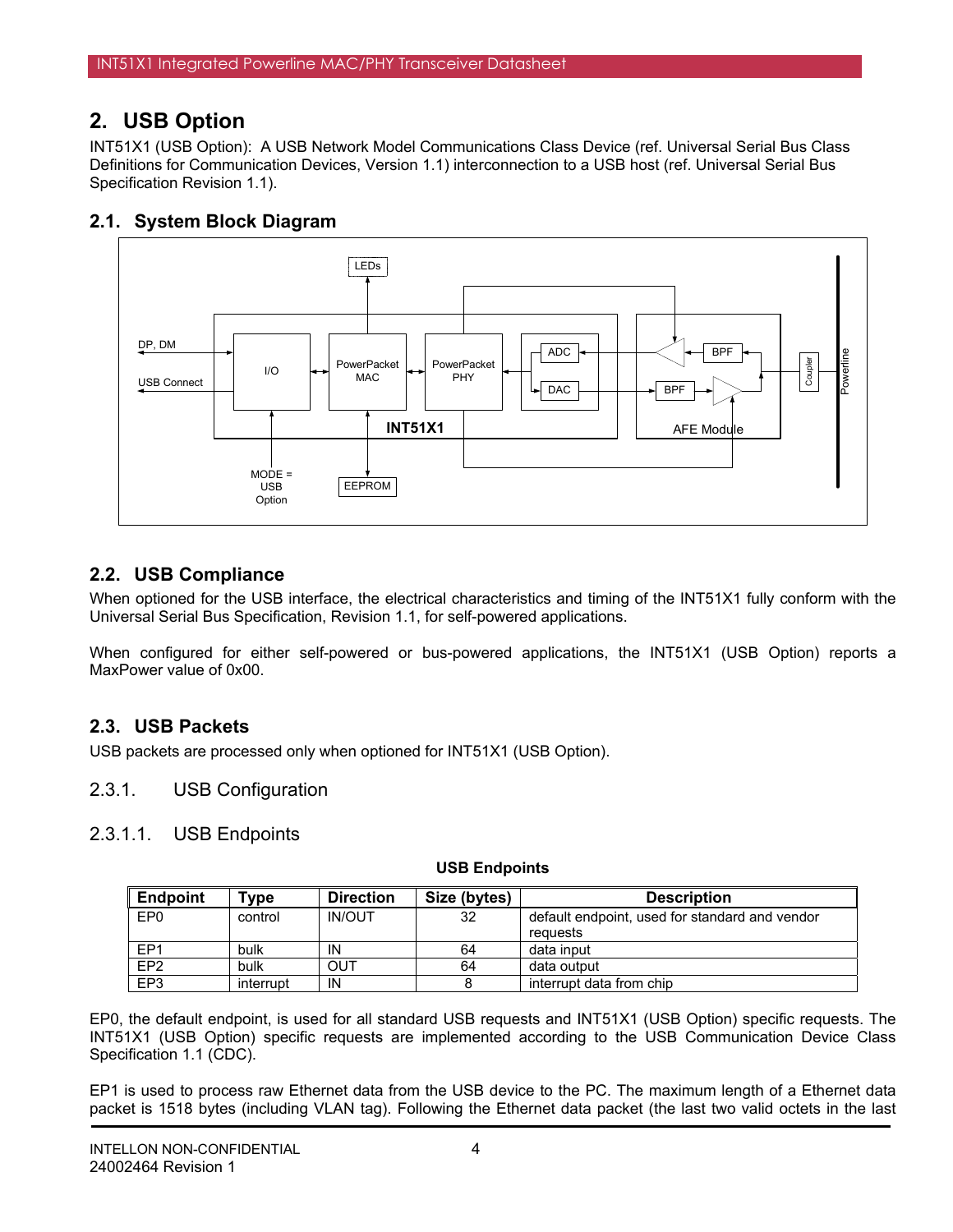USB packet) is a 12-bit Frame Length field containing the length of the Ethernet data packet. Bits 0-7 of the  $1<sup>st</sup>$  octet of the Frame Length field map to bits 0-7 of the Ethernet frame length, bits 0-3 of the  $2^{nd}$  octet of the Frame Length field map to bits 8-11 of the Ethernet frame length, and bits 4-7 of the  $2^{nd}$  octet are reserved. Therefore, the actual length of the data passed from the USB device to the PC for a maximum length Ethernet data packet is 1520 (including VLAN tag) and the Frame Length field will contain 1518. Each Ethernet packet is terminated with a USB short packet. If the Ethernet packet size is a multiple of the endpoint size, a zero packet has to be sent by the USB device. If no data is available the device answers to IN tokens with NAKs.

EP2 is used to process Ethernet data from the PC to the USB device. The maximum length of a Ethernet data packet is 1518 bytes. Preceding the Ethernet data packet (the 1<sup>st</sup> two octets on the 1<sup>st</sup> USB packet) is a 12-bit Frame Length field containing the length of the Ethernet data packet. Bits 0-7 of the  $1<sup>st</sup>$  octet of the Frame Length field map to bits 0-7 of the Ethernet frame length, bits 0-3 of the 2<sup>nd</sup> octet of the Frame Length field map to bits 8-11 of the Ethernet frame length, and bits 4-7 of the 2<sup>nd</sup> octet are reserved. Therefore, the actual length of the data passed from the PC to the USB device for a maximum length Ethernet data packet is 1520 (including VLAN tag) and the Frame Length field will contain 1518. Each Ethernet packet is terminated with a USB short packet. If the Ethernet packet size is a multiple of the endpoint size a zero packet has to be sent. If no data is available no OUT tokens are sent by the PC.

EP3 is an interrupt endpoint. EP3 is polled every 2 ms by the PC. If no interrupt data is available the device sends NAKs in response to the IN tokens from the PC. If the device has detected an interrupt condition it sends the interrupt data.

## 2.3.1.2. USB Descriptors

USB descriptors are used to identify a USB device. The USB bus driver requests these descriptors and the operating system loads the correct device drivers.

The following device descriptors conform to the USB specification version 1.1 and the CDC specification 1.1 from January 1999.

Note that the following descriptors are not customizable for a given product. The INT51X1 (USB Option) will always report the same idVendor, idProduct, etc.

### 2.3.1.2.1. Device Descriptor

The device descriptor describes basic device properties. Each descriptor starts with a length and a type field. This enables easy descriptor parsing.

| bLength            | : 0x12   |                                               |
|--------------------|----------|-----------------------------------------------|
| bDescriptorType    | : 0x01   |                                               |
| bcdUSB             | : 0x0100 |                                               |
| bDeviceClass       | : $0x02$ | $\mathcal U$ CDC                              |
| bDeviceSubClass    | : 0x00   |                                               |
| bDeviceProtocol    | : $0x00$ |                                               |
| bMaxPacketSize0    | : $0x20$ |                                               |
| idVendor           | : 0x09E1 | // Intellon Vendor ID from USB (2529 decimal) |
| idProduct          | : 0x5121 | // Intellon Product ID                        |
| bcdDevice          | : 0x0100 |                                               |
| iManufacturer      | : 0x01   | // index of string descriptor                 |
| iProduct           | : 0x02   | // index of string descriptor                 |
| iSerialNumber      | : 0x03   | // index of string descriptor                 |
| bNumConfigurations | : 0x01   |                                               |

### 2.3.1.2.2. Configuration Descriptor

bNumInterfaces : 0x01

The configuration descriptor requested by the operating system consists of the USB configuration descriptor, the interface descriptor, the class specific (CDC) descriptor and Endpoint descriptors.

| USB Configuration Descriptor |                 |                                     |
|------------------------------|-----------------|-------------------------------------|
| bLenath<br>bDescriptorType   | : 0x09<br>:0x02 |                                     |
| wTotalLength                 | : 0x0039        | // sizeof(Configuration Descriptor) |
|                              |                 | // 2byteslength                     |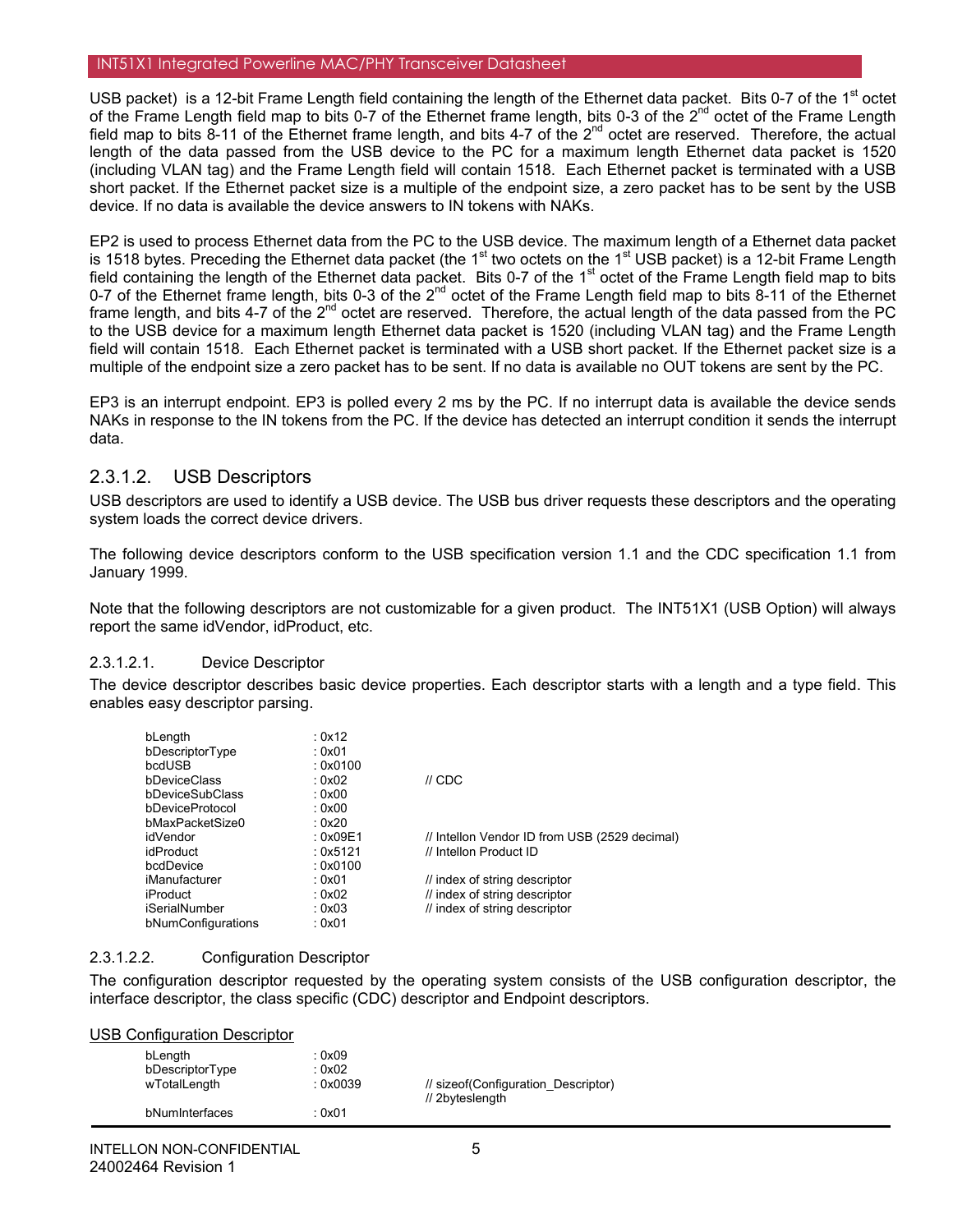| bConfigurationValue | : 0x01 |
|---------------------|--------|
| iConfiguration      | : 0x00 |
| bmAttributes        | : 0x40 |
| MaxPower            | : 0x00 |

#### Interface Descriptor

| : 0x09 |
|--------|
| : 0x04 |
| : 0x00 |
| : 0x00 |
| : 0x03 |
| : 0x02 |
| : 0x06 |
| : 0x00 |
| : 0x00 |
|        |

 $II$  CDC // Ethernet Networking Control Model

#### CDC Class Descriptor

| : 0x12       |                                        |
|--------------|----------------------------------------|
| : $0x24$     | // CS Interface                        |
| : 0x00       | $\prime\prime$ header                  |
| : 0x0110     | // CDC 1.1 Specification               |
| : 0x0D       |                                        |
| : $0x24$     | // CS Interface                        |
| : $0x0F$     | // Ethernet Networking Functional Desc |
| : 0x03       | // index of the MAC address            |
| : 0x01000000 | // RCV OVERRUN only                    |
| : 0x05EA     |                                        |
| : 0x0080     | // not supported                       |
| : 0x00       | // no power filters                    |
|              |                                        |

### 2.3.1.2.3. Endpoint Descriptors

#### Endpoint 1, Bulk IN

| bLength          | : 0x07   |
|------------------|----------|
| bDescriptorType  | : 0x05   |
| bEndpointAddress | : 0x81   |
| bmAttributes     | : 0x02   |
| wMaxPacketSize   | : 0x0040 |
| bInterval        | : 0x00   |
|                  |          |

#### Endpoint 2, Bulk OUT

| bLength          | : $0x07$ |
|------------------|----------|
| bDescriptorType  | : 0x05   |
| bEndpointAddress | : 0x02   |
| bmAttributes     | : 0x02   |
| wMaxPacketSize   | : 0x0040 |
| binterval        | : 0x00   |

#### Endpoint 3, Interrupt, polling interval 2 ms

| bLength          | : 0x07   |
|------------------|----------|
| bDescriptorType  | : 0x05   |
| bEndpointAddress | : 0x83   |
| bmAttributes     | : 0x03   |
| wMaxPacketSize   | : 0x0008 |
| binterval        | : 0x02   |

## 2.3.1.3. String Descriptors

The string descriptors contain unicode strings which describe additional properties of the device. Some strings become visible to the user during the installation process.

Note that the following descriptors (except MAC Address) are not customizable for a given product. The INT51X1 (USB Option) will always report the same Manufacturer description, Product description, etc.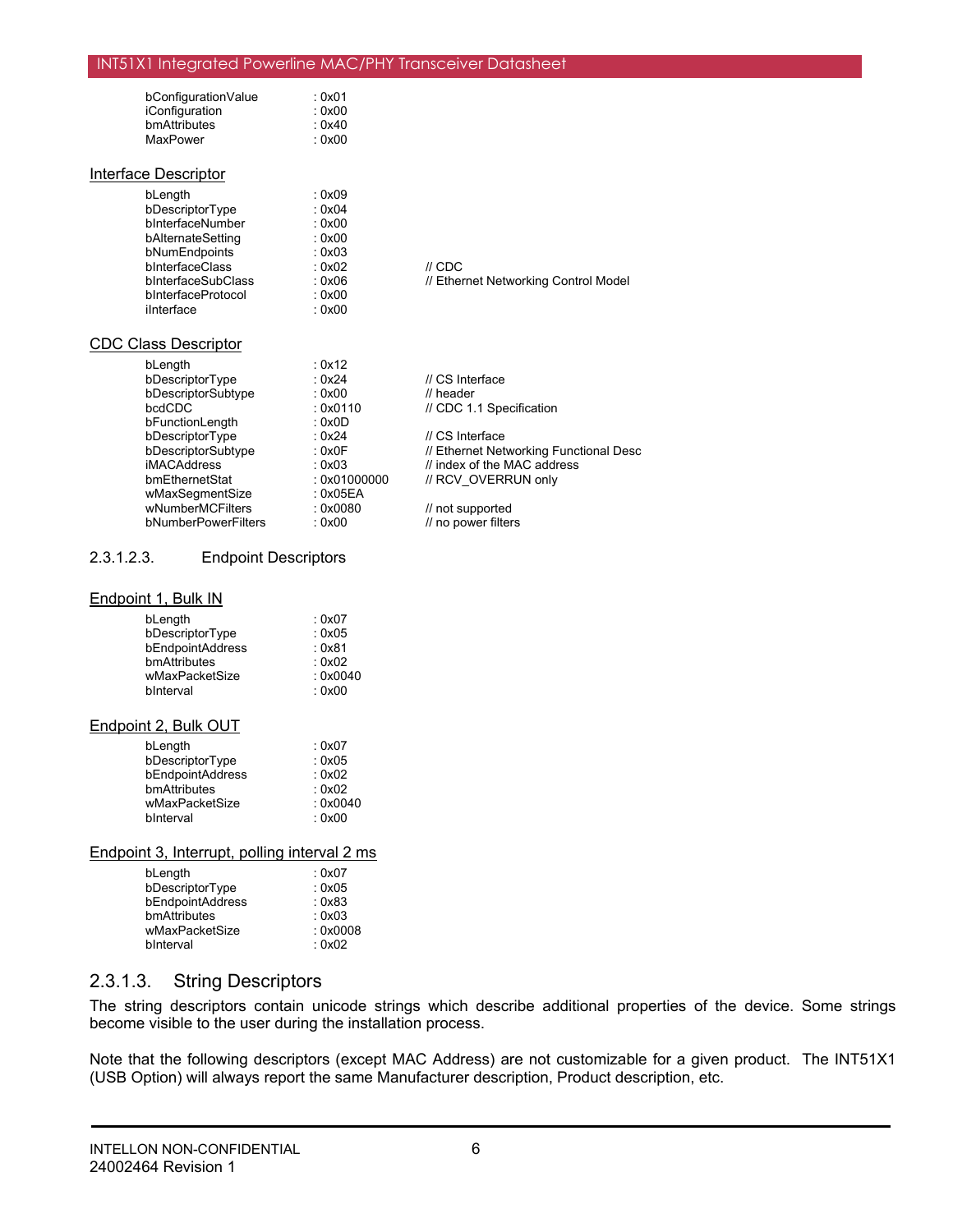### 2.3.1.3.1. Index 0 Language ID: English standard

| bLength                   | bDescriptorType<br><b>DescriptorContents</b> | : 0x04<br>: 0x03<br>: 0x0409                 |  |
|---------------------------|----------------------------------------------|----------------------------------------------|--|
| 2.3.1.3.2.                | Index 1                                      |                                              |  |
|                           | Manufacturer description                     |                                              |  |
| bLength                   | bDescriptorType<br><b>DescriptorContents</b> | : 0x12<br>: 0x03<br>: "Intellon"             |  |
| 2.3.1.3.3.                | Index $2$                                    |                                              |  |
| Product description       |                                              |                                              |  |
| bLength                   | bDescriptorType<br><b>DescriptorContents</b> | : 0x2A<br>: 0x03<br>: "USB-Powerline Bridge" |  |
| 2.3.1.3.4.<br>MAC Address | Index 3                                      |                                              |  |

| bLength                   | : 0x1A           |                        |
|---------------------------|------------------|------------------------|
| bDescriptorType           | : 0x03           |                        |
| <b>DescriptorContents</b> | : "nnnnnnnnnnnn" | // from MAC uProcessor |

## 2.3.2. USB Interface Protocol

Endpoint 0 is used for USB control. Each control request consists of a setup packet, an optional data phase and an acknowledgement. The control requests are divided into standard requests, INT51X1 (USB Option) requests and class specific requests. The Request Type is self-explanatory. The other control requests are class specific requests which conform to the CDC specification.

## 2.3.2.1. CDC Conform Control Requests

The CDC Conform Control Requests are class specific requests. In accordance with the CDC, the commands SEND\_ENCAPSULATED\_COMMAND and GET\_ENCAPSULATED\_RESPONSE are used to transmit the requests. Each defined data structure starts with a function code. The function code identifies the operation. Some of the requests need input and output parameters. Input parameters are transmitted with a requests need input and output parameters. Input parameters are transmitted with a SEND ENCAPSULATED COMMAND and output parameters are transmitted with a GET\_ENCAPSULATED\_RESPONSE. If a request or function is unknown to the USB firmware, the requested operation failed, or it has bad parameters, the INT51X1 (USB Option) signals the error with a STALL in the acknowledge phase.

|                                                | <b>SETUP (SEND ENCAPSULATED COMMAND)</b> |       |       |                               |  |  |  |
|------------------------------------------------|------------------------------------------|-------|-------|-------------------------------|--|--|--|
| <b>Request Type</b>                            | <b>Reguest</b>                           | Value | Index | Lenath                        |  |  |  |
| 0x21<br><b>CDC Class Host</b><br>Out to Device | 0x00<br>Send<br>encapsulated<br>command  | 0x00  | 0x00  | sizeof(USBIF SET USB REG OUT) |  |  |  |

| 2.3.2.1.1. | Write USB Register Value in the USB Host |
|------------|------------------------------------------|
|------------|------------------------------------------|

This command is used together with the data structure USBIF\_SET\_USB\_REG\_OUT to set a register in the USB State Machine Controller. The data structure is transmitted in the data phase of the setup request.

typedef struct \_USBIF\_SET\_USB\_REG\_OUT

{

UCHAR FunctionCode;  $\mu = \text{USBIF\_FUNC\_SET\_USB\_REG (0x03)}$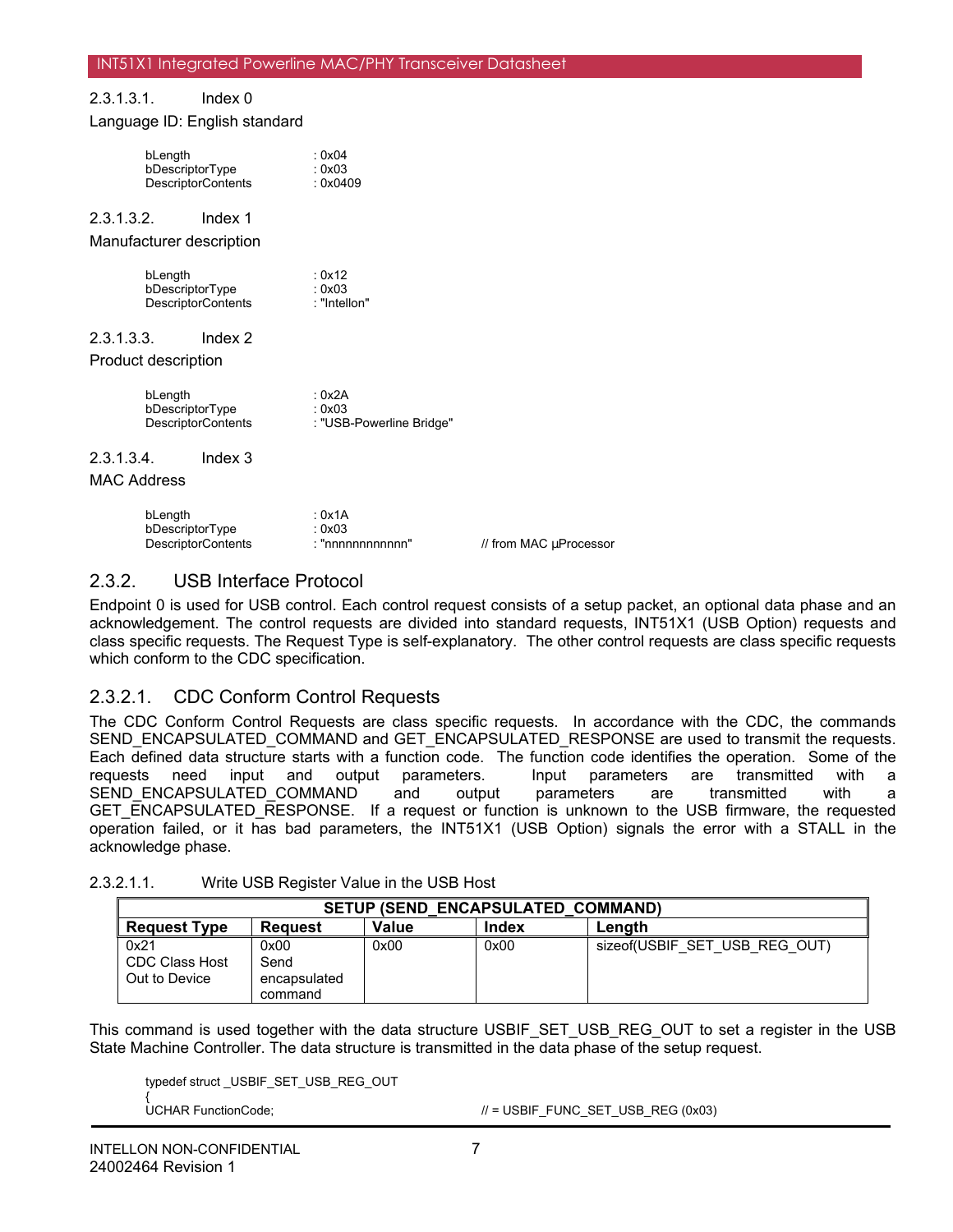UCHAR RegAddress; UCHAR Data; } USBIF\_SET\_USB\_REG\_OUT;

If the operation fails the request is stalled by the device.

2.3.2.1.2. Read USB Register Value from the USB Host

| <b>SETUP (SEND ENCAPSULATED COMMAND)</b> |                              |              |       |                               |  |
|------------------------------------------|------------------------------|--------------|-------|-------------------------------|--|
| <b>Request Type</b>                      | <b>Request</b>               | <b>Value</b> | Index | Lenath                        |  |
| 0x21<br>CDC Class Host<br>Out to Device  | 0x00<br>Send<br>encapsulated | 0x00         | 0x00  | sizeof(USBIF GET USB REG OUT) |  |
|                                          | command                      |              |       |                               |  |

This command is used to request the value of a register from the USB State Machine Controller. If the operation fails the request is stalled by the device.

typedef struct \_USBIF\_GET\_USB\_REG\_OUT

{ UCHAR RegAddress; } USBIF\_GET\_USB\_REG\_OUT;

UCHAR FunctionCode;  $\mu$  = USBIF\_FUNC\_GET\_USB\_REG (0x04)

| <b>SETUP (GET ENCAPSULATED RESPONSE)</b> |                                         |       |       |                              |  |  |
|------------------------------------------|-----------------------------------------|-------|-------|------------------------------|--|--|
| <b>Request Type</b>                      | <b>Reguest</b>                          | Value | Index | Lenath                       |  |  |
| 0xA1<br>CDC Class Device<br>In to Host   | 0x01<br>Get<br>encapsulated<br>response | 0x00  | 0x00  | sizeof(USBIF GET USB REG IN) |  |  |

This command is used to receive the value of a register from the USB State Machine Controller. If the operation fails the request is stalled by the device.

typedef struct \_USBIF\_GET\_USB\_REG\_IN UCHAR FunctionCode: UCHAR Data; } USBIF\_GET\_USB\_REG\_IN;

 $U =$  USBIF\_FUNC\_GET\_USB\_REG (0x04)

2.3.2.1.3. Read Version Information from USB Host

| <b>SETUP (SEND ENCAPSULATED COMMAND)</b>       |                                         |       |       |                                  |  |
|------------------------------------------------|-----------------------------------------|-------|-------|----------------------------------|--|
| <b>Request Type</b>                            | <b>Reguest</b>                          | Value | Index | Lenath                           |  |
| 0x21<br><b>CDC Class Host</b><br>Out to Device | 0x00<br>Send<br>encapsulated<br>command | 0x00  | 0x00  | sizeof(USBIF HW VERSION INFO OUT |  |

This command is used to request a read version information operation. If the operation fails the request is stalled by the device.

typedef struct \_USBIF\_HW\_VERSION\_INFO\_OUT

UCHAR FunctionCode; } USBIF\_HW\_VERSION\_INFO\_OUT;

 $U =$  USBIF\_FUNC\_VERSION\_INFO (0x05)

|                                               | <b>SETUP (GET ENCAPSULATED RESPONSE)</b> |       |       |                                  |  |  |
|-----------------------------------------------|------------------------------------------|-------|-------|----------------------------------|--|--|
| <b>Request Type</b>                           | <b>Request</b>                           | Value | Index | Lenath                           |  |  |
| 0xA1<br><b>CDC Class Device</b><br>In to Host | 0x01<br>Get<br>encapsulated<br>response  | 0x00  | 0x00  | sizeof(USBIF HW VERSION INFO IN) |  |  |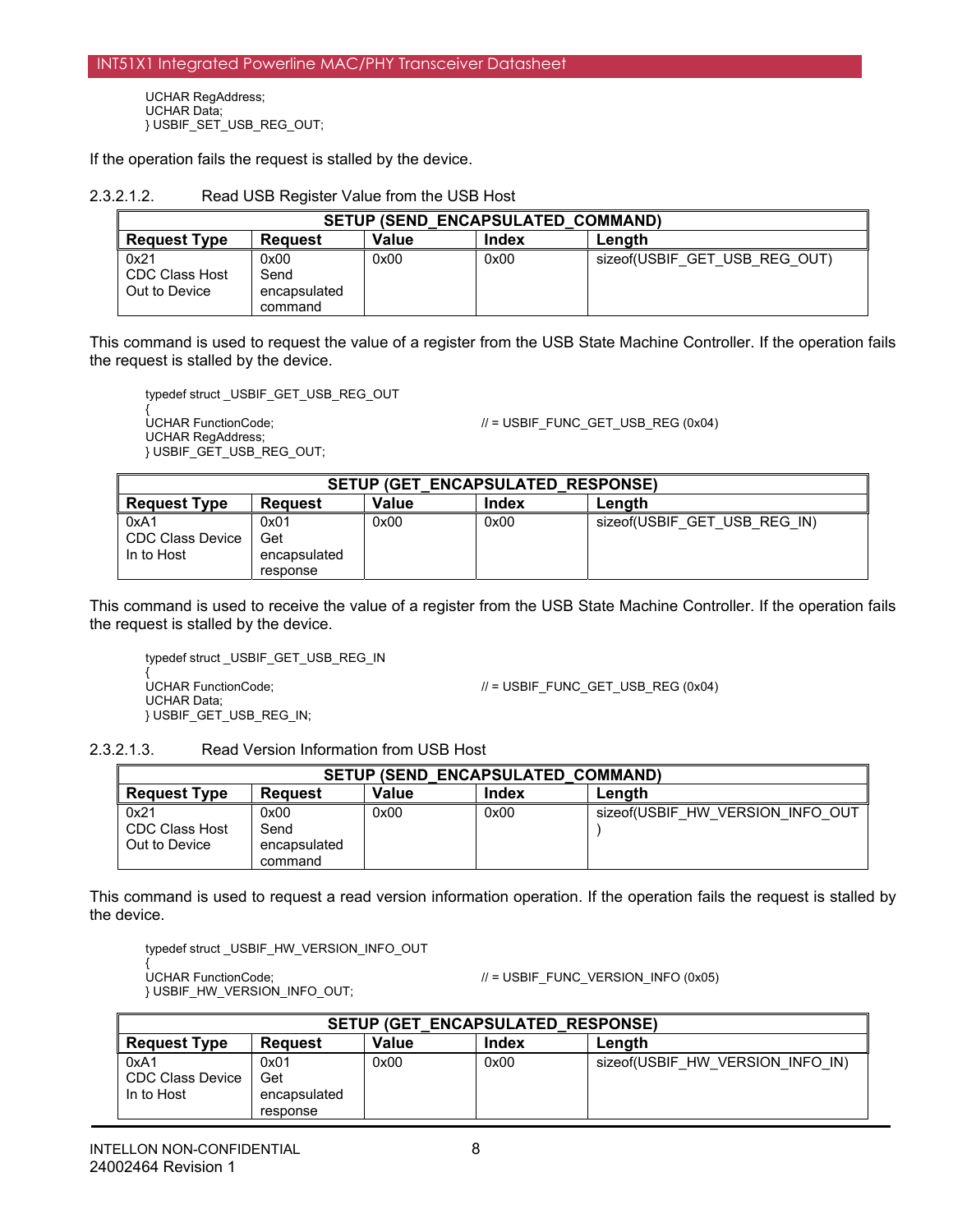This command is used to receive the version information. If the operation fails the request is stalled by the device.

typedef struct \_USBIF\_HW\_VERSION\_INFO\_IN

{ unsigned short BootLoaderVersion; unsigned short BoardVersion; unsigned short BoardSubVersion; unsigned short ProductionYear; unsigned char ProductionWeek; unsigned char MAC\_Address[6]; } USBIF\_HW\_VERSION\_INFO\_IN;

unsigned char FunctionCode;  $\blacksquare$  // USBIF\_FUNC\_VERSION\_INFO (0x05)

## 2.3.3. Ethernet Parameters

#### **Set Ethernet Packet Filter Request from USB Host**

| <b>SETUP</b>                              |                                              |        |       |        |  |  |
|-------------------------------------------|----------------------------------------------|--------|-------|--------|--|--|
| <b>Request Type</b>                       | Reguest                                      | Value  | Index | Lenath |  |  |
| 0x21<br>CDC Class Out to<br><b>Device</b> | 0x43<br><b>Set Ethernet</b><br>packet filter | Filter | 0x00  | 0x00   |  |  |

This request is defined by the CDC specification. The packet filter value is a bitmap with the following contents:

#### **Packet Filter Values**

| <b>Bit Position</b> | <b>Description</b>                                                                                                                                                                                                                                                                |
|---------------------|-----------------------------------------------------------------------------------------------------------------------------------------------------------------------------------------------------------------------------------------------------------------------------------|
| D <sub>4</sub>      | PACKET TYPE MULTICAST<br>All multicast packets enumerated in the device's multicast address<br>1:<br>list are forwarded up to the host. (required)<br>Disabled. The ability to disable forwarding of these multicast packets<br>0:                                                |
|                     | is optional.                                                                                                                                                                                                                                                                      |
| D <sub>3</sub>      | PACKET TYPE BROADCAST<br>All broadcast packets received by the networking device are<br>1:<br>forwarded up to the host. (required)<br>Disabled. The ability to disable forwarding of broadcast packets is<br>0:<br>optional.                                                      |
| D <sub>2</sub>      | PACKET TYPE DIRECTED<br>Directed packets received containing a destination address equal to<br>1:<br>the MAC address of the networking device are forwarded up to the<br>host (required)<br>Disabled. The ability to disable forwarding of directed packets is<br>0:<br>optional. |
| D <sub>1</sub>      | PACKET TYPE ALL MULTICAST<br>ALL multicast frames received by the networking device are<br>1:<br>forwarded up to the host, not just the ones enumerated in the<br>device's multicast address list (required)<br>Disabled.<br>0:                                                   |
| D <sub>0</sub>      | PACKET_TYPE_PROMISCUOUS:<br>ALL frames received by the networking device are forwarded up to<br>1:<br>the host (required)<br>Disabled.<br>0:                                                                                                                                      |

#### 2.3.3.1.1. Get Ethernet Statistics Request from USB Host

| <b>SETUP</b>                      |                                          |                     |       |        |  |
|-----------------------------------|------------------------------------------|---------------------|-------|--------|--|
| <b>Request Type</b>               | <b>Request</b>                           | Value               | Index | Length |  |
| 0xA1<br>CDC Class In to<br>Device | 0x44<br><b>Get Ethernet</b><br>statistic | Feature<br>Selector | 0x00  | 4      |  |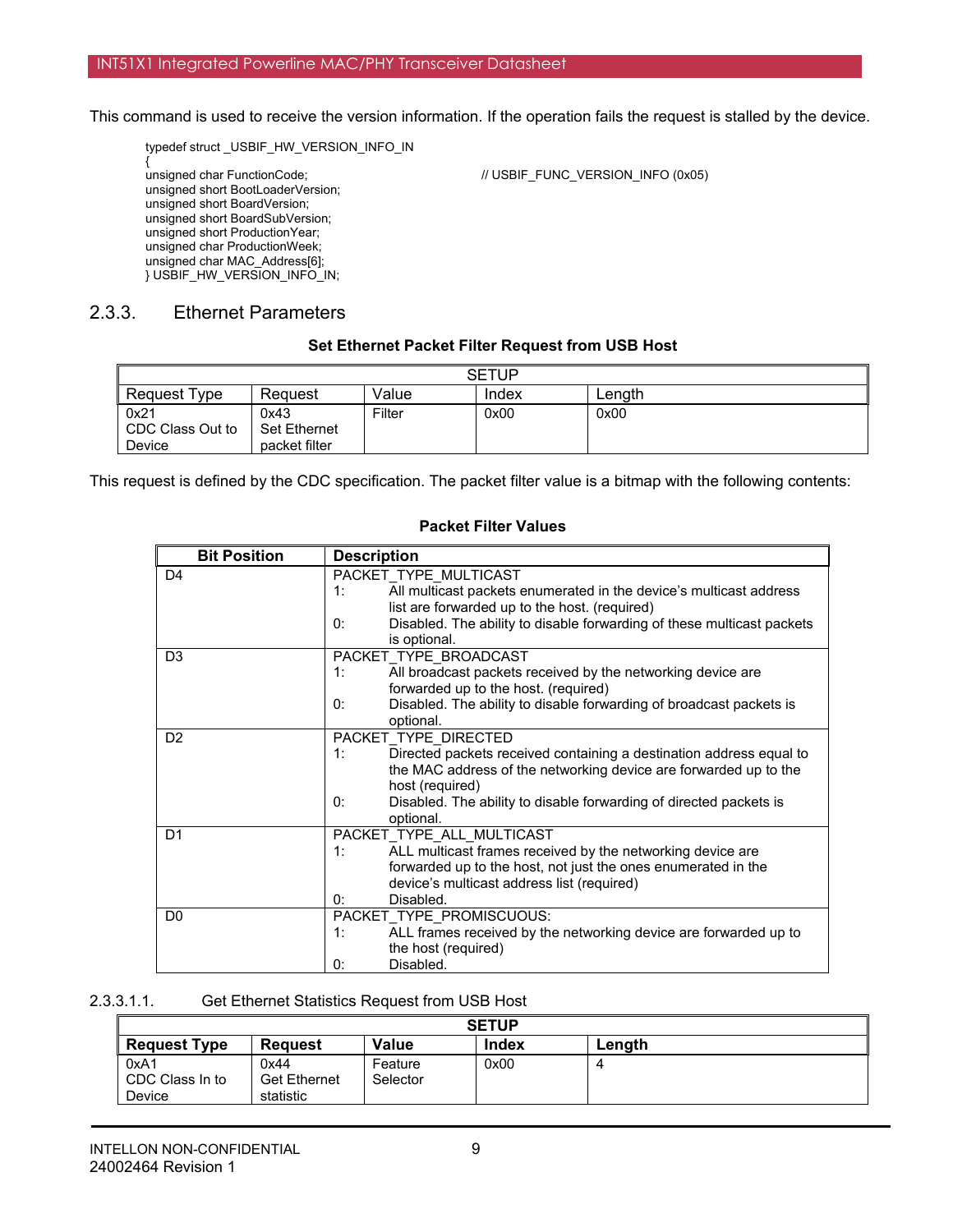This request is defined by the CDC specification. Only the Feature Selector RCV\_OVERRUN (0x19) is supported.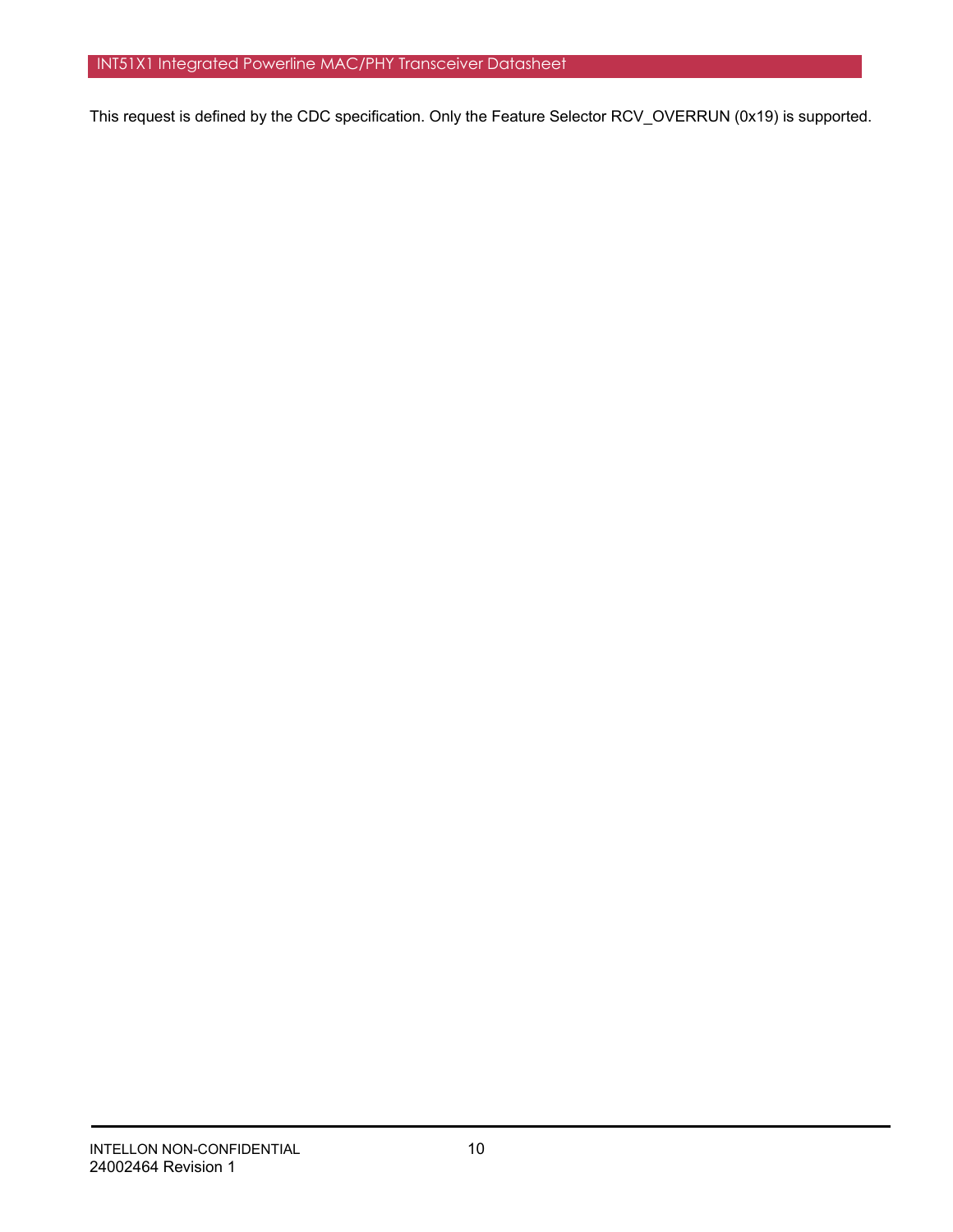# **3. PHY Option**

INT51X1 (PHY Option): An MII (IEEE 802.3u 1995, Paragraph 22) or GPSI PHY interface for interconnection to microcontrollers or Ethernet controllers.

## **3.1. System Block Diagram**



# **3.2. MII PHY Interface**

MII is an industry standard, multi vendor, interoperable interface between the MAC and PHY sub-layers. It provides a simple interconnection between the PowerPacket MAC and IEEE802.3 Ethernet MAC controllers from a variety of sources. The MII consists of separate 4-bit data paths for transmit and receive data along with carrier sense and collision detection. Data is transferred between the MAC and PHY over each 4-bit data path synchronous with a clock signal supplied to the MAC by the PowerPacket MAC. The MII interface also provides a two-wire bi-directional serial management data interface. This interface provides access to the status and control registers in the PowerPacket MAC. Further details of the MII can be found in the IEEE 802.3u Standard.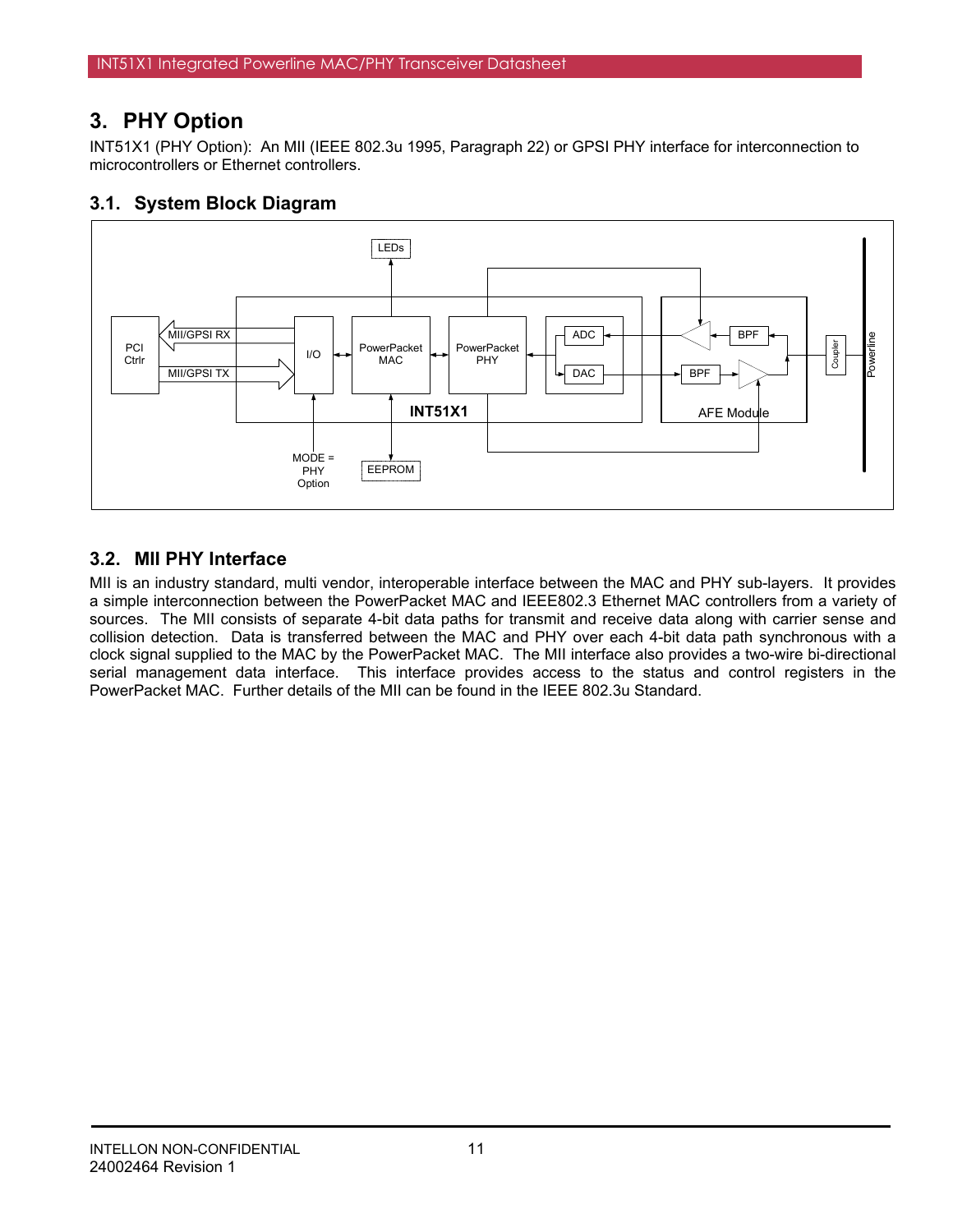

**MII Interface to INT51X1 (PHY Option)** 

# **3.3. GPSI PHY Interface**

The General Purpose Serial Interface (GPSI) is a flexible, bi-directional serial interface to the PowerPacket MAC. It provides a straightforward interface to a communications controller through a synchronous serial data stream for transmit and receive data. The GPSI also provides an industry supported serial peripheral interface for status and control data.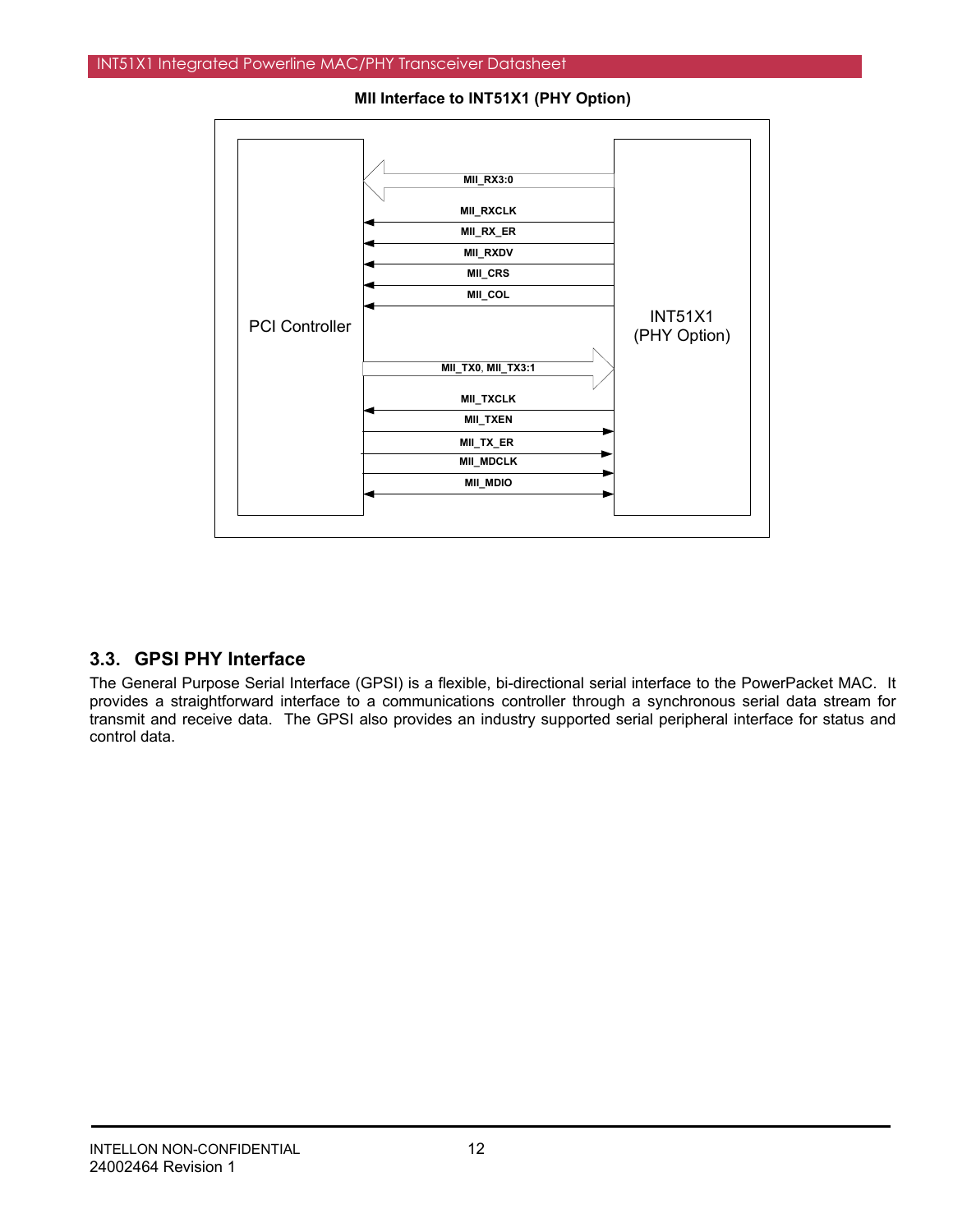

**GPSI PHY Interface to INT51X1 (PHY Option)** 

## **3.4. Transmit Flow Control**

The transmit flow control signal, **MII\_CRS** (MII\_GPSI\_N set high) or **GPSI\_TXBSY** (MII\_GPSI\_N set low), is used to signal the MII or GPSI host that the INT51X1 (PHY Option) has buffers available and is ready to receive a packet for subsequent transmission to the powerline. While transmit buffers are unavailable, the transmit flow contol signal is held high. The transmit flow control signal will go low whenever the INT51X1 (PHY Option) has a buffer available. On host transmit, the INT51X1 (PHY Option) asserts the transmit flow control signal some time after MII\_TXEN/GPSI\_TXEN becomes active, and drops the transmit flow control signal after MII\_TXEN/GPSI\_TXEN goes inactive AND when the INT51X1 (PHY Option) is ready to receive another packet from the MII or GPSI host for transmission. When the transmit flow control signal falls, the host may assert MII\_TXEN/GPSI\_TXEN again if there is another packet to send. The transmit flow control signal can extend past the end of the packet by an arbitrary amount of time when the INT51X1 (PHY Option) internal TX buffers are full.





## **3.5. Frame Structure**

The frame structure transmitted on the MII or GPSI interface is the following sequence of fields: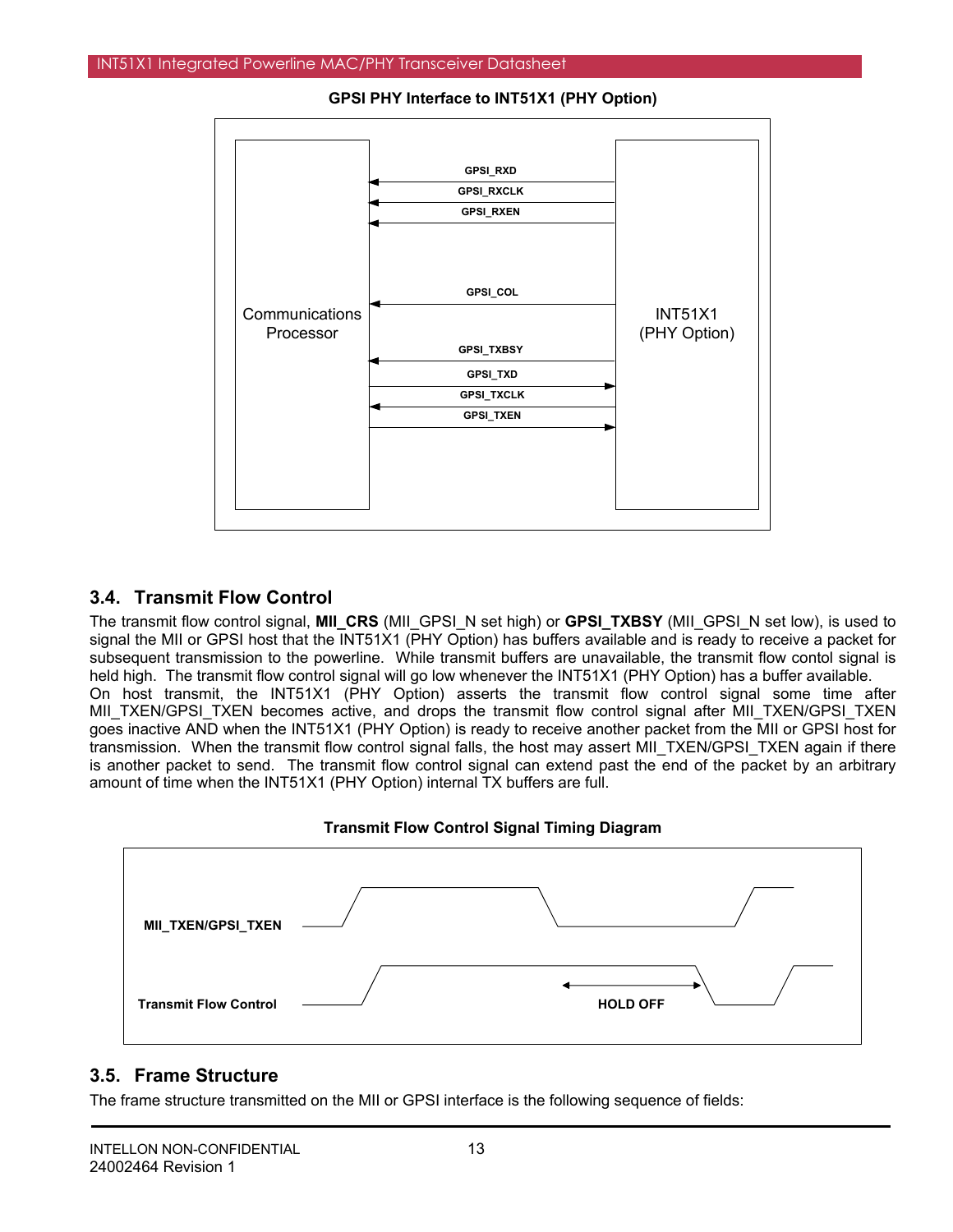### **<interframe gap> <preamble> <SFD> <data><FCS>**

The preamble (0x55555555555555), Start Frame Delimiter (SFD) (0xD5) and Frame Check Sequence (FCS) are stripped by the PowerPacket MAC on transmit from host (the preamble, SFD and FCS are not transmitted on the medium) and prepended by the PowerPacket MAC on receive to the host. The data field is assumed to follow the Ethernet format as defined in IEEE 802.3 including the 4-byte FCS field.

## **3.6. Configuration Registers**

### 3.6.1. Register Access

The IEEE 802.3u mandated management data registers for control and status are accessible via the Management Data Interface (MDI). These registers are also accessible via the industry supported serial peripheral interface. The MDI Port will only respond to addresses 0xbXX000 when the XX field (MSBits of the MDI address) match the state of the MDI\_ADRSEL1 and MDI\_ADRSEL0 input signals. These registers can also be accessed from the SPI Slave port when the MDI\_SPIS\_N select line has been tied low to select the SPI Slave port.

## 3.6.2. Register Summary

### **Configuration Register Summary**

| <b>Register Address MDI</b><br>(Binary)<br>XX matches<br><b>MDI ADRSEL1:0 inputs</b> | <b>Register Address SPI</b><br>(Binary) | <b>Register Name</b>    | МII<br><b>Mandated</b> |
|--------------------------------------------------------------------------------------|-----------------------------------------|-------------------------|------------------------|
| XX000 00000                                                                          | 00000                                   | <b>Control Register</b> |                        |
| XX000 00001                                                                          | 00001                                   | <b>Status Register</b>  |                        |

### **Register Address 0: Control Register – 2 bytes**

| <b>Bit</b> | <b>Name</b>                         | <b>Description</b>                                                                                                                                                                                                                                                                                            |
|------------|-------------------------------------|---------------------------------------------------------------------------------------------------------------------------------------------------------------------------------------------------------------------------------------------------------------------------------------------------------------|
| 15         | Reset                               | When set TRUE, Control and Status registers are set to<br>default states and full PHY and MAC reset processes are<br>executed (data communication will be interrupted). TRUE<br>value returned until reset process completes. The reset<br>process completes within 0.5sec from assertion of Reset.           |
| 14         | Loopback                            | When set TRUE, loopback process is entered (no<br>transmission or reception on PLC medium). All transmitted<br>data is looped back with a delay less than 5.12usec.<br>Resetting to FALSE (default) resumes normal operation.                                                                                 |
| 13         | Speed<br>Selection                  | Set TRUE (100 MBS) when MII mode selected and FALSE<br>(10 MBS) when GPSI selected by the MII_GPSI_N pin.                                                                                                                                                                                                     |
| 12         | Auto-<br>Negotiation<br>Enable      | Ignored and always FALSE (0).                                                                                                                                                                                                                                                                                 |
| 11         | Power Down                          | When set TRUE, all transmit and receive processing is<br>disabled. When FALSE (default), resume normal<br>operation.                                                                                                                                                                                          |
| 10         | Isolate                             | When set TRUE, all transmit and receive processing is<br>disabled and high impedance is presented on<br>MII RXCLK/GPSI RXCLK, MII RX[3:0],<br>MII RX ERR/GPSI RXD, MII RXDV/GPSI TXBSY,<br>MII CRS/GPSI RXEN, MII COL/GPSI COL and<br>MII TXCLK/GPSI TXCLK. When FALSE (default), resume<br>normal operation. |
| 9          | <b>Restart Auto-</b><br>Negotiation | Ignored and defaulted to FALSE                                                                                                                                                                                                                                                                                |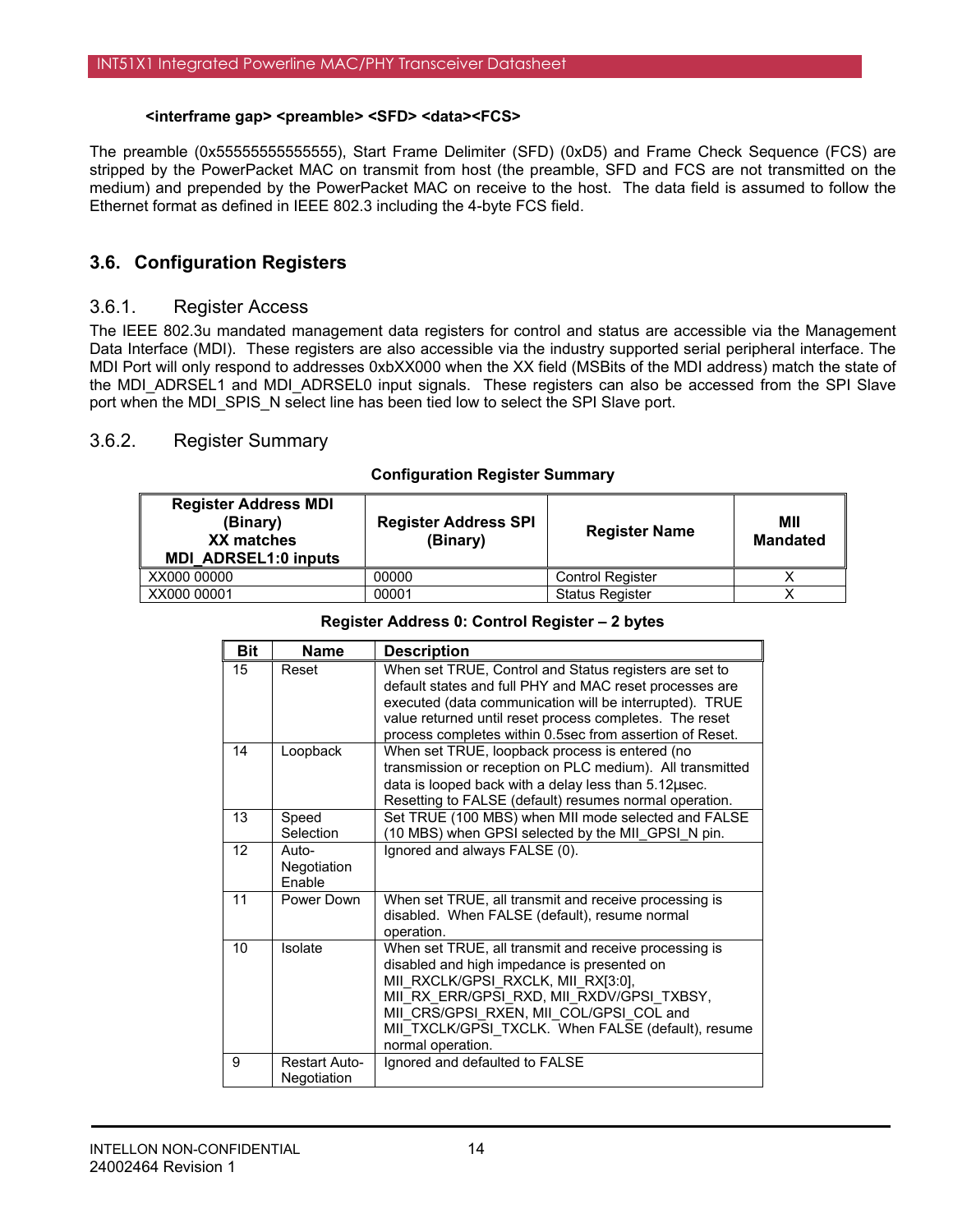| <b>Bit</b> | <b>Name</b>       | <b>Description</b>                                                                                                                                                                                       |
|------------|-------------------|----------------------------------------------------------------------------------------------------------------------------------------------------------------------------------------------------------|
| 8          | Duplex Mode       | When in MII mode (MII GPSI N=1), Duplex Mode will<br>always read FALSE (0) indicating half duplex. When in<br>GPSI mode (MII GPSI N=0), Duplex Mode will always<br>read TRUE (1) indicating full duplex. |
|            | Collision<br>Test | When set TRUE, MII COL/GPSI COL is asserted within<br>5.12 usec in response to assertion of<br>MII TXEN/GPSI TXEN.                                                                                       |
| 6:0        | Reserved          | Ignored and always 0.                                                                                                                                                                                    |

#### **Register Address 1: Status Register – 2 bytes**

| <b>Bit</b>     | Name                | <b>Description</b>                                         |
|----------------|---------------------|------------------------------------------------------------|
| 15             | 100BASE-T4          | Returns FALSE.                                             |
| 14             | 100BASE-X           | Returns FALSE.                                             |
|                | <b>Full Duplex</b>  |                                                            |
| 13             | 100BASE-X           | Returns TRUE when MII mode selected and FALSE              |
|                | Half Duplex         | when GPSI selected by the MII GPSI N pin.                  |
| 12             | 10 Mbps Full        | Returns FALSE when MII mode selected and TRUE              |
|                | Duplex              | when GPSI selected by the MII GPSI N pin.                  |
| 11             | 10 Mbps Half        | Returns FALSE                                              |
|                | <b>Duplex</b>       |                                                            |
| 10:8           | Reserved            | <b>Returns FALSE</b>                                       |
| $\overline{7}$ | Reserved            | <b>Returns FALSE</b>                                       |
| 6              | MF Preamble         | Returns FALSE (not able to receive Management Data         |
|                | Suppression         | without preamble).                                         |
| 5              | Auto-               | Returns FALSE.                                             |
|                | Negotiation         |                                                            |
|                | Complete            |                                                            |
| 4              | <b>Remote Fault</b> | Returns FALSE.                                             |
| 3              | Auto-               | Returns FALSE.                                             |
|                | Negotiation         |                                                            |
|                | Ability             |                                                            |
| 2              | <b>Link Status</b>  | Returns PL link validity, e.g. TRUE if link is recognized. |
| $\mathbf{1}$   | Jabber Detect       | Returns FALSE.                                             |
| 0              | Extended            | Returns FALSE (no extended register set exists).           |
|                | Capability          |                                                            |

# 3.6.3. SPI Slave Configuration Register Address

The SPI Slave port uses a sixteen bit field consisting of a 6-bit Command, a 5-bit reserved and a 5-bit address field to control access to the two configuration registers detailed above.

## **SPI Slave Command Summary**

| <b>Register Function</b> | <b>Command Bit</b> |  |  |  | <b>Reserved Bit</b> |   |   |   | <b>Address Bit</b> |  |  |  |  |  |  |
|--------------------------|--------------------|--|--|--|---------------------|---|---|---|--------------------|--|--|--|--|--|--|
|                          |                    |  |  |  |                     |   |   | ◠ |                    |  |  |  |  |  |  |
| Write Control Reg        |                    |  |  |  |                     | Н |   | - |                    |  |  |  |  |  |  |
| Read Control Reg         |                    |  |  |  |                     | Н |   |   |                    |  |  |  |  |  |  |
| Write Status Reg         |                    |  |  |  |                     | Н | - |   |                    |  |  |  |  |  |  |
| Read Status Reg          |                    |  |  |  |                     |   |   |   |                    |  |  |  |  |  |  |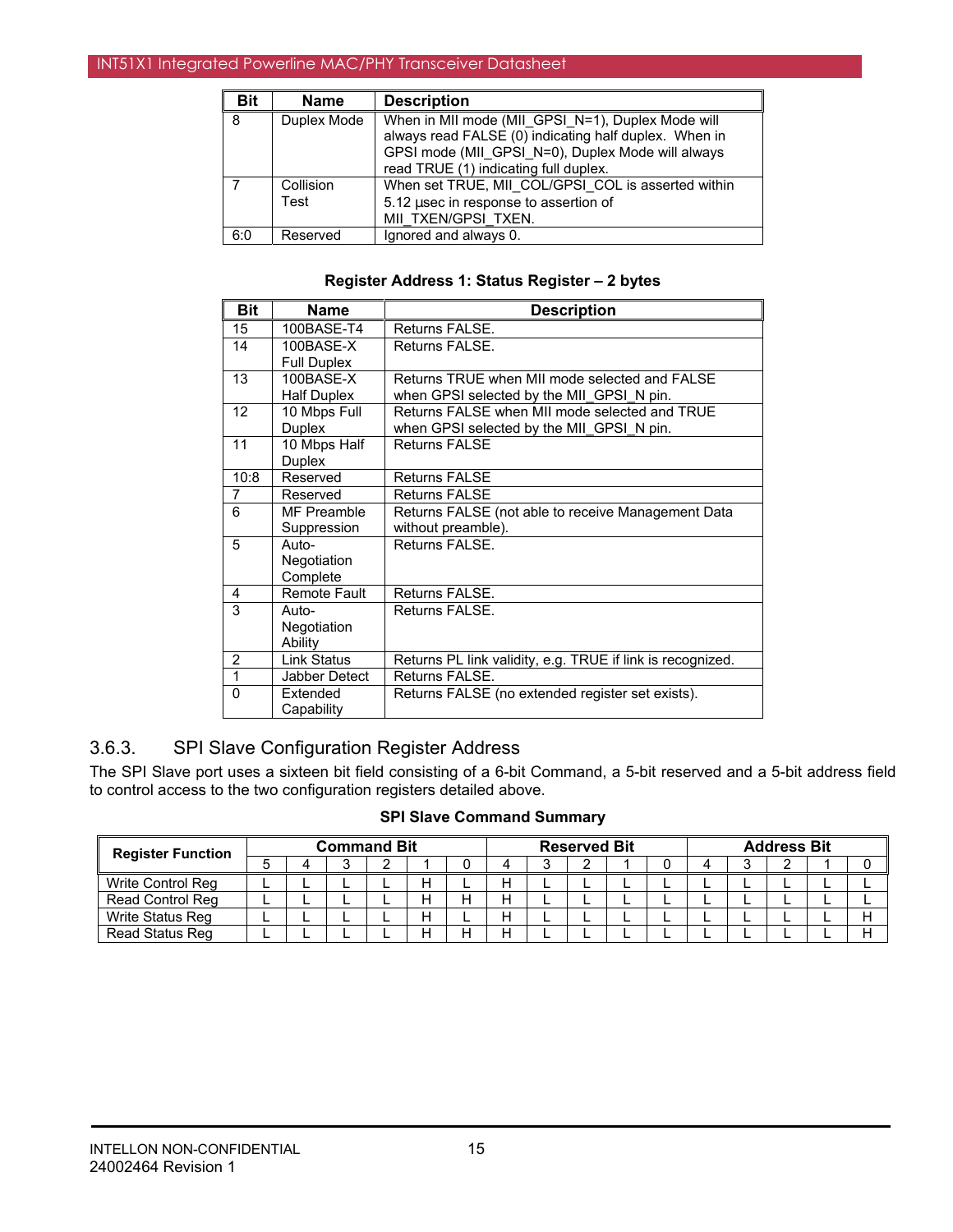# **4. Host/DTE Option**

INT51X1 (Host/DTE Option): An MII Host/DTE interface (IEEE 802.3u 1995, Paragraph 22) for interconnection to an Ethernet PHY.

# **4.1. System Block Diagram**



# **4.2. MII Host/DTE Interface**

MII is an industry standard, multi vendor, interoperable interface between the MAC and PHY sub-layers. It provides a simple interconnection between the INT51X1 (Host/DTE Option) and Ethernet PHYs from a variety of sources. The MII interface consists of separate 4-bit data paths for transmit and receive data along with carrier sense and collision detection. Data is transferred between the MAC and PHY over each 4-bit data path synchronous with a clock signal supplied to the INT51X1 (Host/DTE Option) by the Ethernet PHY. The MII interface also provides a twowire bi-directional serial management data interface. This interface provides access to the status and control registers in the Ethernet PHY. Further details of the MII can be found in the IEEE 802.3u Standard.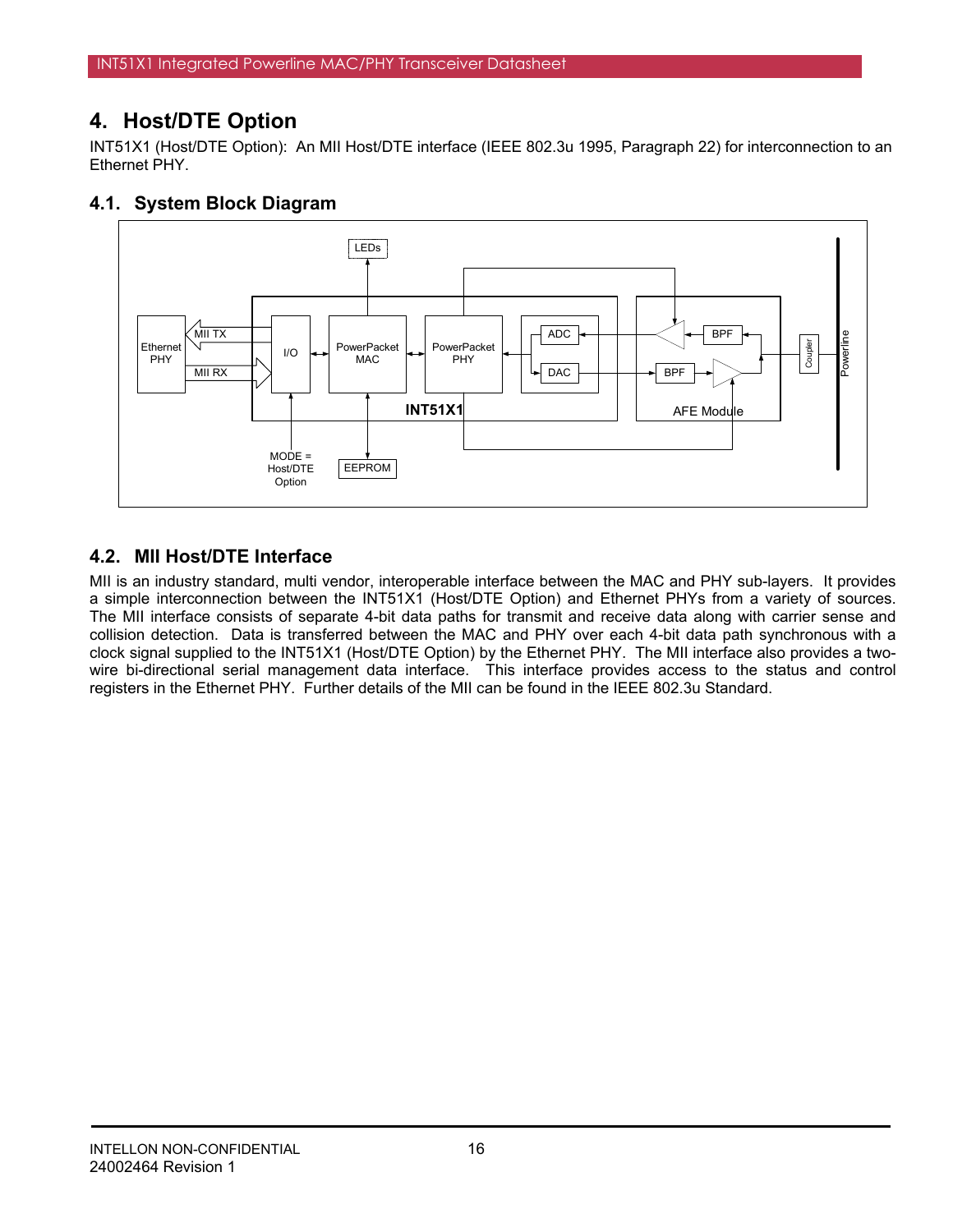

**MII Interface to INT51X1 (Host/DTE Option)** 

## **4.3. Frame Structure**

The frame structure transmitted on the MII is the following sequence of fields:

### **<interframe gap> <preamble> <SFD> <data><FCS>**

The data field is assumed to follow the Ethernet format as defined in IEEE 802.3 including the 4-byte FCS field.

# **5. Reset Control**

The INT51X1 (USB Option) and the INT51X1 (PHY Option) support a soft reset function. Soft reset starts when the host writes the MDI Control register reset bit to a one. Soft reset is complete when the INT51X1 clears the Control register reset bit. All logic in the INT51X1 (USB Option) except the USB block and the DAC/ADC clock generation logic will be initialized by a soft reset. All logic in the INT51X1 (PHY Option) except the DAC/ADC clock generation logic and the MII/GPSI clock generation logic will be initialized by a soft reset.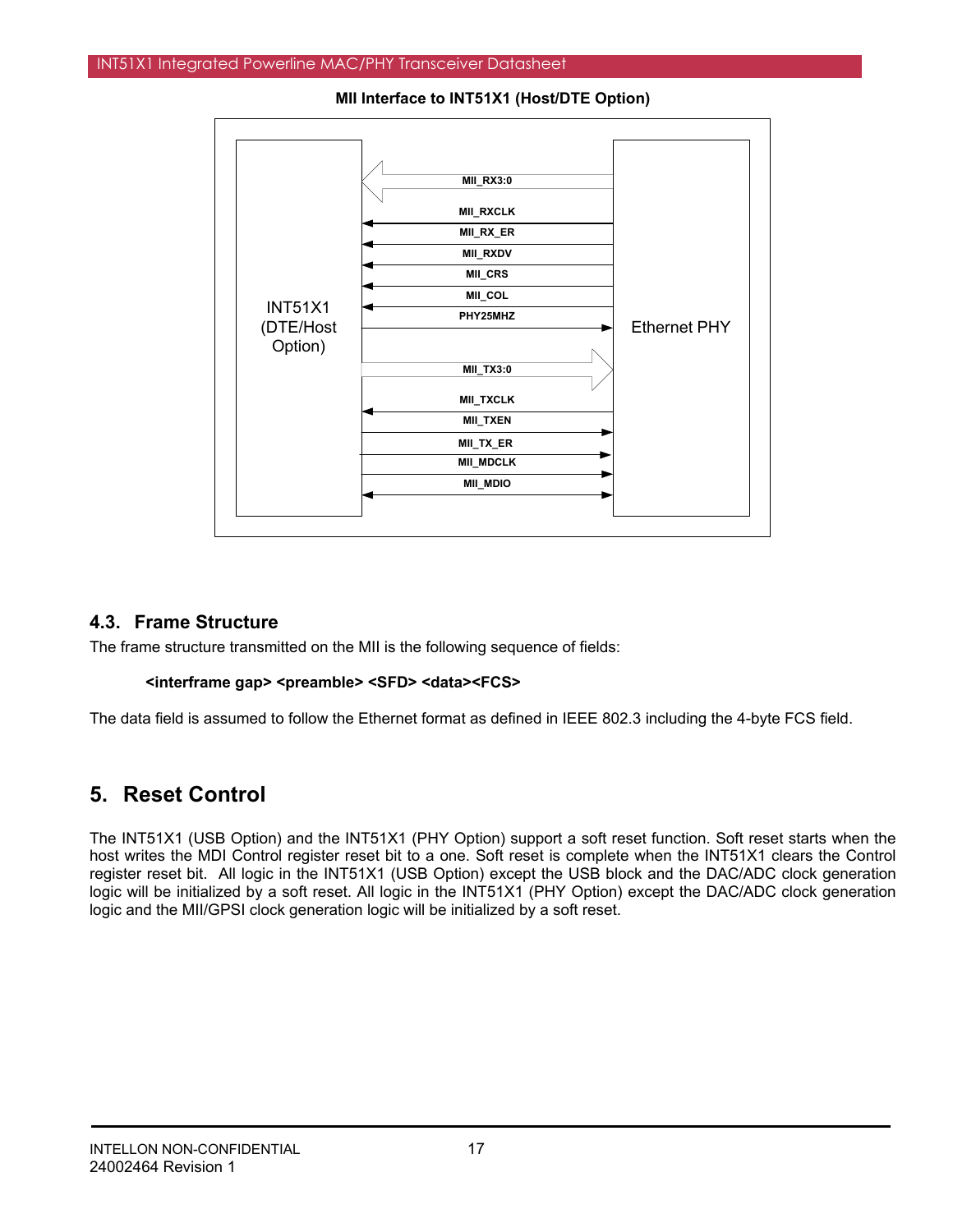# **6. User Protocol Interface**

# **6.1. HomePlug MAC Management**

HomePlug MAC Management entries (MME) may appear in any frame processed by the INT51X1.

#### **Frame Format**

|                           | <b>Field</b>   | Length   | <b>Definition</b>                                                    |
|---------------------------|----------------|----------|----------------------------------------------------------------------|
|                           | <b>DA</b>      | 6 octets | <b>IEEE</b> formated destination address                             |
|                           | <b>SA</b>      | 6 octets | <b>IEEE</b> formatted source address                                 |
|                           |                |          |                                                                      |
|                           | <b>METYPE</b>  | 2 octets | 0x887B (IEEE assigned Ethertype)                                     |
|                           |                |          |                                                                      |
|                           |                |          | The presence of the MAC Management Information field is indicated    |
|                           |                |          | when the first two bytes following the SA of a frame has the value   |
|                           |                |          | 0x887B.                                                              |
| Management Entries (MMEs) | <b>MCTRL</b>   | 1 octet  | <b>MAC Control Field</b>                                             |
|                           |                |          | The 8-bit MAC Control field indicates the number of MAC data entries |
|                           |                |          | contained in the MAC Management Information field.                   |
|                           |                |          |                                                                      |
|                           | <b>MEHDR</b>   | 1 octet  | First MAC Management Entry Header                                    |
|                           | <b>MELEN</b>   | 1 octet  | First MAC Management Entry Length                                    |
|                           |                |          |                                                                      |
|                           |                |          | The MAC Entry Length field contains the length in octets of the      |
|                           |                |          | MMENTRY field. If MMENTRY does not exist, MELEN is set to zero.      |
|                           |                |          | This field provides for transparent extension of MAC management,     |
|                           |                |          | without rendering older equipment obsolete. If a frame is received   |
|                           |                |          | with an METYPE value that is not understood, the receiver can still  |
|                           |                |          | properly parse the frame and process its contents, ignoring what it  |
| HomePlug MAC              |                |          | does not understand.                                                 |
|                           | <b>MMENTRY</b> | N octets | First MAC Management Entry Data                                      |
|                           |                |          |                                                                      |
|                           | <b>MEHDR</b>   | 1 octet  | Last MAC Management Entry Header                                     |
|                           | <b>MELEN</b>   | 1 octet  | Last MAC Management Entry Length                                     |
|                           | <b>MMENTRY</b> | N octets | Last MAC Management Entry                                            |
|                           | Ethertype      | 2 octets | <b>Optional Ethertype</b>                                            |
|                           | Data           | N octets | Optional payload data                                                |

## **MAC Control Field (MCTRL)**

| <b>Field</b> | <b>Bit Number</b> | <b>Bits</b> | <b>Definition</b>                                                                                                                                                                                                             |
|--------------|-------------------|-------------|-------------------------------------------------------------------------------------------------------------------------------------------------------------------------------------------------------------------------------|
| <b>RSVD</b>  |                   |             | Reserved.                                                                                                                                                                                                                     |
| <b>NE</b>    | $6-0$             |             | Number Of MAC Data Entries<br>The 7-bit Number of MAC Entries field indicates the number of MAC<br>data entries (defined as a MAC Entry Header and MAC Entry Data<br>pair) following in the MAC Management Information Field. |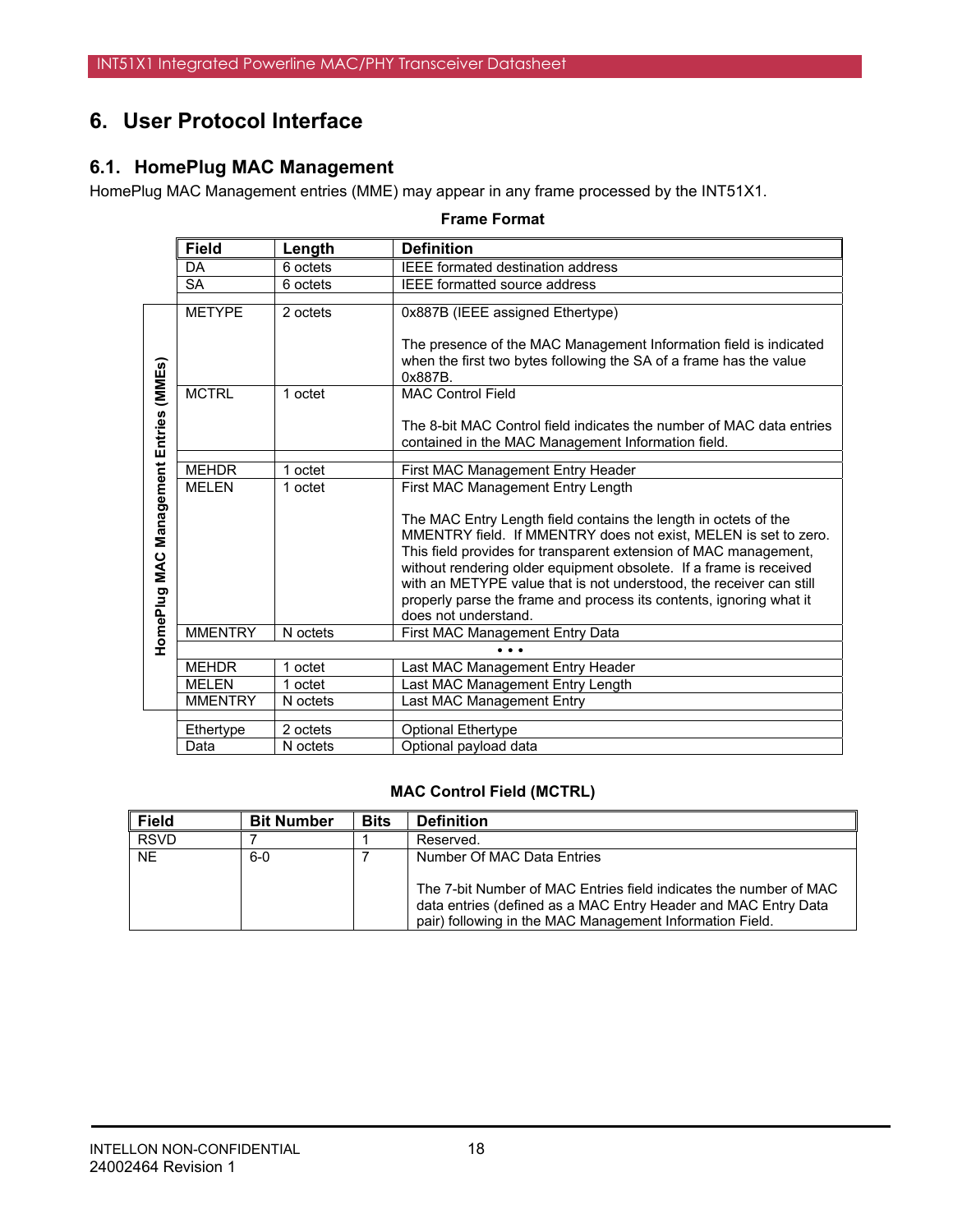| <b>Field</b>  | <b>Bit Number</b> | <b>Bits</b> | <b>Definition</b>                                                                                                                                                                                                                                           |
|---------------|-------------------|-------------|-------------------------------------------------------------------------------------------------------------------------------------------------------------------------------------------------------------------------------------------------------------|
| <b>MEV</b>    | $7-5$             | 3           | <b>MAC Entry Version</b>                                                                                                                                                                                                                                    |
|               |                   |             | The 3-bit MAC Entry Version field indicates the version in use for<br>interpretation of MAC Entries. Transmitter shall set to all zeros for<br>this version, receiver shall decode and discard the entire MAC<br>Management Information Field if MEV≠0b000. |
| <b>METYPE</b> | $4 - 0$           | 5           | <b>MAC Entry Type</b>                                                                                                                                                                                                                                       |
|               |                   |             | The 5-bit MAC Entry Type field defines the MAC entry command or<br>request which follows. The combination of the METYPE and MDATA<br>form a MAC entry.                                                                                                      |

### **MAC Entry Header Field (MEHDR)**

The table below defines METYPE fields and the manner in which they are used by the MAC. The "M1 Interface" column indicates whether the METYPE appears on the M1 interface. The "Prepend to host MSDU" column indicates whether the METYPE is allowed to be inserted at the front of a host MSDU that is being processed for transmission by the MAC. "Only" in this column indicates that this METYPE is only used in conjunction with an MSDU.

NOTE: The M1 interface is defined as the "host" interface to the INT51X1. In the INT51X1 (USB Option), the host is the entity on the other side of the USB interface. In the INT51X1 (PHY Option), the host is the entity on the other side of the MII PHY interface (typically an ethernet controller or microprocessor). In the INT51X1 (Host/DTE Option), the host is any entity on the other side ot the MII Host/DTE interface (assuming the PHY is connected to an ethernet subnetwork, the host is any device on the ethernet subnetwork).

| <b>METYPE</b> | Interpretation                            | M1        | <b>Prepend to</b> |
|---------------|-------------------------------------------|-----------|-------------------|
| <b>Value</b>  |                                           | Interface | host MSDU         |
| 0 0000        | <b>Request Channel Estimation</b>         | <b>No</b> | Allowed           |
| 0 0001        | <b>Channel Estimation Response</b>        | <b>No</b> | Allowed           |
| 0 0 0 1 0     | Vendor Specific                           | Yes       | Allowed           |
| 0 0 0 1 1     | Replace Bridge Address                    | <b>No</b> | Only              |
| 00100         | Set Network Encryption Key                | Yes       | Allowed           |
| 00101         | Multicast With Response                   | <b>No</b> | Only              |
| 00110         | Confirm Network Encryption Key            | Yes       | Allowed           |
| 00111         | <b>Request Parameters and Statistics</b>  | Yes       | Allowed           |
| 0 1000        | Parameters and Statistics Response        | Yes       | Allowed           |
| 0 1001-0 1111 | Reserved METYPE on transmit, skip entire  | No        | Allowed           |
|               | layer management entry on receive         |           |                   |
| 1 0000-1 1000 | Undefined manufacturer-specific METYPE    | Only      | <b>No</b>         |
|               | space. Never transmitted on medium.       |           |                   |
| 1 1001        | Set Local Parameters                      | Only      | No                |
|               | Set Local Parameters Control              | Only      | No                |
|               | Set Local Parameters Response             | Only      | <b>No</b>         |
| 1 1010        | <b>Network Statistics</b>                 | Only      | <b>No</b>         |
|               | Network Statistics Extended               | Only      | <b>No</b>         |
| 1 1011        | Reserved                                  | Only      | <b>No</b>         |
| 1 1 1 0 0     | <b>Performance Statistics</b>             | Only      | <b>No</b>         |
| 1 1 1 0 1     | Set Local Overrides                       | Only      | No                |
|               | Set Local Overrides RAM & EEPROM          | Only      | No                |
| 1 1 1 1 0     | <b>Bridging Characteristics (Network)</b> | Only      | No                |
|               | <b>Bridging Characteristics (Local)</b>   | Only      | <b>No</b>         |
| 1 1 1 1 1     | Set Transmit Characteristics              | Only      | No                |

### **MAC Entry Type Field (METYPE)**

In summary:

- MMEs with METYPE values of 0x00 to 0x0F are allowed on the powerline medium
- MMEs with METYPE values of 0x10 to 0x1F are not allowed on the powerline medium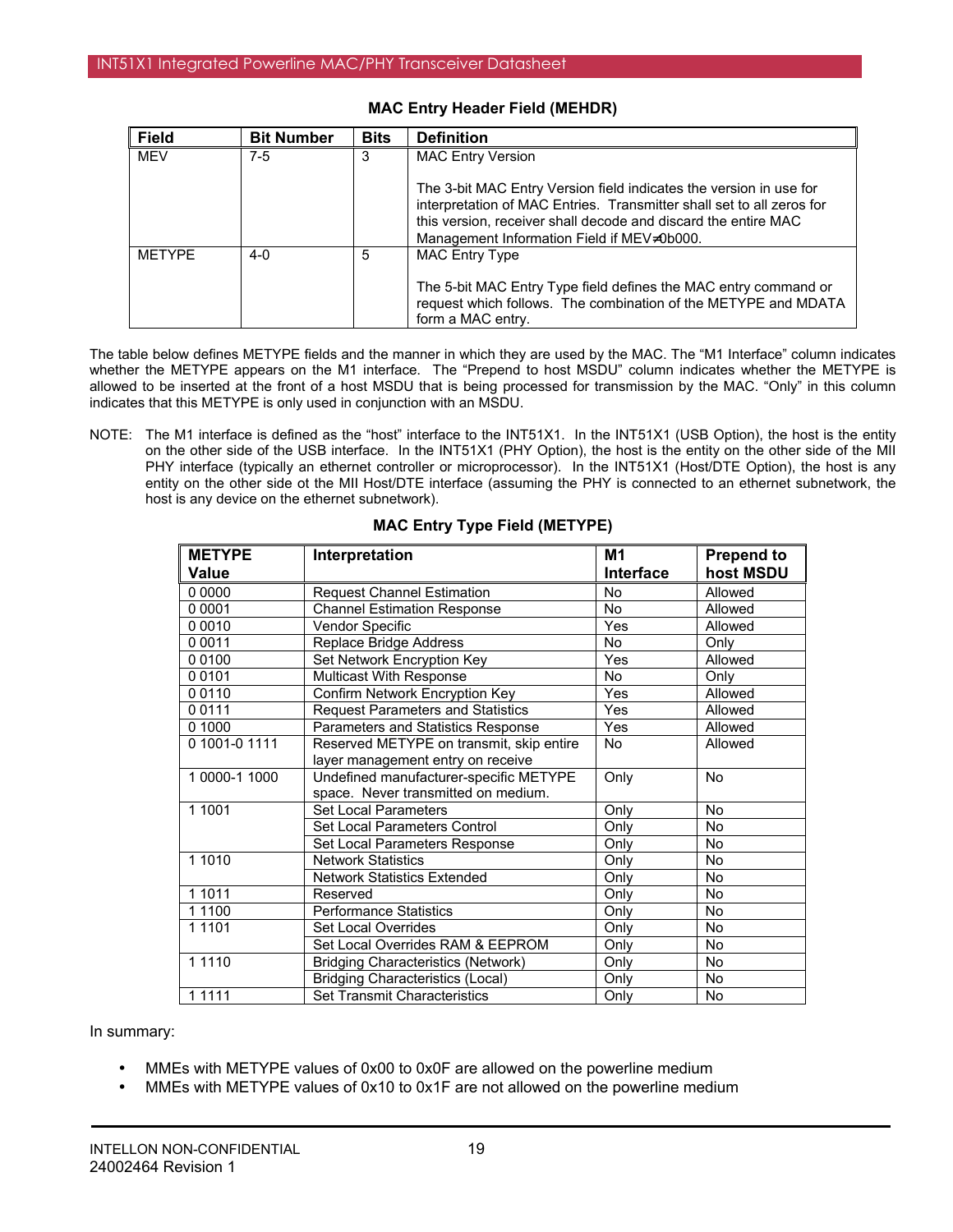- Frames containing MMEs with METYPE values of 0x00, 0x01, 0x03 and 0x05 will not appear in any frame passed to the host on the M1 interface
- Frames containing MMEs with METYPE values of 0x19 to 0x1F will not appear in any frame on the powerline
- The host must ensure that no frames containing MMEs with METYPE values of 0x10 to 0x18 appear on the M1 interface

## 6.1.1. MAC Management Entries (MMEs)

## 6.1.1.1. Request Channel Estimation (METYPE – 0x00)

Request Channel Estimation is a one-byte MME indicating the channel estimation version capability of the requestor, which causes the receiving station to return a Channel Estimation.

This MME is described for information only and will not appear on the host M1 interface.

|  |  | <b>Request Channel Estimation (METYPE - 0x00)</b> |  |  |
|--|--|---------------------------------------------------|--|--|
|--|--|---------------------------------------------------|--|--|

| <b>Field</b> | <b>B</b> vte | <b>Bit Number</b> | <b>Bits</b> | <b>Definition</b>                                                                                                                                                                            |
|--------------|--------------|-------------------|-------------|----------------------------------------------------------------------------------------------------------------------------------------------------------------------------------------------|
| <b>CEV</b>   |              | 7-4               |             | <b>Channel Estimation Version</b>                                                                                                                                                            |
|              |              |                   |             | The 4-bit Channel Estimation Version field indicates the channel<br>estimation version level capability of the station transmitting the<br>request. CEV is set to all zeros for the INT51X1. |
| <b>RSVD</b>  |              | $3-0$             |             | Reserved on transmit, ignore on receive                                                                                                                                                      |

## 6.1.1.2. Channel Estimation Response (METYPE – 0x01)

Channel Estimation Response is a variable length MME sent by a device after receiving a Channel Estimation Request MME. This sequence is part of the channel estimation control.

This MME is described for information only and will not appear on the host M1 interface.

### **Channel Estimation Response (METYPE – 0x01)**

| <b>Field</b> | <b>Byte</b>    | <b>Bit Number</b> | <b>Bits</b> | <b>Definition</b>                                                      |
|--------------|----------------|-------------------|-------------|------------------------------------------------------------------------|
| <b>CERV</b>  | 0              | $7 - 4$           | 4           | <b>Channel Estimation Response Version</b>                             |
|              |                |                   |             |                                                                        |
|              |                |                   |             | The 4-bit Channel Estimation Response Version field indicates the      |
|              |                |                   |             | response version in use. CERV is set to all zeros for the INT51X1.     |
| <b>RSVD</b>  |                | $3-0$             | 4           | Reserved on transmit, ignored on receive                               |
|              | 1              | $7-5$             | 3           |                                                                        |
| <b>RXTMI</b> |                | $4 - 0$           | 5           | Receive Tone Map Index                                                 |
|              |                |                   |             |                                                                        |
|              |                |                   |             | The 5-bit Receive Tone Map Index field contains the value to be        |
|              |                |                   |             | associated with the Source Address of the station returning the        |
|              |                |                   |             | Channel Estimation Response. The station receiving this response       |
|              |                |                   |             | inserts the Receive Tone Map Index value in the TMI field of the Start |
|              |                |                   |             | of Frame delimiter when transmitting to the responder.                 |
| VT[79-0]     | 2              | $7-0$             | 8           | Valid Tone Flags [7-0]                                                 |
|              |                |                   |             |                                                                        |
|              |                |                   |             | Valid Tone Flags indicate whether a specific tone is valid (VT[x]=0b1) |
|              |                |                   |             | or invalid (VT[x]=0b0).                                                |
|              | 3              | $7-0$             | 8           | Valid Tone Flags [15-8]                                                |
|              | 4              | $7-0$             | 8           | Valid Tone Flags [23-16]                                               |
|              | 5              | $7-0$             | 8           | Valid Tone Flags [31-24]                                               |
|              | 6              | $7-0$             | 8           | Valid Tone Flags [39-32]                                               |
|              | 7              | $7-0$             | 8           | Valid Tone Flags [47-40]                                               |
|              | 8              | $7-0$             | 8           | Valid Tone Flags [55-48]                                               |
|              | $\overline{9}$ | $7-0$             | 8           | Valid Tone Flags [63-56]                                               |
|              | 10             | $7-0$             | 8           | Valid Tone Flags [71-64]                                               |
|              | 11             | $7-0$             | 8           | Valid Tone Flags [79-72]                                               |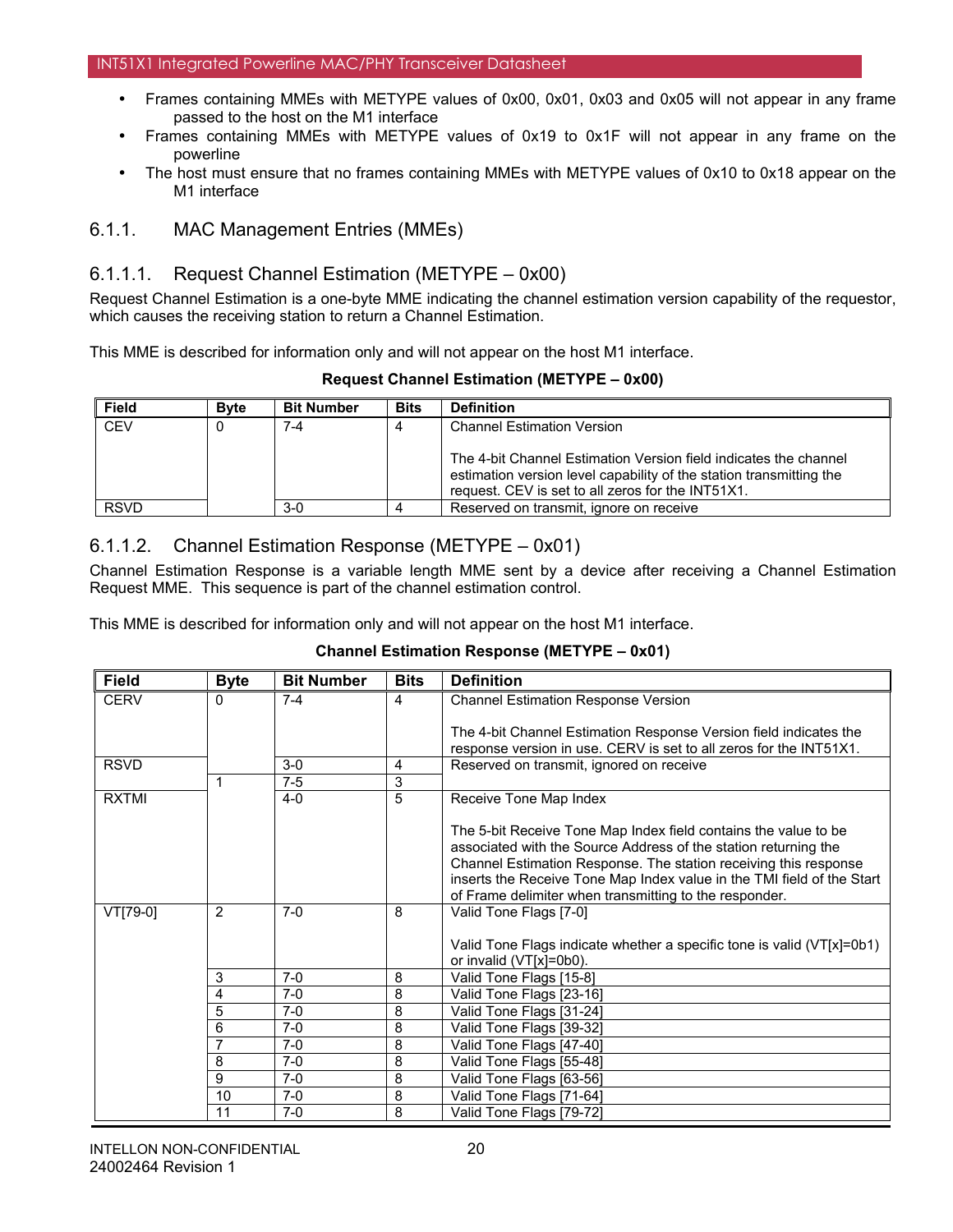| <b>Field</b> | <b>Byte</b> | <b>Bit Number</b> | <b>Bits</b> | <b>Definition</b>                                                                                                                                                                                                                                                  |
|--------------|-------------|-------------------|-------------|--------------------------------------------------------------------------------------------------------------------------------------------------------------------------------------------------------------------------------------------------------------------|
| <b>RATE</b>  | 12          | 7                 | 1           | <b>FEC Rate</b>                                                                                                                                                                                                                                                    |
|              |             |                   |             | The FEC Rate bit indicates whether the convolutional coding rate is<br>$\frac{1}{2}$ (RATE=0b0) or $\frac{3}{4}$ (RATE=0b1).                                                                                                                                       |
| <b>BP</b>    |             | 6                 |             | <b>Bridge Proxy</b>                                                                                                                                                                                                                                                |
|              |             |                   |             | Bridge Proxy indicates that the tone map is being proxied for the<br>following DAs. NBDAS and BDAn only exist if BP=0b1.                                                                                                                                           |
| <b>MOD</b>   |             | $5 - 4$           | 2           | <b>Modulation Method</b>                                                                                                                                                                                                                                           |
|              |             |                   |             | 00:<br><b>ROBO</b> Modulation<br>01:<br><b>DBPSK Modulation</b><br>10:<br><b>DOPSK Modulation</b><br>11:<br>Reserved on transmit, ignore on reception                                                                                                              |
| VT[83-80]    |             | $3-0$             | 4           | Valid Tone Flags [83-80]                                                                                                                                                                                                                                           |
| <b>RSVD</b>  | 13          | 7                 | 1           | Reserved on transmit, ignore on receive                                                                                                                                                                                                                            |
| <b>NBDAS</b> |             | $6-0$             | 7           | <b>Number Bridged Destination Addresses</b>                                                                                                                                                                                                                        |
|              |             |                   |             | The Number Bridged Destination Addresses and Bridged Destination<br>Addresses only exist if BP=0b1. NBDAS indicate the number of<br>proxied DA, and BDAn contains the addresses. Up to 16 BDAs are<br>included in the Channel Estimation Response for the INT51X1. |
|              |             |                   |             | The INT51X1 (Host/DTE Option) will store up to 32 BDAs for<br>NOTE:<br>use in its address filtering function.                                                                                                                                                      |
| BDA1         | $14 - 19$   | $-$               | 48          | <b>Bridged Destination Address #1</b>                                                                                                                                                                                                                              |
| $\cdots$     |             |                   |             |                                                                                                                                                                                                                                                                    |

## 6.1.1.3. Vendor Specific Parameters (METYPE – 0x02)

Vendor Specific field is a variable length MME that allows vendor specific extensions to the HomePlug 1.0.1 Specification. The first 3 bytes of the entry should be an IEEE assigned Organizationally Unique Identifier (OUI).

| Vendor Specific Parameters Field (METYPE - 0x02) |  |  |
|--------------------------------------------------|--|--|
|--------------------------------------------------|--|--|

| <b>Field</b> | <b>Byte</b> | <b>Bit Number</b>        | Bits | <b>Definition</b> |
|--------------|-------------|--------------------------|------|-------------------|
| OUI          |             | 7-0                      | O    | OUI [23-16]       |
|              |             | 7-0                      | o    | <b>OUI [15-8]</b> |
|              |             | 7-0                      | 8    | <b>OUI [7-0]</b>  |
| Vendor       | $3 - 255$   | $\overline{\phantom{m}}$ | $-$  | Vendor Defined    |
| Defined      |             |                          |      |                   |

# 6.1.1.4. Replace Bridge Address (METYPE – 0x03)

The Replace Bridge Address MME contains a 6-byte MAC Original Destination Address of a device which may be on another medium and accessed via a bridge and a 6-byte MAC Original Source Address of a device which may be on another medium and accessed via a bridge. The station receiving this MAC Entry reconstructs the original MSDU using the ODA and OSA contained in this entry. The ODA and OSA Fields (6 bytes each) are in IEEE 48-bit MAC address format.

This MME is described for information only and will not appear on the host M1 interface.

| <b>Field</b> | <b>B</b> vte | <b>Bit Number</b> | <b>Bits</b> | <b>Definition</b>                          |
|--------------|--------------|-------------------|-------------|--------------------------------------------|
| ODA[47-0]    |              | 7-0               |             | Original Destination Address, first octet  |
|              |              | 7-0               |             | Original Destination Address, second octet |
|              |              | 7-C               |             | Original Destination Address, third octet  |

### **Replace Bridge Address Field (METYPE – 0x03)**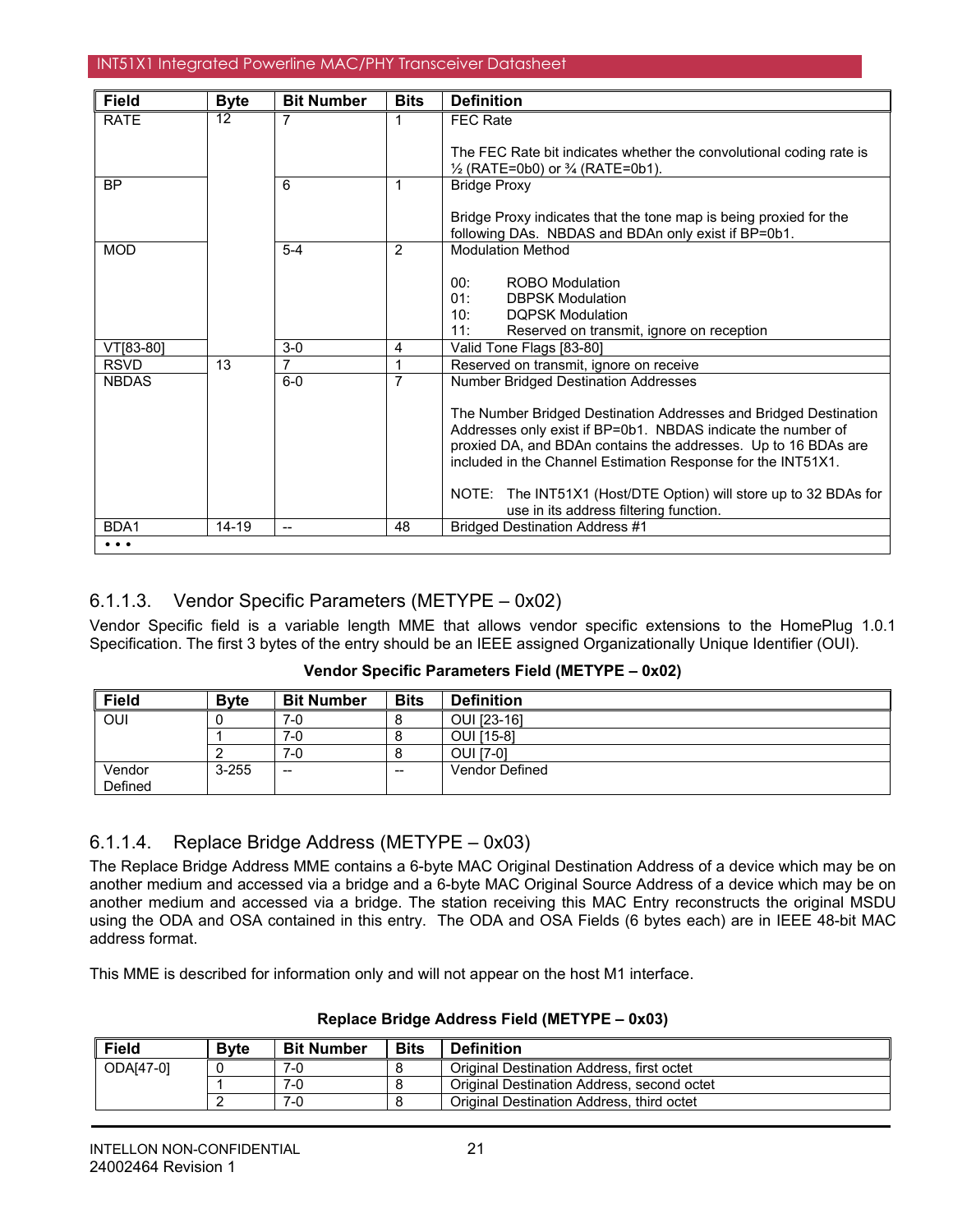| <b>Field</b> | <b>Byte</b> | <b>Bit Number</b> | <b>Bits</b> | <b>Definition</b>                          |
|--------------|-------------|-------------------|-------------|--------------------------------------------|
|              |             | $7-0$             | 8           | Original Destination Address, fourth octet |
|              |             | $7-0$             | 8           | Original Destination Address, fifth octet  |
|              |             | $7-0$             | 8           | Original Destination Address, sixth octet  |
| OSA[47-0]    |             | $7-0$             | 8           | Original Source Address, first octet       |
|              |             | $7-0$             | 8           | Original Source Address, second octet      |
|              |             | $7-0$             | 8           | Original Source Address, third octet       |
|              |             | $7-0$             | 8           | Original Source Address, fourth octet      |
|              | 10          | $7-0$             | 8           | Original Source Address, fifth octet       |
|              | 11          | $7-0$             | 8           | Original Source Address, sixth octet       |

# 6.1.1.5. Set Network Encryption Key (METYPE – 0x04)

When received from the powerline, this entry will only be parsed by the INT51X1 if the frame containing it was encrypted with the receiving devices's default encryption key and was successfully decrypted. The default encryption key cannot be set from the powerline.

| <b>Field</b> | <b>Byte</b> | <b>Bit Number</b> | <b>Bits</b> | <b>Definition</b>                                                       |  |
|--------------|-------------|-------------------|-------------|-------------------------------------------------------------------------|--|
| <b>EKS</b>   | 0           | $7-0$             | 8           | <b>Encryption Key Select</b>                                            |  |
|              |             |                   |             |                                                                         |  |
|              |             |                   |             | The one-byte EKS field is associated with the Network Encryption        |  |
|              |             |                   |             | Key. Encrypted data transport uses the EKS value to indicate which      |  |
|              |             |                   |             | NEK is to be used for decryption.                                       |  |
| <b>NEK</b>   |             | $7-0$             | 8           | Network Encryption Key, first octet                                     |  |
|              |             |                   |             |                                                                         |  |
|              |             |                   |             | The 64-bit Network Encryption Key field contains the key that is to be  |  |
|              |             |                   |             | stored locally in non-volatile storage and is to be used for subsequent |  |
|              |             |                   |             | encryption under control of EKS.                                        |  |
|              | 2           | $7-0$             | 8           | Network Encryption Key, second octet                                    |  |
|              | 3           | $7-0$             | 8           | Network Encryption Key, third octet                                     |  |
|              | 4           | $7-0$             | 8           | Network Encryption Key, fourth octet                                    |  |
|              | 5           | $7-0$             | 8           | Network Encryption Key, fifth octet                                     |  |
|              | 6           | $7-0$             | 8           | Network Encryption Key, sixth octet                                     |  |
|              |             | $7-0$             | 8           | Network Encryption Key, seventh octet                                   |  |
|              | 8           | 7-0               | 8           | Network Encryption Key, eight octet                                     |  |

## **Set Network Encryption Key Field (METYPE – 0x04)**

NOTE: The network encryption key is saved and usable after receipt of the Set Network Encryption Key MME. If a device using an INT51X1 contains an EEPROM, the network encryption key is also automatically stored in a nonvolatile manner and reloaded after power cycling. The EEPROM is required for both the INT51X1 (USB Option) and INT51X1 (Host/DTE Option). However, it is optional for the INT51X1 (PHY Option). In the case of the INT51X1 (PHY Option), it is required that the host store the network encryption key in a nonvolatile manner and reload the network encryption key after power cycling (see Initialization below).

# 6.1.1.6. Multicast With Response (METYPE – 0x05)

Multicast With Response is a 6-byte MME containing the actual multicast destination address. The DA contained in the layer management MAC frame is the unicast proxy for the multicast and will generate an ACK/NACK/FAIL response if requested.

This MME is described for information only and will not appear on the host M1 interface.

# 6.1.1.7. Confirm Network Encryption Key (METYPE – 0x06)

The Confirm Network Encryption Key MME is transmitted in response to the proper reception and execution of a Set Network Encryption Key MME. This entry shall be encrypted with the Network Encryption Key received in the Set Network Encryption Key command causing the response. This is a zero-byte (null) entry and is indicated by the METYPE only. MELEN is set to zero.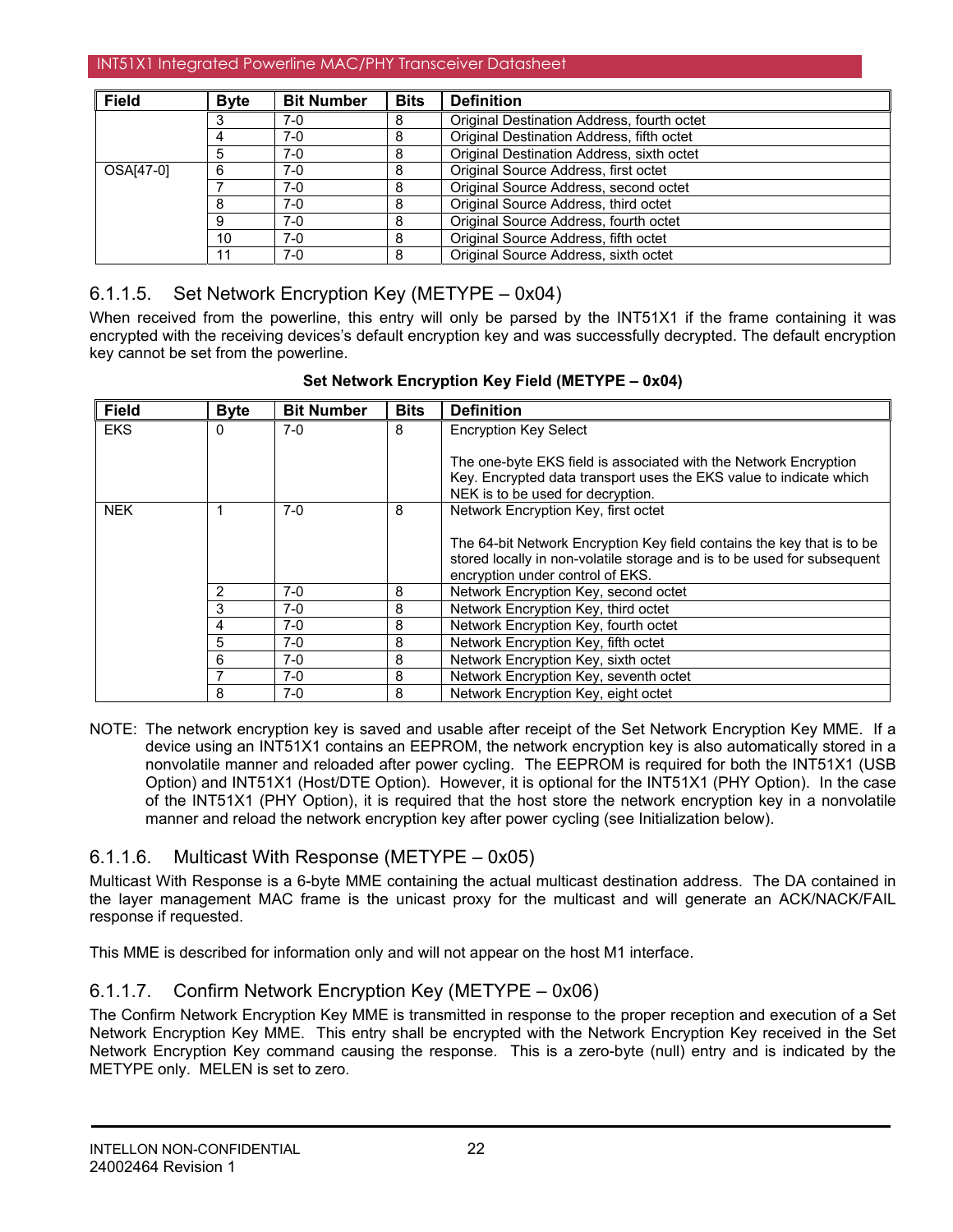The host of a powerline interface using either the INT51X1 (USB Option) or INT51X1 (PHY Option) is responsible for generating the appropriate Confirm Network Encryption Key MME. The INT51X1 (Host/DTE Option) will generate this MME automatically upon receipt of a valid Set Network Encryption Key MME.

# 6.1.1.8. Request Parameters and Statistics (METYPE – 0x07)

The Request Parameters and Statistics MME is a zero-byte (null) entry and results in the return of the Parameters and Statistics Response MME to the originator.

## 6.1.1.9. Parameters and Statistics Response (METYPE – 0x08)

Parameters and Statistics Response is a 22-byte MME containing various station specific parameters and traffic statistics useful for diagnostic purposes. All of the statistics counters are reset at power up and via host level write to zero. The counters roll over without indication.

| <b>Field</b>          | <b>Byte</b>         | <b>Bit Number</b>  | <b>Bits</b>         | <b>Definition</b>                                                                   |
|-----------------------|---------------------|--------------------|---------------------|-------------------------------------------------------------------------------------|
| <b>TXACK[15-0]</b>    | $\Omega$            | $7-0$              | 8                   | Transmit ACK Counter [15-8]                                                         |
|                       |                     |                    |                     | The 16-bit Transmit ACK Counter increments when an ACK                              |
|                       |                     |                    |                     | is received after transmitting a PHY Frame with response                            |
|                       |                     |                    |                     | expected.                                                                           |
|                       | 1                   | $7-0$              | 8                   | Transmit ACK Counter [7-0]                                                          |
| <b>TXNACK[15-0]</b>   | $\overline{2}$      | $7-0$              | 8                   | Transmit NACK Counter [15-8]                                                        |
|                       |                     |                    |                     | The 16-bit Transmit NACK Counter increments when a                                  |
|                       |                     |                    |                     | NACK is received after transmitting a PHY Frame with                                |
|                       |                     |                    |                     | response expected.                                                                  |
|                       | 3                   | $7-0$              | 8                   | Transmit NACK Counter [7-0]                                                         |
| <b>TXFAIL[15-0]</b>   | 4                   | $7 - 0$            | 8                   | Transmit FAIL Counter [15-8]                                                        |
|                       |                     |                    |                     |                                                                                     |
|                       |                     |                    |                     | The 16-bit Transmit FAIL Counter increments when a FAIL                             |
|                       |                     |                    |                     | is received after transmitting a PHY Frame with response                            |
|                       |                     |                    |                     | expected.                                                                           |
| <b>TXCLOSS[15-0]</b>  | 5<br>$\overline{6}$ | $7 - 0$<br>$7 - 0$ | 8<br>$\overline{8}$ | Transmit FAIL Counter [7-0]<br>Transmit Contention Loss Counter [15-8]              |
|                       |                     |                    |                     |                                                                                     |
|                       |                     |                    |                     | The 16-bit Transmit Contention Loss Counter increments                              |
|                       |                     |                    |                     | when the station defers to another transmitting station with                        |
|                       |                     |                    |                     | the same transmit priority during the Contention Window.                            |
|                       | 7                   | $7 - 0$            | 8                   | Transmit Contention Loss Counter [7-0]                                              |
| <b>TXCOLL[15-0]</b>   | 8                   | $7-0$              | 8                   | Transmit Collision Counter [15-8]                                                   |
|                       |                     |                    |                     | The 16-bit Transmit Collision Counter increments when a                             |
|                       |                     |                    |                     | Collision is inferred to have occurred, after transmitting a                        |
|                       |                     |                    |                     | PHY frame for which a response is expected.                                         |
|                       | 9                   | $7 - 0$            | 8                   | Transmit Collision Counter [7-0]                                                    |
| TXCA3LAT[15-0]        | 10                  | $7-0$              | $\overline{8}$      | Transmit CA3 Latency Counter [15-8]                                                 |
|                       |                     |                    |                     | The 16-bit Transmit CA3 Latency Counter contains the                                |
|                       |                     |                    |                     | cumulative total of number of milliseconds from receipt of a                        |
|                       |                     |                    |                     | CA3 priority transmit request to successful transmit                                |
|                       |                     |                    |                     | completion or transmit timeout. Subsequent Collisions do                            |
|                       |                     |                    |                     | not affect this metric.                                                             |
|                       | 11                  | $7 - 0$            | 8                   | Transmit CA3 Latency Counter [7-0]                                                  |
| <b>TXCA2LAT[15-0]</b> | $\overline{12}$     | $7 - 0$            | $\overline{8}$      | Transmit CA2 Latency Counter [15-8]                                                 |
|                       |                     |                    |                     | The 16-bit Transmit CA2 Latency Counter contains the                                |
|                       |                     |                    |                     | cumulative total of number of milliseconds from receipt of a                        |
|                       |                     |                    |                     | CA2 priority transmit request to successful transmit                                |
|                       |                     |                    |                     | completion or transmit timeout. Subsequent Collisions do<br>not affect this metric. |
|                       |                     |                    |                     |                                                                                     |

**Parameters and Statistics Response Field (METYPE – 0x08)**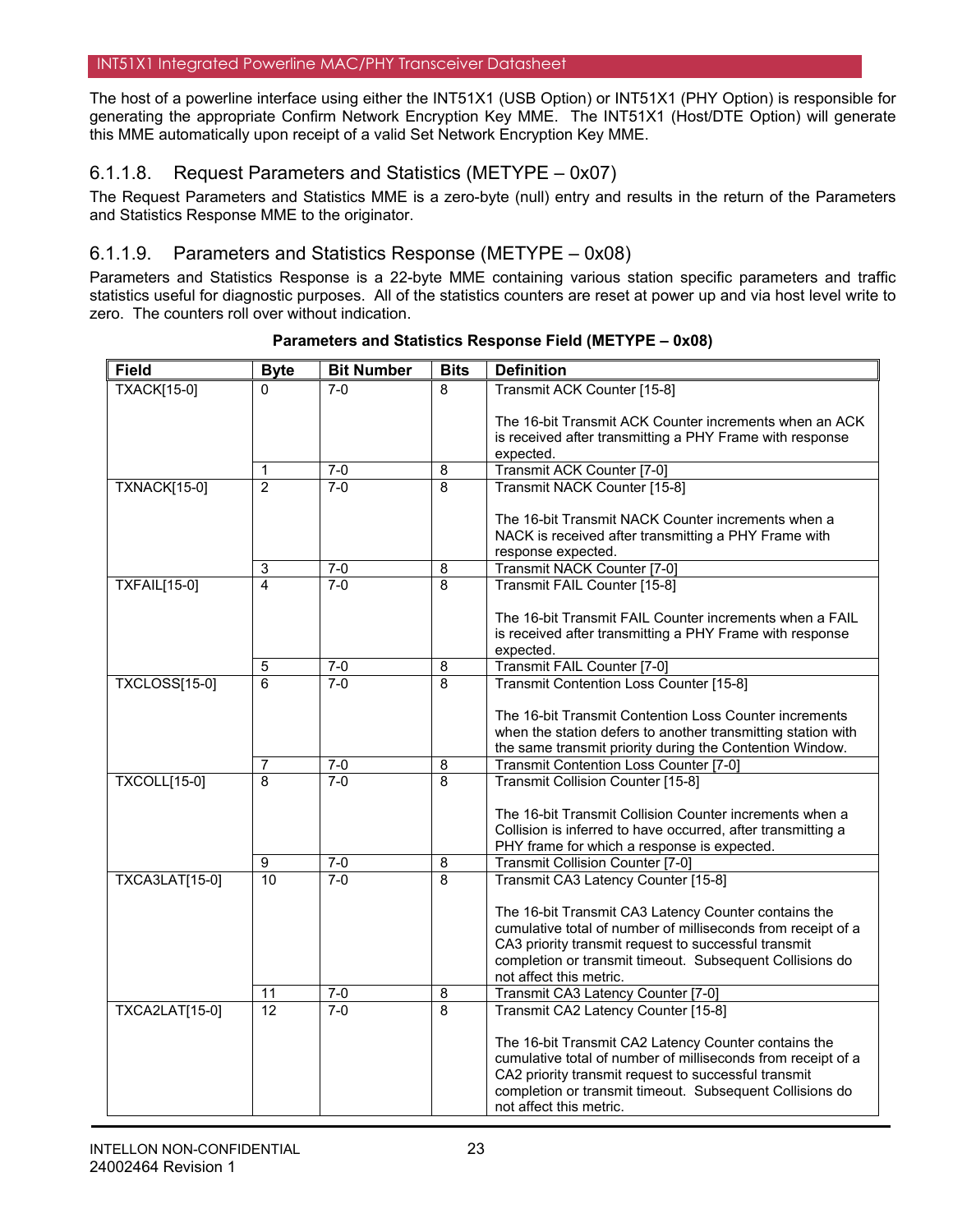| <b>Field</b>          | <b>Byte</b> | <b>Bit Number</b> | <b>Bits</b>  | <b>Definition</b>                                            |
|-----------------------|-------------|-------------------|--------------|--------------------------------------------------------------|
|                       | 13          | $7-0$             | 8            | Transmit CA2 Latency Counter [7-0]                           |
| <b>TXCA1LAT[15-0]</b> | 14          | $7-0$             | $\mathsf{a}$ | Transmit CA1 Latency Counter [15-8]                          |
|                       |             |                   |              | The 16-bit Transmit CA1 Latency Counter contains the         |
|                       |             |                   |              | cumulative total of number of milliseconds from receipt of a |
|                       |             |                   |              | CA1 priority transmit request to successful transmit         |
|                       |             |                   |              | completion or transmit timeout. Subsequent Collisions do     |
|                       |             |                   |              | not affect this metric.                                      |
|                       | 15          | $7-0$             | 8            | Transmit CA1 Latency Counter [7-0]                           |
| <b>TXCA0LAT[15-0]</b> | 16          | $7-0$             | 8            | Transmit CA0 Latency Counter [15-8]                          |
|                       |             |                   |              | The 16-bit Transmit CA0 Latency Counter contains the         |
|                       |             |                   |              | cumulative total of number of milliseconds from receipt of a |
|                       |             |                   |              | CA0priority transmit request to successful transmit          |
|                       |             |                   |              | completion or transmit timeout. Subsequent Collisions do     |
|                       |             |                   |              | not affect this metric.                                      |
|                       | 17          | $7-0$             | 8            | Transmit CA0 Latency Counter [7-0]                           |
| RXBP40[31-0]          | 18          | $7-0$             | 8            | Receive Cumulative Bytes per 40-symbol                       |
|                       |             |                   |              | Packet Counter [31-24]                                       |
|                       |             |                   |              | The 32-bit Receive Cumulative Bytes per 40-symbol Packet     |
|                       |             |                   |              | Counter contains the cumulative total of number of bytes     |
|                       |             |                   |              | within a received 40-symbol packet for each validly received |
|                       |             |                   |              | PHY frame. The number of bytes is based on the tone map      |
|                       |             |                   |              | and modulation characteristics.                              |
|                       | 19          | $7 - 0$           | 8            | Receive Cumulative Bytes per 40-symbol                       |
|                       |             |                   |              | Packet Counter [23-16]                                       |
|                       | 20          | $7 - 0$           | 8            | Receive Cumulative Bytes per 40-symbol                       |
|                       |             |                   |              | Packet Counter [15-8]                                        |
|                       | 21          | $7-0$             | 8            | Receive Cumulative Bytes per 40-symbol                       |
|                       |             |                   |              | Packet Counter [7-0]                                         |

# 6.1.1.10. Set Local Parameters (METYPE – 0x19)

The Set Local Parameters family of MMEs are Intellon Private. Intellon Private is used to denote an MME that is Intellon unique and available for user activation. The frame containing these MMEs will not be transmitted to the medium.

Set Local Parameters Basic is a 6-byte MME used to set the MAC address of the local station and is compatible with the INT5130. The MA[47-0] is in IEEE 48-bit MAC address format. This MME is typically used when an EEPROM is not present (see Configuration EEPROM and Initialization below). Upon receipt of this MME, the INT51X1 will use the specified address unless another address was previously loaded either from EEPROM or previous Set Local Parameters family MME.

| <b>Field</b> | <b>Byte</b> | <b>Bit Number</b> | <b>Bits</b> | <b>Definition</b>         |
|--------------|-------------|-------------------|-------------|---------------------------|
| MA           |             | 7-0               |             | MAC Address, first octet  |
|              |             | 7-0               |             | MAC Address, second octet |
|              |             | $7-0$             |             | MAC Address, third octet  |
|              |             | 7-0               |             | MAC Address, fourth octet |
|              |             | 7-0               |             | MAC Address, fifth octet  |
|              |             | 7-0               |             | MAC Address, sixth octet  |

## **Set Local Parameters Basic (METYPE – 0x19)**

# 6.1.1.11. Network Statistics (METYPE – 0x1a)

The Network Statistics family of MMEs are Intellon Private. Intellon Private is used to denote an MME that is Intellon unique and available for user activation. The frame containing these MMEs will not be transmitted to the medium.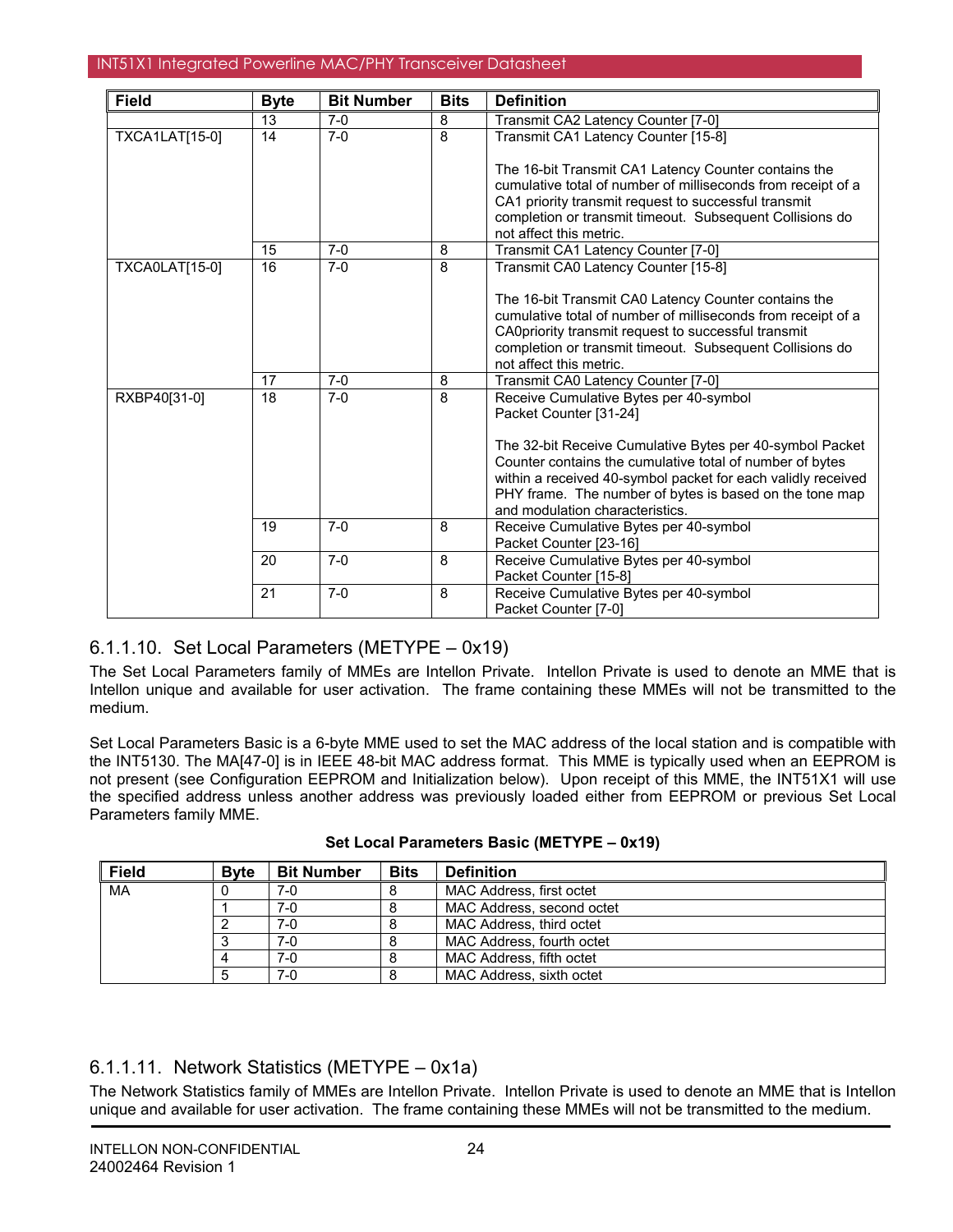Network Statistics Basic is a 187-byte MME used to access network information from the local device including device ID and transmit statistics (40-symbol byte capacity, FAILs received, drops recorded and current destination MAC address) for each of the tone maps including the ROBO tone map and is compatible with the INT5130.

The BYTES40\_ROBO and BYTES40\_n ( $B_{40}$ ) can be used to determine the current transmit data rate, in MHz,  $(R_{TX})$  by using the following simple formula:

$$
R_{TX}=\frac{B_{40}}{42}
$$

#### Field **Byte** Bit Num Bits Definition 7 1 Action Control: Frame from host: When TRUE from host, return basic network statistics. When FALSE from host, clear basic network statistics (all following values in frame are ignored by INT51X1). Frame from INT51X1: Always returns FALSE. NETW\_CTRL 0 6-0 7 IC ID (read only) 0b0000000: INT5130A1 0b0000001: INT51X1 (USB Option)<br>0b0000010: INT51X1 (PHY Option) 0b0000010: INT51X1 (PHY Option)<br>0b0000011: INT51X1 (Host/DTE Op INT51X1 (Host/DTE Option) 0b0000100: INT5130A2 0b0000101 – 0b1111111: Reserved 1 7-0 | 8 | Bytes in 40 symbols in ROBO [7-0] Represents the length, in bytes, that 40 symbols can carry based on the ROBO channel estimation. BYTES40\_ROBO 2 7-0 8 Bytes in 40 symbols in ROBO [15-8]<br>3 7-0 8 Fails Received in ROBO [7-0] Fails Received in ROBO [7-0] Represents the number of FAIL responses received for segments transmitted in ROBO. FAILS\_ROBO 4 7-0 8 Fails Received in ROBO [15-8] 5 7-0 8 Frame Drops in ROBO [7-0] Represents the number of frames dropped while attempting to transmit in ROBO. DROPS\_ROBO 6 7-0 8 Frame Drops to in ROBO [15-8] NETW\_DA\_1 7-12 -- 48 Address of network DA #1 A value of 0x010000000000 indicates that the node does not exist and all remaining data for this address are invalid. 13 7-0 8 Bytes in 40 symbols for DA #1 [7-0] Represents the length, in bytes, that 40 symbols can carry based on the latest channel estimation results from DA #1. BYTES40\_1 14 | 7-0 | 8 | Bytes in 40 symbols for DA #1 [15-8] 15 7-0 8 Fails Received from DA #1 [7-0] Represents the number of FAIL responses received from DA #1 for segments transmitted to DA #1. FAILS\_1 16 7-0 8 Fails Received from DA #1 [15-8]

## **Network Statistics Basic (METYPE – 0x1a)**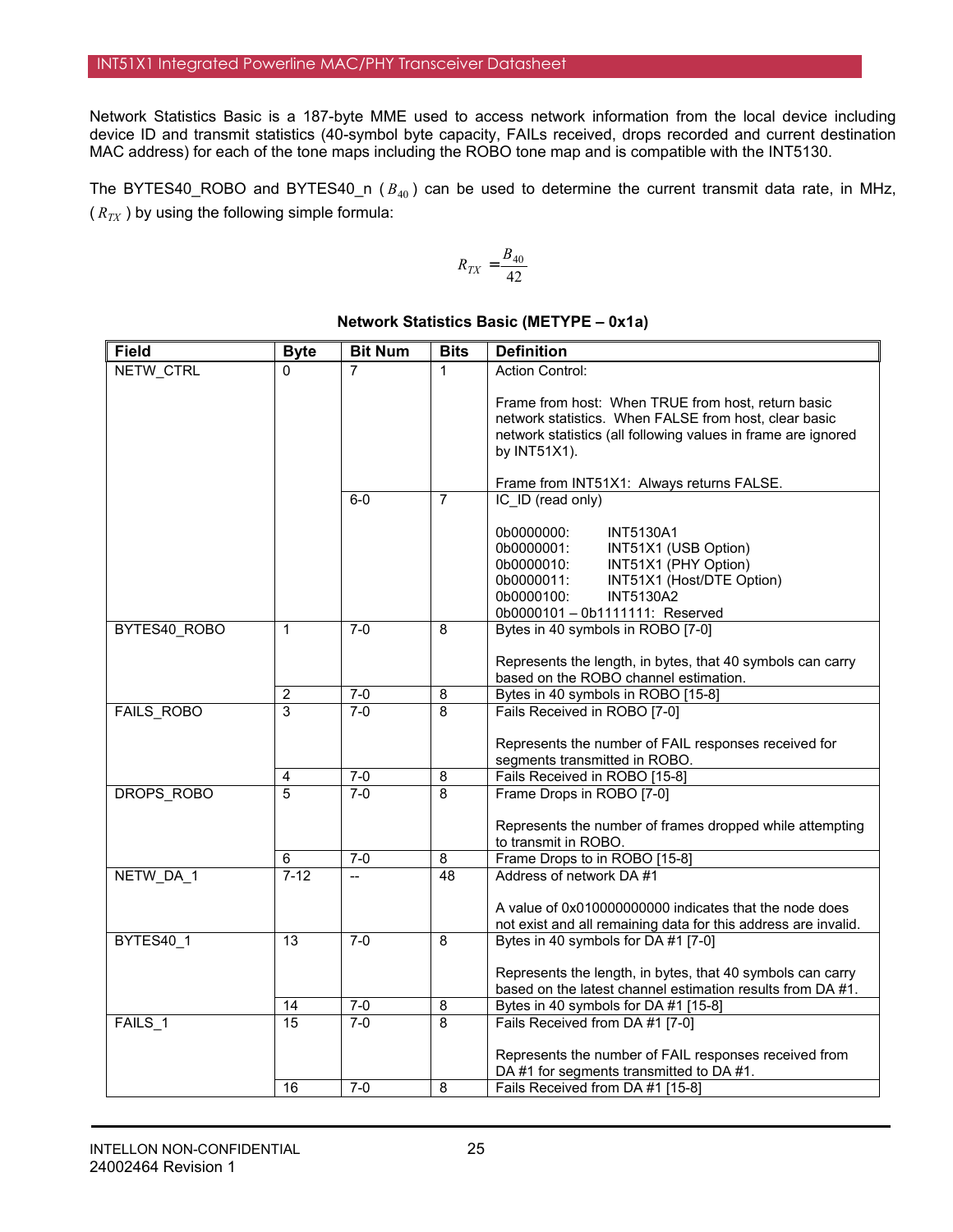| <b>Field</b>        | <b>Byte</b>    | <b>Bit Num</b> | <b>Bits</b> | <b>Definition</b>                                                                                                         |
|---------------------|----------------|----------------|-------------|---------------------------------------------------------------------------------------------------------------------------|
| DROPS <sub>1</sub>  | 17             | $7-0$          | 8           | Frame Drops to DA #1 [7-0]                                                                                                |
|                     |                |                |             | Represents the number of frames dropped while attempting<br>to transmit to DA #1.                                         |
|                     | 18             | $7-0$          | 8           | Frame Drops to DA #1 [15-8]                                                                                               |
| $\bullet$ $\bullet$ |                |                |             |                                                                                                                           |
| NETW DA 15          | $175 -$<br>180 | $- -$          | 48          | Address of network DA #15                                                                                                 |
|                     |                |                |             | A value of 0x010000000000 indicates that the node does<br>not exist and all remaining data for this address are invalid.  |
| <b>BYTES40 15</b>   | 181            | $7-0$          | 8           | Bytes in 40 symbols for DA #15 [7-0]                                                                                      |
|                     |                |                |             | Represents the length, in bytes, that 40 symbols can carry<br>based on the latest channel estimation results from DA #15. |
|                     | 182            | $7-0$          | 8           | Bytes in 40 symbols for DA #15 [15-8]                                                                                     |
| FAILS 15            | 183            | $7-0$          | 8           | Fails Received from DA #15 [7-0]                                                                                          |
|                     |                |                |             | Represents the number of FAIL responses received from<br>DA #15 for segments transmitted to DA #15.                       |
|                     | 184            | $7-0$          | 8           | Fails Received from DA #15 [15-8]                                                                                         |
| DROPS 15            | 185            | $7-0$          | 8           | Frame Drops to DA #15 [7-0]                                                                                               |
|                     |                |                |             | Represents the number of frames dropped while attempting<br>to transmit to DA #15.                                        |
|                     | 186            | $7-0$          | 8           | Frame Drops to DA #15 [15-8]                                                                                              |

Network Statistics Extended is a 199-byte MME used to access the basic network information from the local device including device ID and transmit statistics (40-symbol byte capacity, FAILs received, drops recorded and current destination MAC address) for each of the tone maps including the ROBO tone map as well as accessing the states of the six transmit buffers in the INT51X1.

The TX buffer state fields reflect a snapshot of the buffers at the time of building the Network Statistics Extended MME—these fields cannot be cleared by the host.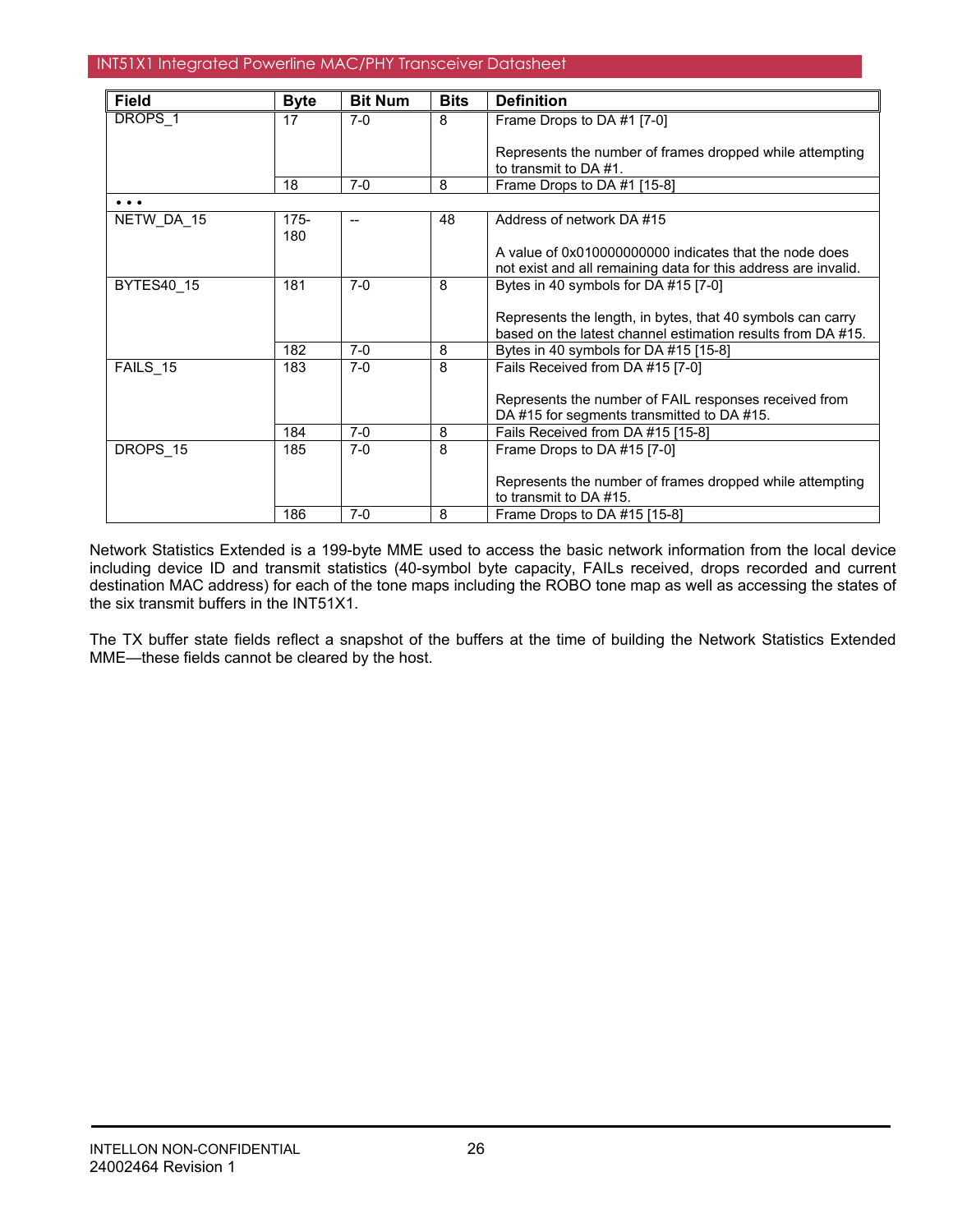| <b>Field</b>                                                                | <b>Byte</b>      | <b>Bit Num</b> | <b>Bits</b>                  | <b>Definition</b>                                                                                                                                                                                                                    |
|-----------------------------------------------------------------------------|------------------|----------------|------------------------------|--------------------------------------------------------------------------------------------------------------------------------------------------------------------------------------------------------------------------------------|
| NETW_CTRL                                                                   | 0                | 7              | 1                            | <b>Action Control:</b>                                                                                                                                                                                                               |
|                                                                             |                  |                |                              | Frame from host: When TRUE from host, return extended<br>network statistics. When FALSE from host, clear extended<br>network statistics except for transmit buffer states (all<br>following values in frame are ignored by INT51X1). |
|                                                                             |                  |                |                              | Frame from INT51X1: Always returns TRUE.                                                                                                                                                                                             |
|                                                                             |                  | $6-0$          | $\overline{7}$               | IC ID (read only)                                                                                                                                                                                                                    |
|                                                                             |                  |                |                              | 0b0000000:<br><b>INT5130A1</b><br>0b0000001:<br>INT51X1 (USB Option)<br>INT51X1 (PHY Option)<br>0b0000010:<br>INT51X1 (Host/DTE Option)<br>0b0000011:<br><b>INT5130A2</b><br>0b0000100:<br>0b0000101-0b1111111: Reserved             |
| BYTES40 ROBO                                                                | $\mathbf{1}$     | $7 - 0$        | $\overline{8}$               | Bytes in 40 symbols in ROBO [7-0]                                                                                                                                                                                                    |
|                                                                             |                  |                |                              | Represents the length, in bytes, that 40 symbols can carry<br>based on the ROBO channel estimation.                                                                                                                                  |
|                                                                             | $\boldsymbol{2}$ | $7-0$          | 8                            | Bytes in 40 symbols in ROBO [15-8]                                                                                                                                                                                                   |
| FAILS_ROBO                                                                  | 3                | $7-0$          | 8                            | Fails Received in ROBO [7-0]                                                                                                                                                                                                         |
|                                                                             |                  |                |                              | Represents the number of FAIL responses received for<br>segments transmitted in ROBO.                                                                                                                                                |
|                                                                             | $\frac{4}{5}$    | $7-0$          | 8                            | Fails Received in ROBO [15-8]                                                                                                                                                                                                        |
| <b>DROPS ROBO</b>                                                           |                  | $7 - 0$        | 8                            | Frame Drops in ROBO [7-0]                                                                                                                                                                                                            |
|                                                                             |                  |                |                              | Represents the number of frames dropped while attempting<br>to transmit in ROBO.                                                                                                                                                     |
|                                                                             | 6                | $7 - 0$        | 8                            | Frame Drops to in ROBO [15-8]                                                                                                                                                                                                        |
| NETW DA 1                                                                   | $7 - 12$         | $\overline{a}$ | $\overline{48}$              | Address of network DA #1<br>A value of 0x010000000000 indicates that the node does                                                                                                                                                   |
|                                                                             |                  |                |                              | not exist and all remaining data for this address are invalid.                                                                                                                                                                       |
| BYTES40 1                                                                   | 13               | $7-0$          | 8                            | Bytes in 40 symbols for DA #1 [7-0]<br>Represents the length, in bytes, that 40 symbols can carry                                                                                                                                    |
|                                                                             |                  |                |                              | based on the latest channel estimation results from DA #1.                                                                                                                                                                           |
| FAILS <sub>1</sub>                                                          | 14<br>15         | $7-0$<br>$7-0$ | $\overline{\mathbf{8}}$<br>8 | Bytes in 40 symbols for DA #1 [15-8]<br>Fails Received from DA #1 [7-0]                                                                                                                                                              |
|                                                                             |                  |                |                              | Represents the number of FAIL responses received from<br>DA #1 for segments transmitted to DA #1.                                                                                                                                    |
|                                                                             | 16               | $7-0$          | 8                            | Fails Received from DA #1 [15-8]                                                                                                                                                                                                     |
| DROPS_1                                                                     | 17               | $7 - 0$        | 8                            | Frame Drops to DA #1 [7-0]                                                                                                                                                                                                           |
|                                                                             |                  |                |                              | Represents the number of frames dropped while attempting<br>to transmit to DA #1.                                                                                                                                                    |
|                                                                             | 18               | $7-0$          | $\overline{\mathbf{8}}$      | Frame Drops to DA #1 [15-8]                                                                                                                                                                                                          |
| $\bullet\hspace{0.1cm} \bullet\hspace{0.1cm} \bullet\hspace{0.1cm} \bullet$ |                  |                |                              |                                                                                                                                                                                                                                      |
| NETW_DA_15                                                                  | $175 -$<br>180   | $\overline{a}$ | 48                           | Address of network DA #15                                                                                                                                                                                                            |
|                                                                             |                  |                |                              | A value of 0x010000000000 indicates that the node does<br>not exist and all remaining data for this address are invalid.                                                                                                             |
| <b>BYTES40 15</b>                                                           | 181              | $7-0$          | 8                            | Bytes in 40 symbols for DA #15 [7-0]                                                                                                                                                                                                 |
|                                                                             |                  |                |                              | Represents the length, in bytes, that 40 symbols can carry<br>based on the latest channel estimation results from DA #15.                                                                                                            |
|                                                                             | 182              | $7 - 0$        | 8                            | Bytes in 40 symbols for DA #15 [15-8]                                                                                                                                                                                                |

## Network Statistics Extended (METYPE – 0x1a)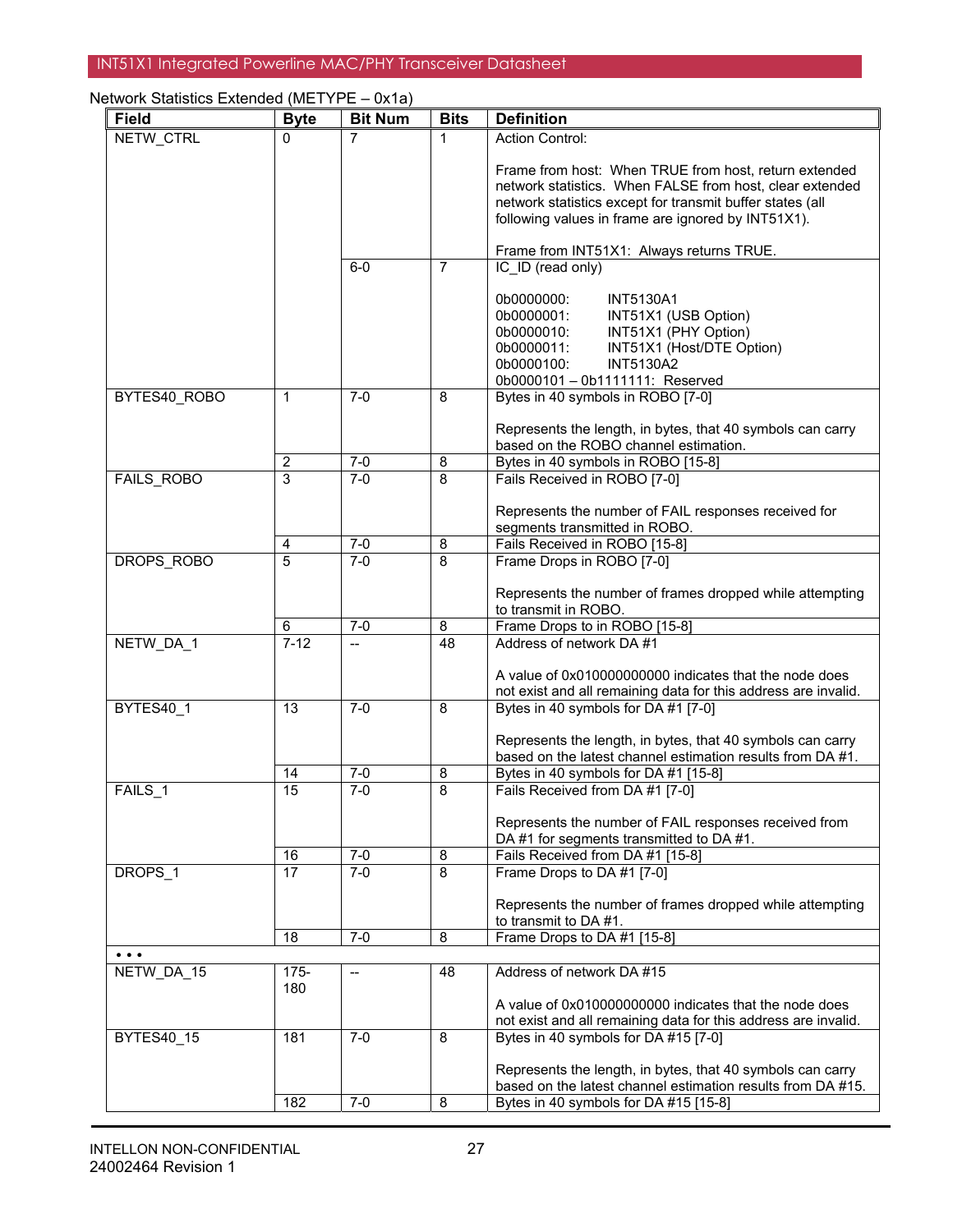| <b>Field</b>            | <b>Byte</b> | <b>Bit Num</b> | <b>Bits</b>             | <b>Definition</b>                                                                                                    |
|-------------------------|-------------|----------------|-------------------------|----------------------------------------------------------------------------------------------------------------------|
| FAILS 15                | 183         | $7-0$          | 8                       | Fails Received from DA #15 [7-0]                                                                                     |
|                         |             |                |                         | Represents the number of FAIL responses received from<br>DA #15 for segments transmitted to DA #15.                  |
|                         | 184         | $7 - 0$        | 8                       | Fails Received from DA #15 [15-8]                                                                                    |
| DROPS 15                | 185         | $7 - 0$        | 8                       | Frame Drops to DA #15 [7-0]                                                                                          |
|                         |             |                |                         | Represents the number of frames dropped while attempting<br>to transmit to DA #15.                                   |
|                         | 186         | $7 - 0$        | $\bf 8$                 | Frame Drops to DA #15 [15-8]                                                                                         |
| TX_BFR_0_STATE          | 187         | $\overline{7}$ | $\mathbf{1}$            | Buffer in use (1) or buffer available (0)                                                                            |
|                         |             |                |                         | If buffer not in use, all other fields should be ignored.                                                            |
|                         |             | $6-5$          | $\overline{2}$          | Priority                                                                                                             |
|                         |             |                |                         | C A3:<br>11                                                                                                          |
|                         |             |                |                         | CA2:<br>10                                                                                                           |
|                         |             |                |                         | CA1:<br>01                                                                                                           |
|                         |             |                |                         | CA0:<br>00                                                                                                           |
|                         |             | $4 - 0$        | 5                       | MSDU length [11-7]                                                                                                   |
|                         |             |                |                         | Represents TX frame length excluding DA, SA, encryption<br>Pad and ICV-Includes EKS, IV and MAC Layer<br>Management. |
|                         | 188         | $7 - 4$        | 4                       | Sequence number [3-0]                                                                                                |
|                         |             | $3-0$          | $\overline{\mathbf{4}}$ | Transmit tone map index                                                                                              |
|                         |             |                |                         |                                                                                                                      |
|                         |             |                |                         | Maps to the 16 statistics occurring earlier in this MME.                                                             |
| $\bullet\bullet\bullet$ |             |                |                         |                                                                                                                      |
| TX BFR 5 STATE          | 197         | $\overline{7}$ | 1                       | Buffer in use (1) or buffer available (0)                                                                            |
|                         |             |                |                         | If buffer not in use, all other fields should be ignored.                                                            |
|                         |             | $6-5$          | $\overline{2}$          | Priority                                                                                                             |
|                         |             |                |                         | 11<br>CA3:                                                                                                           |
|                         |             |                |                         | $CA2$ :<br>10                                                                                                        |
|                         |             |                |                         | $CA1$ :<br>01                                                                                                        |
|                         |             |                |                         | CA <sub>0</sub> :<br>00                                                                                              |
|                         |             | $4-0$          | 5                       | MSDU length [11-7]                                                                                                   |
|                         |             |                |                         | Represents TX frame length excluding DA, SA, encryption                                                              |
|                         |             |                |                         | Pad and ICV-Includes EKS, IV and MAC Layer                                                                           |
|                         |             |                |                         | Management.                                                                                                          |
|                         | 198         | $7 - 4$        | 4                       | Sequence number [3-0]                                                                                                |
|                         |             | $3 - 0$        | 4                       | Transmit tone map index                                                                                              |
|                         |             |                |                         | Maps to the 16 statistics occurring earlier in this MME.                                                             |

# 6.1.1.12. Performance Statistics (METYPE – 0x1c)

The Performance Statistics MME is Intellon Private. Intellon Private is used to denote a MAC entry that is Intellon unique and available for user activation. The frame containing this MME will not be transmitted to the medium.

Performance Statistics is a 123-byte MME, compatible with the INT5130, used to retrieve or clear information from the local device including delay, jitter, extended latencies, and extended parameters and statistics for increased precision (see Parameter and Statistics MME above).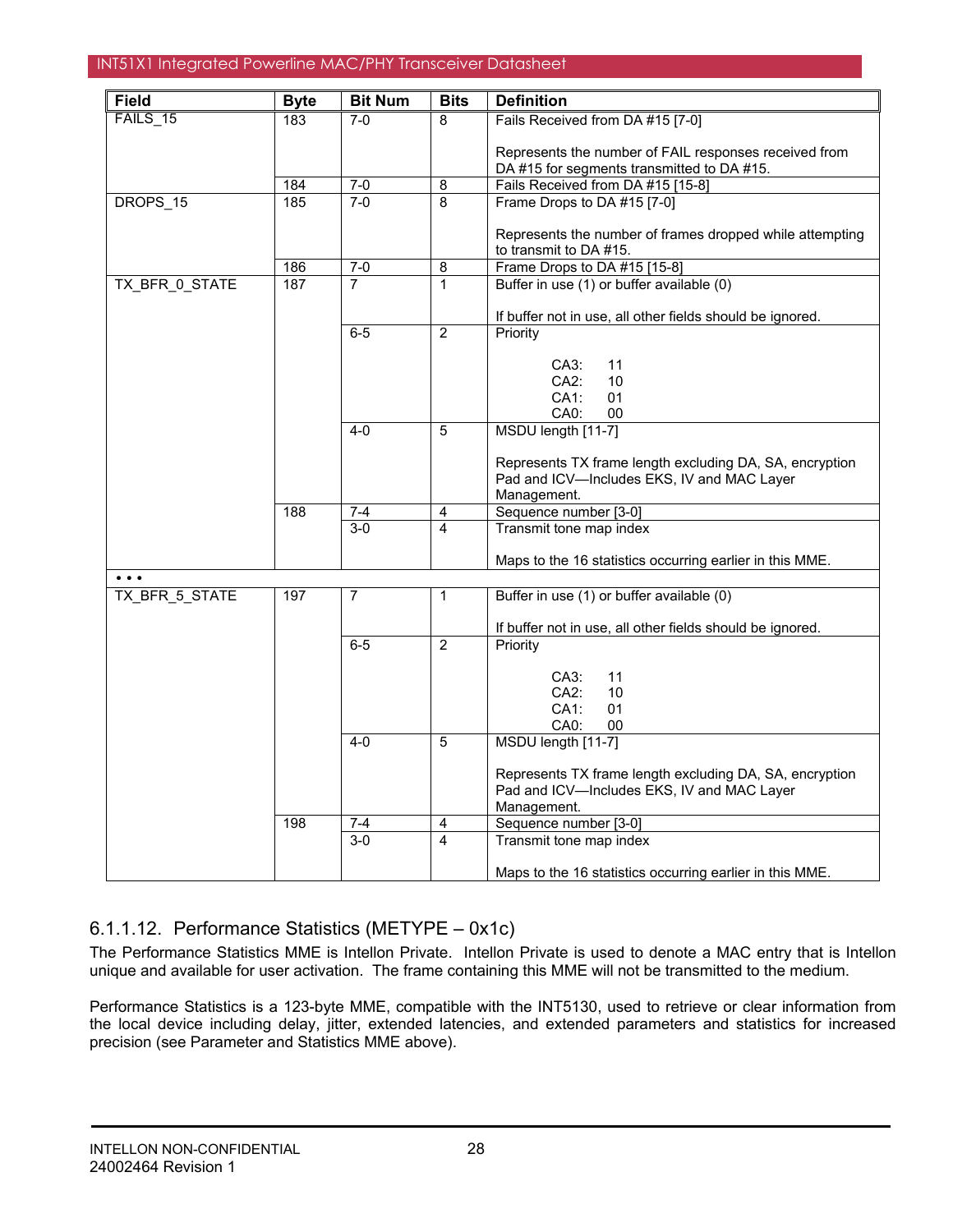| <b>Field</b>         | <b>Byte</b>             | <b>Bit Num</b>     | <b>Bits</b> | <b>Definition</b>                                                                      |
|----------------------|-------------------------|--------------------|-------------|----------------------------------------------------------------------------------------|
| PERF CTRL            | 0                       | 7                  | 1           | When TRUE, return performance statistics,                                              |
|                      |                         |                    |             |                                                                                        |
|                      |                         |                    |             | When FALSE, clear performance statistics (all values                                   |
|                      |                         | $6-0$              | 7           | in the following bytes are ignored by INT51X1).<br>Reserved                            |
| MAX_DELAY            | $\mathbf 1$             | $7-0$              | 8           | Maximum Delay (in msec) [7-0]                                                          |
|                      |                         |                    |             |                                                                                        |
|                      |                         |                    |             | A statistic logged by the VoIP master node                                             |
|                      |                         |                    |             | representing the total delay from initial downlink to final                            |
|                      |                         |                    |             | uplink. $D_{MAX}$ is computed as follows:                                              |
|                      |                         |                    |             |                                                                                        |
|                      |                         |                    |             | $D_{MAX} = t_{RXFUL} - t_{TXDL}$                                                       |
|                      |                         |                    |             |                                                                                        |
|                      |                         |                    |             | where:                                                                                 |
|                      |                         |                    |             |                                                                                        |
|                      |                         |                    |             | $t_{TXDL}$ is the time when the initial downlink frame was                             |
|                      |                         |                    |             | delivered from the master's host, and $t_{RXFUL}$ is the                               |
|                      |                         |                    |             | time when the final uplink has been delivered to the                                   |
|                      |                         |                    |             | master node.                                                                           |
|                      | $\overline{\mathbf{c}}$ | $7 - 0$            | 8           | Maximum Delay [15-8]                                                                   |
| MAX_DELAY_JITTER_CA3 | 3                       | $7-0$              | 8           | Maximum Delay Jitter CA3 [7-0]                                                         |
|                      |                         |                    |             | Maximum delay jitter, $J_{DMAX}$ (expressed in 1/16                                    |
|                      |                         |                    |             | msec), is a transmitter logged set of statistics ( $J_{DMAX}$                          |
|                      |                         |                    |             | for each of CAP0, CAP1, CAP2 and CAP3 priorities)                                      |
|                      |                         |                    |             | representing the mean deviation (smoothed absolute                                     |
|                      |                         |                    |             | value) of the difference of delay latencies ( $L_D$ ) for two                          |
|                      |                         |                    |             | consecutive frame transmissions (reference interarrival                                |
|                      |                         |                    |             | jitter definition in RFC1889, "RTP: A Transport                                        |
|                      |                         |                    |             | Protocol for Real-Time Applications"). $J_{DMAX}$ for                                  |
|                      |                         |                    |             | unused priorities are set to zero. $J_{DMAX}$ is computed                              |
|                      |                         |                    |             | as follows:                                                                            |
|                      |                         |                    |             |                                                                                        |
|                      |                         |                    |             |                                                                                        |
|                      |                         |                    |             | $_{n}J_{DMAX} =_{n-1}J_{DMA} + \frac{ _{n}L_{D}-_{n-1}L_{D} _{n-1}J_{DMAX}}{16}$       |
|                      |                         |                    |             |                                                                                        |
|                      |                         |                    |             | for $n = 1$ to the total number of frames transmitted,                                 |
|                      |                         |                    |             | $_{0}J_{DMAX} = 0$ , $_{0}L_{D} = 0$ , and where:                                      |
|                      |                         |                    |             | $n$ is the transmitted frame number (ranging from 1 to                                 |
|                      |                         |                    |             | the total number of frames transmitted) and $_{n}L_{D}$                                |
|                      |                         |                    |             | is the delay latency for transmitted frame $n$ .                                       |
|                      | 4                       | $7-0$              | 8           | Maximum Delay Jitter CA3 [15-8]                                                        |
| MAX_DELAY_JITTER_CA2 | 5                       | $7 - 0$            | 8           | Maximum Delay Jitter CA2 [7-0]-see definition above                                    |
|                      | 6                       | $7-0$              | 8           | Maximum Delay Jitter CA2 [15-8]                                                        |
| MAX_DELAY_JITTER_CA1 | 7                       | $7-0$              | 8           | Maximum Delay Jitter CA1 [7-0]-see definition above                                    |
| MAX_DELAY_JITTER_CA0 | 8                       | $7 - 0$<br>$7 - 0$ | 8           | Maximum Delay Jitter CA1 [15-8]<br>Maximum Delay Jitter CA0 [7-0]-see definition above |
|                      | 9<br>10                 | $7-0$              | 8<br>8      | Maximum Delay Jitter CA0 [15-8]                                                        |
|                      |                         |                    |             |                                                                                        |

## **Performance Statistics (METYPE – 0x1c)**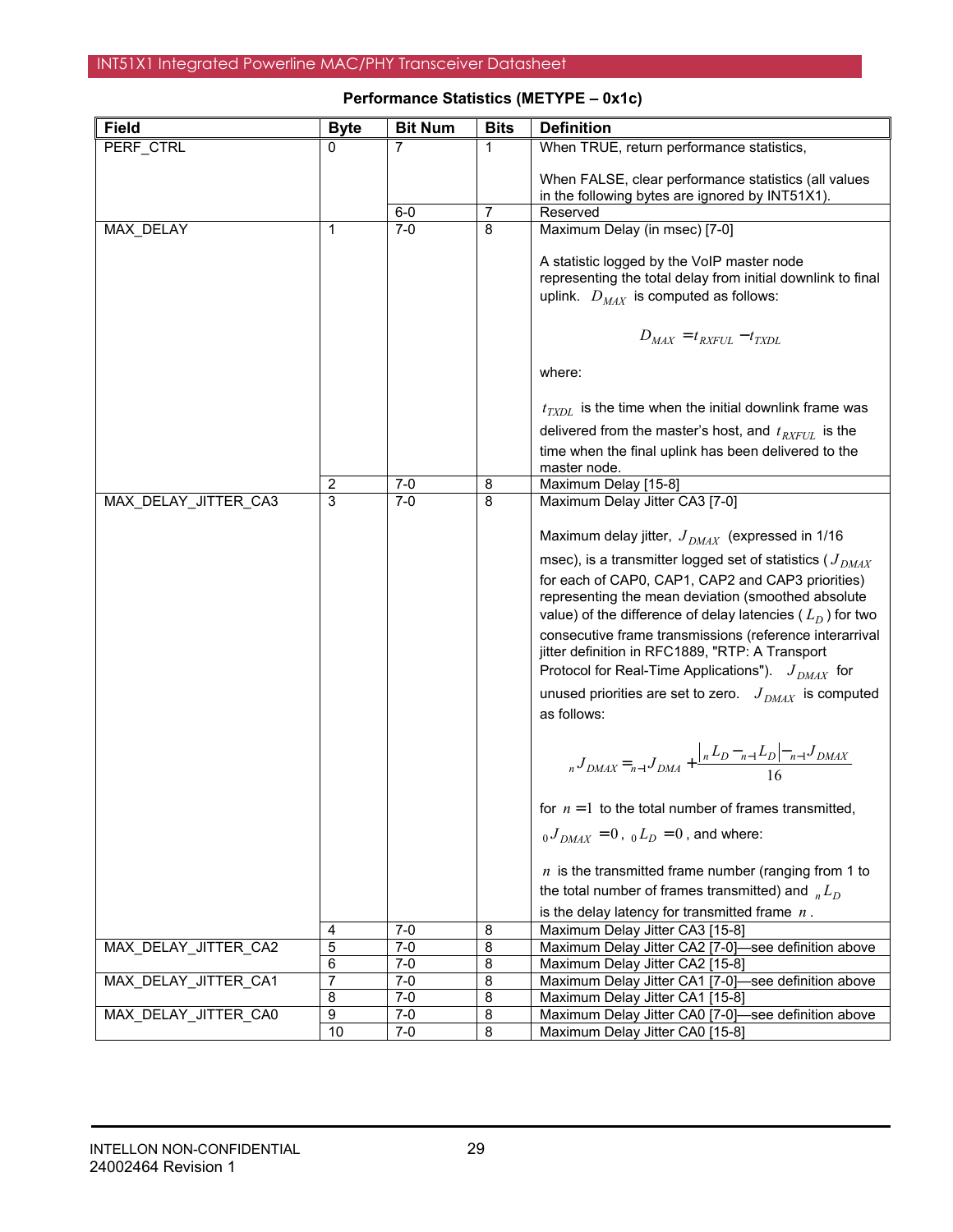| <b>Field</b>                           | <b>Byte</b>     | <b>Bit Num</b>           | <b>Bits</b>             | <b>Definition</b>                                                      |
|----------------------------------------|-----------------|--------------------------|-------------------------|------------------------------------------------------------------------|
| MAX_LATENCY_CA3                        | 11              | $7-0$                    | 8                       | Maximum Latency CA3 (in msec) [7-0]                                    |
|                                        |                 |                          |                         |                                                                        |
|                                        |                 |                          |                         | A transmitter logged statistic representing the                        |
|                                        |                 |                          |                         | maximum latency $L_{MAX}$ for unused priorities are set to             |
|                                        |                 |                          |                         | zero. $L_{MAX}$ is computed as follows:                                |
|                                        |                 |                          |                         | $_{n}L_{MAX} = MAX_{n} (L_{n-1}L_{MAX})$                               |
|                                        |                 |                          |                         | for $n=1$ to total number of frames transmitted,                       |
|                                        |                 |                          |                         | $_0L_{MAX} = 0$ , and where:                                           |
|                                        |                 |                          |                         | $n$ is the transmitted frame number (ranging from 1 to                 |
|                                        |                 |                          |                         | the total number of frames transmitted) and $L_{n}L$ is the            |
|                                        |                 |                          |                         | delay latency for transmitted frame n.                                 |
|                                        | 12              | 7-0                      | 8                       | Maximum Latency CA3 [15-8]                                             |
| MAX LATENCY CA2                        | 13              | $7 - 0$                  | 8                       | Maximum Latency CA2 [7-0]-see definition above                         |
|                                        | 14              | $7-0$                    | 8                       | Maximum Latency CA2 [15-8]                                             |
| MAX LATENCY CA1                        | $\overline{15}$ | $7-0$                    | 8                       | Maximum Latency CA1 [7-0]-see definition above                         |
|                                        | 16              | $7-0$                    | 8                       | Maximum Latency CA1 [15-8]                                             |
| MAX LATENCY CA0                        | 17              | $7 - 0$                  | 8                       | Maximum Latency CA0 [7-0]-see definition above                         |
| <b>LATENCY BIN1 CA0</b>                | 18              | $7-0$<br>$7-0$           | 8                       | Maximum Latency CA0 [15-8]                                             |
|                                        | 19              |                          | 8                       | Latency Bin #1 CA0 [7-0]-latencies between 0 and 1<br>msec for CA0     |
|                                        | 20              | $7-0$                    | 8                       | Latency Bin #1 CA0[15-8]                                               |
| LATENCY_BIN2_CA0                       | 21              | $7-0$                    | 8                       | Latency Bin #2 CA0 [7-0]-latencies between 1 and 2<br>msec for CA0     |
|                                        | 22              | $7-0$                    | 8                       | Latency Bin #2 CA0 [15-8]                                              |
| LATENCY_BIN3_CA0                       | $\overline{23}$ | $7-0$                    | 8                       | Latency Bin #3 CA0 [7-0]-latencies between 2 and 5                     |
|                                        |                 |                          |                         | msec for CA0                                                           |
|                                        | 24              | $7-0$                    | 8                       | Latency Bin #3 CA0 [15-8]                                              |
| LATENCY_BIN4_CA0                       | $\overline{25}$ | $7-0$                    | 8                       | Latency Bin #4 CA0 [7-0]-latencies between 5 and 10<br>msec for CA0    |
|                                        | 26              | $7-0$                    | 8                       | Latency Bin #4 CA0 [15-8]                                              |
| LATENCY_BIN5_CA0                       | 27              | $7-0$                    | 8                       | Latency Bin #5 CA0 [7-0]-latencies between 10 and<br>20 msec for CA0   |
|                                        | 28              | $7 - 0$                  | 8                       | Latency Bin #5 CA0 [15-8]                                              |
| <b>LATENCY BIN6 CA0</b>                | 29              | $7-0$                    | 8                       | Latency Bin #6 CA0 [7-0]-latencies between 20 and<br>40 msec for CA0   |
|                                        | 30              | 7-0                      | 8                       | Latency Bin #6 CA0 $[15-8]$                                            |
| LATENCY BIN7 CA0                       | 31              | $7-0$                    | 8                       | Latency Bin #7 CA0 [7-0]-latencies between 40 and<br>80 msec for CA0   |
|                                        | 32              | $7 - 0$                  | $\bf 8$                 | Latency Bin #7 CA0 [15-8]                                              |
| LATENCY_BIN8_CA0                       | 33              | $7-0$                    | 8                       | Latency Bin #8 CA0 [7-0]-latencies between 80 and<br>160 msec for CA0  |
|                                        | 34              | $7 - 0$                  | 8                       | Latency Bin #8 CA0 [15-8]                                              |
| LATENCY BIN9 CA0                       | 35              | $7-0$                    | 8                       | Latency Bin #9 CA0 [7-0]-latencies between 160 and<br>320 msec for CA0 |
|                                        | 36              | 7-0                      | 8                       | Latency Bin #9 CA0 [15-8]                                              |
| LATENCY BIN10 CA0                      | $\overline{37}$ | $7-0$                    | 8                       | Latency Bin #10 CA0 [7-0]-latencies greater than 320<br>msec for CA0   |
|                                        | 38              | $7-0$                    | $\overline{\mathbf{8}}$ | Latency Bin #10 CA0 [15-8]                                             |
| LATENCY BIN1 CA1-<br>LATENCY_BIN10_CA1 | $39 - 58$       | $\overline{a}$           | --                      | See bin definitions above                                              |
| LATENCY BIN1 CA2-<br>LATENCY_BIN10_CA2 | $59 - 78$       | --                       | --                      | See bin definitions above                                              |
| LATENCY BIN1 CA3-                      | $79 - 98$       | $\overline{\phantom{a}}$ | $- -$                   | See bin definitions above                                              |
| LATENCY_BIN10_CA3                      |                 |                          |                         |                                                                        |
| RST CNT                                | $99 -$          | $7-0$                    | 8                       | Restart Counter [7-0]                                                  |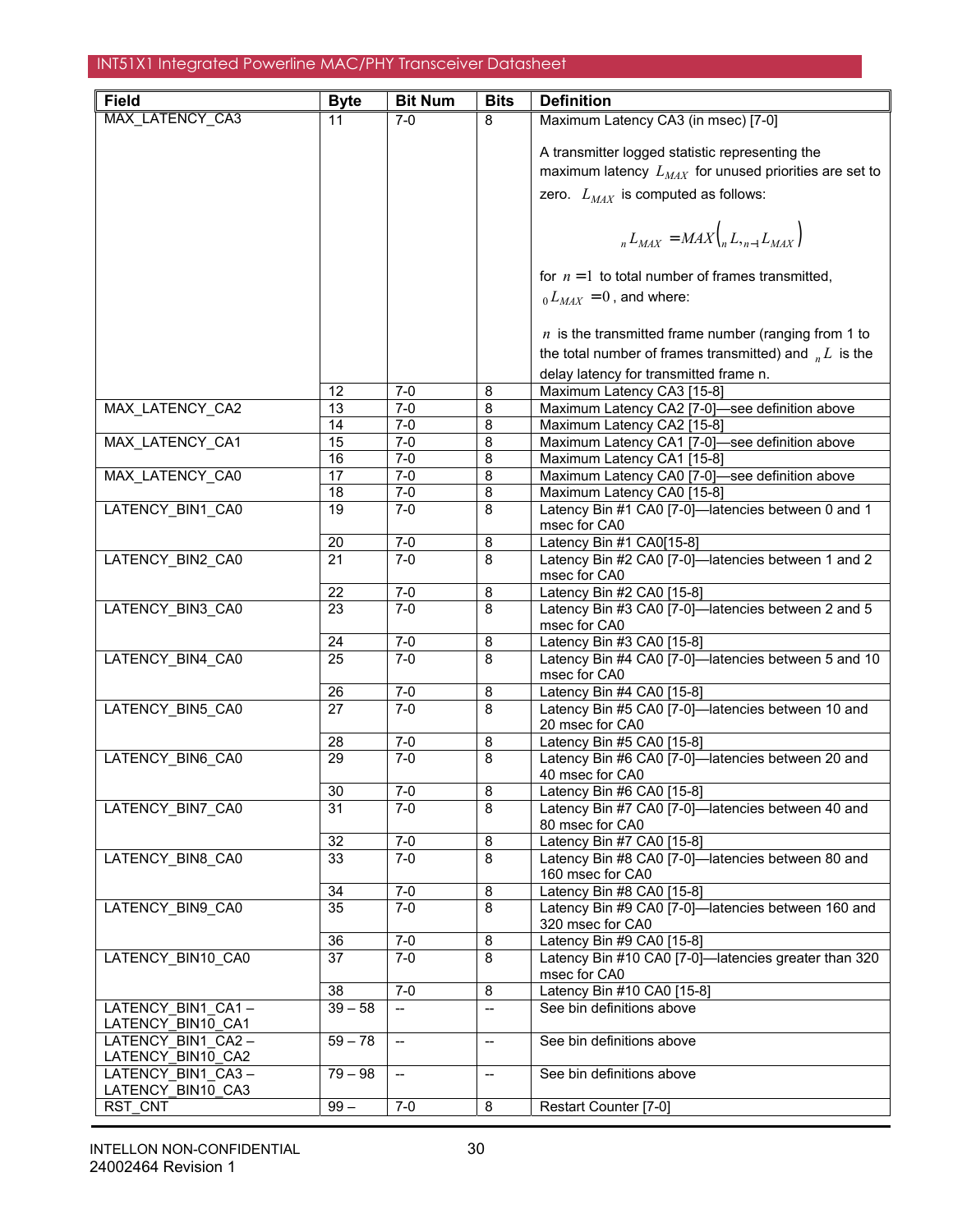| <b>Field</b>            | <b>Byte</b> | <b>Bit Num</b> | <b>Bits</b>    | <b>Definition</b>                             |
|-------------------------|-------------|----------------|----------------|-----------------------------------------------|
|                         | 100         | $7-0$          | 8              | Restart Counter [15-8]                        |
| <b>TXACK [31-16]</b>    | $101 -$     | $7-0$          | $\overline{8}$ | Transmit ACK Counter [23-16]                  |
|                         | 102         | $7-0$          | 8              | Transmit ACK Counter [31-24]                  |
| <b>TXNACK [31-16]</b>   | $103 -$     | $7-0$          | 8              | Transmit NACK Counter [23-16]                 |
|                         | 104         | $7-0$          | 8              | Transmit NACK Counter [31-24]                 |
| <b>TXFAIL [31-16]</b>   | $105 -$     | $7 - 0$        | 8              | Transmit FAIL Counter [23-16]                 |
|                         | 106         | $7-0$          | 8              | Transmit FAIL Counter [31-24]                 |
| <b>TXCOLL [31-16]</b>   | $107 -$     | $7-0$          | 8              | Transmit Collision Counter [23-16]            |
|                         | 108         | $7-0$          | 8              | Transmit Collision Counter [31-24]            |
| <b>TXCLOSS</b> [31-16]  | 109-        | $7-0$          | 8              | Transmit Contention Loss Counter [23-16]      |
|                         | 110         | $7-0$          | 8              | Transmit Contention Loss Counter [31-24]      |
| TXCA3LAT [31-16]        | $111 -$     | $7-0$          | 8              | Transmit CA3 Latency Counter [23-16]          |
|                         | 112         | $7-0$          | 8              | Transmit CA3 Latency Counter [31-24]          |
| <b>TXCA2LAT [31-16]</b> | $113 -$     | $7-0$          | 8              | Transmit CA2 Latency Counter [23-16]          |
|                         | 114         | $7-0$          | 8              | Transmit CA2 Latency Counter [31-24]          |
| TXCA1LAT [31-16]        | $115 -$     | $7-0$          | 8              | Transmit CA1 Latency Counter [23-16]          |
|                         | 116         | $7-0$          | 8              | Transmit CA1 Latency Counter [31-24]          |
| <b>TXCA0LAT [31-16]</b> | $117 -$     | $7-0$          | 8              | Transmit CA0 Latency Counter [23-16]          |
|                         | 118         | $7-0$          | 8              | Transmit CA0 Latency Counter [31-24]          |
| RXBP40 [63-32]          | $119 -$     | $7-0$          | 8              | Receive Cumulative Bytes per 40-symbol Packet |
|                         | 122         |                |                | Counter [39-32]                               |
|                         |             | $7-0$          | 8              | Receive Cumulative Bytes per 40-symbol Packet |
|                         |             |                |                | Counter [47-40]                               |
|                         |             | $7-0$          | 8              | Receive Cumulative Bytes per 40-symbol Packet |
|                         |             |                |                | Counter [55-48]                               |
|                         |             | $7-0$          | 8              | Receive Cumulative Bytes per 40-symbol Packet |
|                         |             |                |                | Counter [63-56]                               |

# 6.1.1.13. Set Local Overrides (METYPE – 0x1d)

The Set Local Overrides family of MMEs are Intellon Private. Intellon Private is used to denote a MAC entry that is Intellon unique and available for user activation. The frame containing these MMEs will not be transmitted to the medium.

The Set Local Overrides Basic MME is compatible with the INT5130. Set Local Overrides Basic is a 14-byte MME which updates run-time variables only including maximum transmit timers, maximum receive timers, aging timers, fail timers, contention free timers and VLAN priority mappings to HomePlug priorities.

| <b>Field</b>     | <b>Byte</b> | <b>Bit Number</b> | <b>Bits</b> | <b>Definition</b>                                 |
|------------------|-------------|-------------------|-------------|---------------------------------------------------|
| MAXC3TMR         | 0           | $7-0$             | 8           | Maximum CAP 3 Transmit Timer [15-8]               |
|                  |             |                   |             |                                                   |
|                  |             |                   |             | Default is 8 msec.                                |
|                  |             | 7-0               | 8           | Maximum CAP 3 Transmit Timer [7-0]                |
| <b>MAXNCFTMR</b> | 2           | $7-0$             | 8           | Maximum Non-Contention-Free Transmit Timer [15-8] |
|                  |             |                   |             |                                                   |
|                  |             |                   |             | Default is 1 sec.                                 |
|                  | 3           | $7-0$             | 8           | Maximum Non-Contention-Free Transmit Timer [7-0]  |
| MAXRXTMR         | 4           | $7-0$             | 8           | Maximum Receive Reassembly Timer [15-8]           |
|                  |             |                   |             |                                                   |
|                  |             |                   |             | Default is 1 sec.                                 |
|                  | 5           | $7-0$             | 8           | Maximum Receive Reassembly Timer [7-0]            |
| <b>ESTAGETMR</b> | 6           | $7-0$             | 8           | Tone Map Estimation Aging Timer (ms) [15-8]       |
|                  |             |                   |             |                                                   |
|                  |             |                   |             | Default is 5 sec. Bit 15 must be set to zero.     |
|                  |             | $7-0$             | 8           | Tone Map Estimation Aging Timer [7-0]             |

| Set Local Overrides Basic (METYPE - 0x1d) |  |
|-------------------------------------------|--|
|-------------------------------------------|--|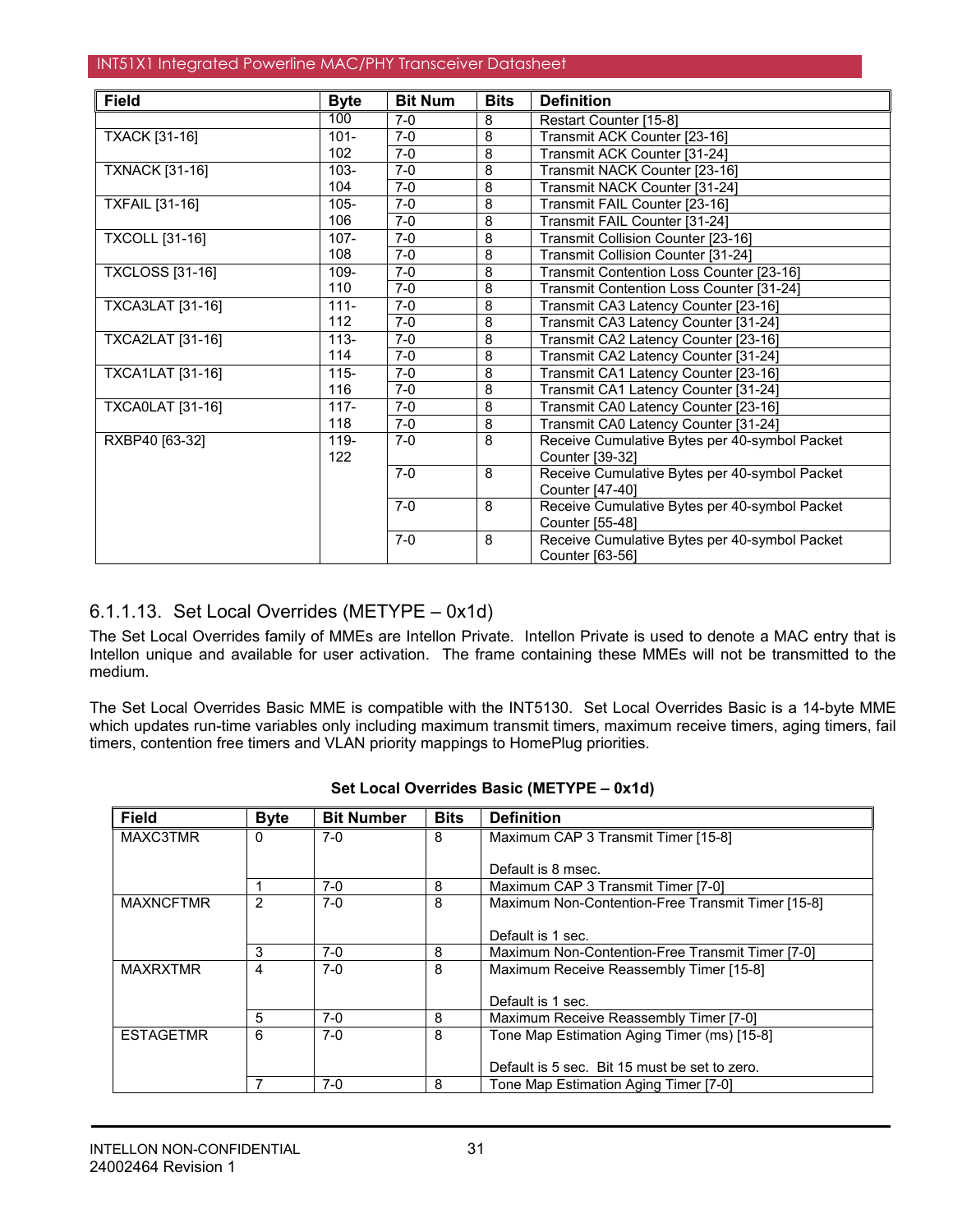| <b>Field</b>      | <b>Byte</b>     | <b>Bit Number</b> | <b>Bits</b>    | <b>Definition</b>                    |
|-------------------|-----------------|-------------------|----------------|--------------------------------------|
| <b>FAILTMR</b>    | 8               | $7-0$             | 8              | Fail Resend Timer [15-8]             |
|                   |                 |                   |                | Default is 10 msec.                  |
|                   | 9               | $7-0$             | 8              | Fail Resend Timer [7-0]              |
| <b>CFFRMTMR</b>   | $\overline{10}$ | $7-0$             | 8              | Contention-Free Frame Timer [15-8]   |
|                   |                 |                   |                |                                      |
|                   |                 |                   |                | Default is 30 msec.                  |
|                   | 11              | $7-0$             | 8              | Contention-Free Frame Timer [7-0]    |
| <b>VLAN PRIO7</b> | 12              | $7-6$             | $\overline{2}$ | VLAN Tag Priority 7 maps to CAP 0bXX |
|                   |                 |                   |                |                                      |
|                   |                 |                   |                | Default is CAP3.                     |
| VLAN_PRIO6        |                 | $5-4$             | $\overline{2}$ | VLAN Tag Priority 6 maps to CAP 0bXX |
|                   |                 |                   |                | Default is CAP3.                     |
| <b>VLAN PRIO5</b> |                 | $3-2$             | 2              | VLAN Tag Priority 5 maps to CAP 0bXX |
|                   |                 |                   |                |                                      |
|                   |                 |                   |                | Default is CAP2.                     |
| VLAN_PRIO4        |                 | $1 - 0$           | 2              | VLAN Tag Priority 4 maps to CAP 0bXX |
|                   |                 |                   |                |                                      |
|                   |                 |                   |                | Default is CAP2.                     |
| <b>VLAN PRIO3</b> | 13              | $7-6$             | 2              | VLAN Tag Priority 3 maps to CAP 0bXX |
|                   |                 |                   |                | Default is CAP1.                     |
| <b>VLAN PRIO2</b> |                 | $5-4$             | 2              | VLAN Tag Priority 2 maps to CAP 0bXX |
|                   |                 |                   |                |                                      |
|                   |                 |                   |                | Default is CAP1.                     |
| VLAN_PRIO1        |                 | $3-2$             | 2              | VLAN Tag Priority 1 maps to CAP 0bXX |
|                   |                 |                   |                |                                      |
|                   |                 |                   |                | Default is CAP0.                     |
| <b>VLAN PRIO0</b> |                 | $1 - 0$           | 2              | VLAN Tag Priority 0 maps to CAP 0bXX |
|                   |                 |                   |                | Default is CAP0.                     |
|                   |                 |                   |                |                                      |

Set Local Overrides RAM & EEPROM is a 20-byte MME which updates both run-time (RAM) variables and EEPROM variables each time this entry is processed by the INT51X1. Variables include maximum transmit timers, maximum receive timers, aging timers, fail timers and VLAN priority mappings to HomePlug priorities.

## **Set Local Overrides RAM & EEPROM (METYPE – 0x1d)**

| <b>Field</b> | <b>Byte</b>  | <b>Bit</b>    | <b>Bit</b> | <b>Definition</b>                                |
|--------------|--------------|---------------|------------|--------------------------------------------------|
|              |              | <b>Number</b> | s          |                                                  |
| MAXC3TXTMR   | $\Omega$     | $7-0$         | 8          | Maximum CAP 3 Transmit Timer (ms) [15-8]         |
|              |              |               |            | Default is 8 msec.                               |
|              |              | $7-0$         | 8          | Maximum CAP 3 Transmit Timer [7-0]               |
| MAXC2TXTMR   | $\mathbf{2}$ | $7-0$         | 8          | Maximum CAP 2 Transmit Timer (ms) [15-8]         |
|              |              |               |            | Default is 250 ms.                               |
|              | 3            | $7-0$         | 8          | Maximum CAP 2 Transmit Timer [7-0]               |
| MAXC1 0TXTMR | 4            | $7-0$         | 8          | Maximum CAP 1 & CAP 0 Transmit Timer (ms) [15-8] |
|              |              |               |            | Default is 1 sec.                                |
|              | 5            | $7-0$         | 8          | Maximum CAP 1 & CAP 0 Transmit Timer [7-0]       |
| MAXC3RXTMR   | 6            | $7-0$         | 8          | Maximum CAP3 Receive Reassembly Timer (ms) [15-  |
|              |              |               |            | 81                                               |
|              |              |               |            | Default is 20 msec.                              |
|              |              | $7-0$         | 8          | Maximum CAP3 Receive Reassembly Timer [7-0]      |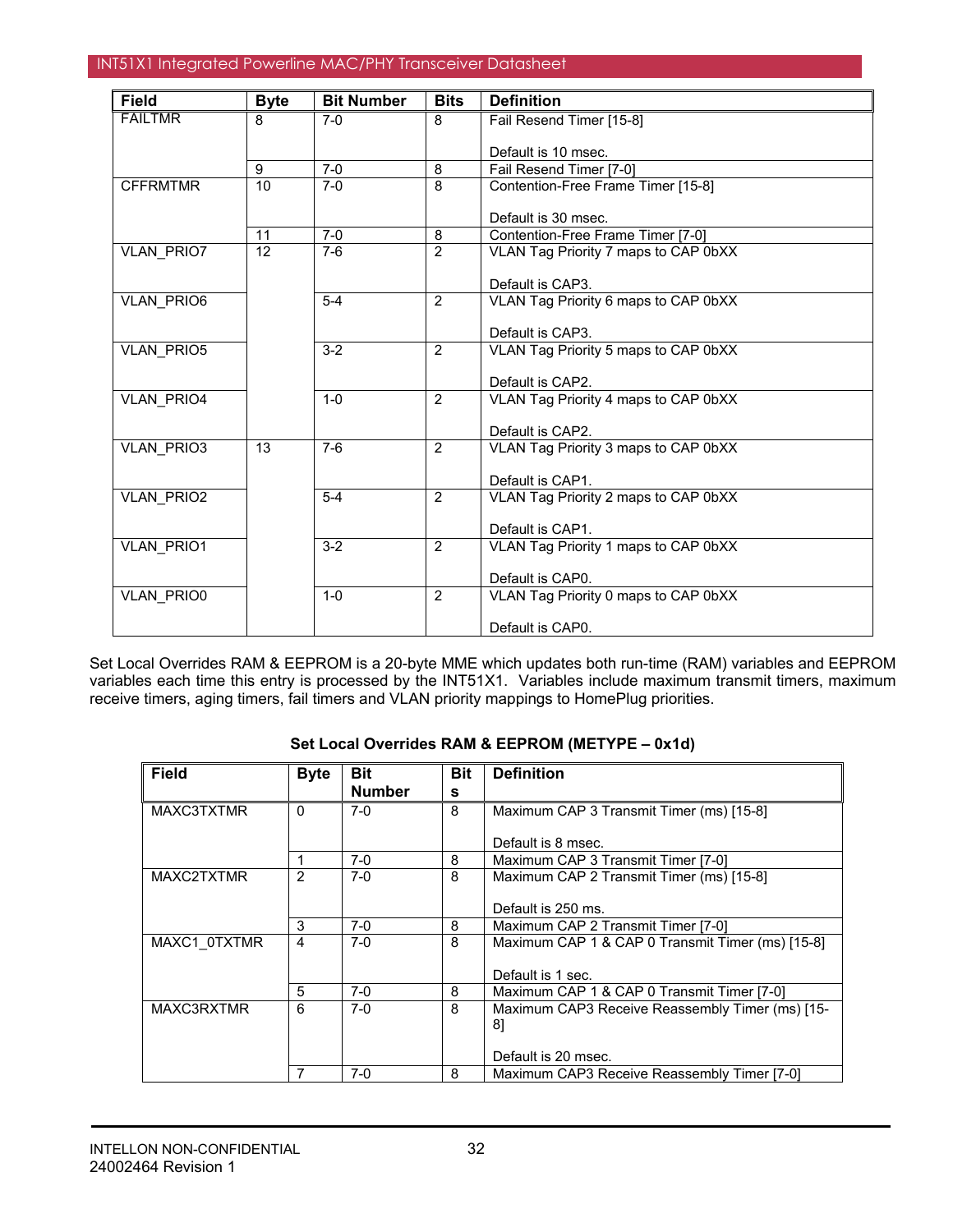| <b>Field</b>         | <b>Byte</b>     | <b>Bit</b>     | <b>Bit</b>     | <b>Definition</b>                                                               |
|----------------------|-----------------|----------------|----------------|---------------------------------------------------------------------------------|
|                      |                 | <b>Number</b>  | $\mathbf s$    |                                                                                 |
| MAXC2RXTMR           | 8               | $7-0$          | 8              | Maximum CAP2 Receive Reassembly Timer (ms) [15-                                 |
|                      |                 |                |                | 81                                                                              |
|                      |                 |                |                |                                                                                 |
|                      |                 |                |                | Default is 250 ms.                                                              |
|                      | 9<br>10         | $7-0$<br>$7-0$ | 8<br>8         | Maximum CAP2 Receive Reassembly Timer [7-0]                                     |
| MAXC1_0RXTMR         |                 |                |                | Maximum CAP 1 & CAP 0 Receive Reassembly Timer<br>$(ms)$ [15-8]                 |
|                      |                 |                |                |                                                                                 |
|                      |                 |                |                | Default is 1 sec.                                                               |
|                      | 11              | $7-0$          | 8              | Maximum CAP 1 & CAP 0 Receive Reassembly Timer                                  |
|                      |                 |                |                | $[7-0]$                                                                         |
| <b>ESTAGETMR</b>     | 12              | $7-0$          | 8              | Tone Map Estimation Aging Timer (ms) [15-8]                                     |
|                      |                 |                |                | Default is 5 sec. Bit 15 must be set to zero.                                   |
|                      | 13              | $7-0$          | 8              | Tone Map Estimation Aging Timer [7-0]                                           |
| <b>BRIDGELISTTMR</b> | 14              | $7-6$          | $\overline{2}$ | Bridge List Aging Timer (≈sec) [15-14] (most significant                        |
|                      |                 |                |                | 2 bits ignored)                                                                 |
|                      |                 |                |                |                                                                                 |
|                      |                 |                |                | Default is $0x0125 \approx 5$ minutes                                           |
|                      |                 |                |                | Max Value $0x3$ FFF $\approx$ 4.5 hours                                         |
|                      |                 |                |                | Min Value 0x000a $\approx$ 10 sec (values below 10 will be<br>rounded up to 10) |
|                      |                 |                |                |                                                                                 |
|                      |                 |                |                | See Optimizing the Bridge List Aging Timer below.                               |
|                      |                 | $5-0$          | 6              | Bridged List Aging Timer [13-8]                                                 |
|                      | 15              | $7 - 0$        | 8              | Bridged List Aging Timer [7-0]                                                  |
| <b>FAILTMR</b>       | $\overline{16}$ | $7-0$          | 8              | Fail Resend Timer (ms) [15-8]                                                   |
|                      |                 |                |                | Default is 10 msec.                                                             |
|                      | 17              | $7 - 0$        | 8              | Fail Resend Timer [7-0]                                                         |
| <b>VLAN PRIO7</b>    | 18              | $7-6$          | $\overline{2}$ | VLAN Tag Priority 7 maps to CAP 0bXX                                            |
|                      |                 |                |                |                                                                                 |
|                      |                 |                |                | Default is CAP3.                                                                |
| <b>VLAN PRIO6</b>    |                 | $5-4$          | $\overline{2}$ | VLAN Tag Priority 6 maps to CAP 0bXX                                            |
|                      |                 |                |                |                                                                                 |
| <b>VLAN PRIO5</b>    |                 | $3-2$          | 2              | Default is CAP3.<br>VLAN Tag Priority 5 maps to CAP 0bXX                        |
|                      |                 |                |                |                                                                                 |
|                      |                 |                |                | Default is CAP2.                                                                |
| VLAN_PRIO4           |                 | $1 - 0$        | $\overline{2}$ | VLAN Tag Priority 4 maps to CAP 0bXX                                            |
|                      |                 |                |                |                                                                                 |
| <b>VLAN PRIO3</b>    | 19              | $7-6$          | $\overline{2}$ | Default is CAP2.<br>VLAN Tag Priority 3 maps to CAP 0bXX                        |
|                      |                 |                |                |                                                                                 |
|                      |                 |                |                | Default is CAP1.                                                                |
| VLAN_PRIO2           |                 | $5 - 4$        | 2              | VLAN Tag Priority 2 maps to CAP 0bXX                                            |
|                      |                 |                |                |                                                                                 |
|                      |                 |                |                | Default is CAP1.                                                                |
| VLAN_PRIO1           |                 | $3 - 2$        | 2              | VLAN Tag Priority 1 maps to CAP 0bXX                                            |
|                      |                 |                |                | Default is CAP0.                                                                |
| VLAN_PRIO0           |                 | $1 - 04$       | $\overline{2}$ | VLAN Tag Priority 0 maps to CAP 0bXX                                            |
|                      |                 |                |                |                                                                                 |
|                      |                 |                |                | Default is CAP0.                                                                |

# 6.1.1.14. Bridging Characteristics (METYPE – 0x1e)

The Bridging Characteristics family of MMEs are Intellon Private. Intellon Private is used to denote a MAC entry that is Intellon unique and available for user activation. The frame containing these MMEs will not be transmitted to the medium.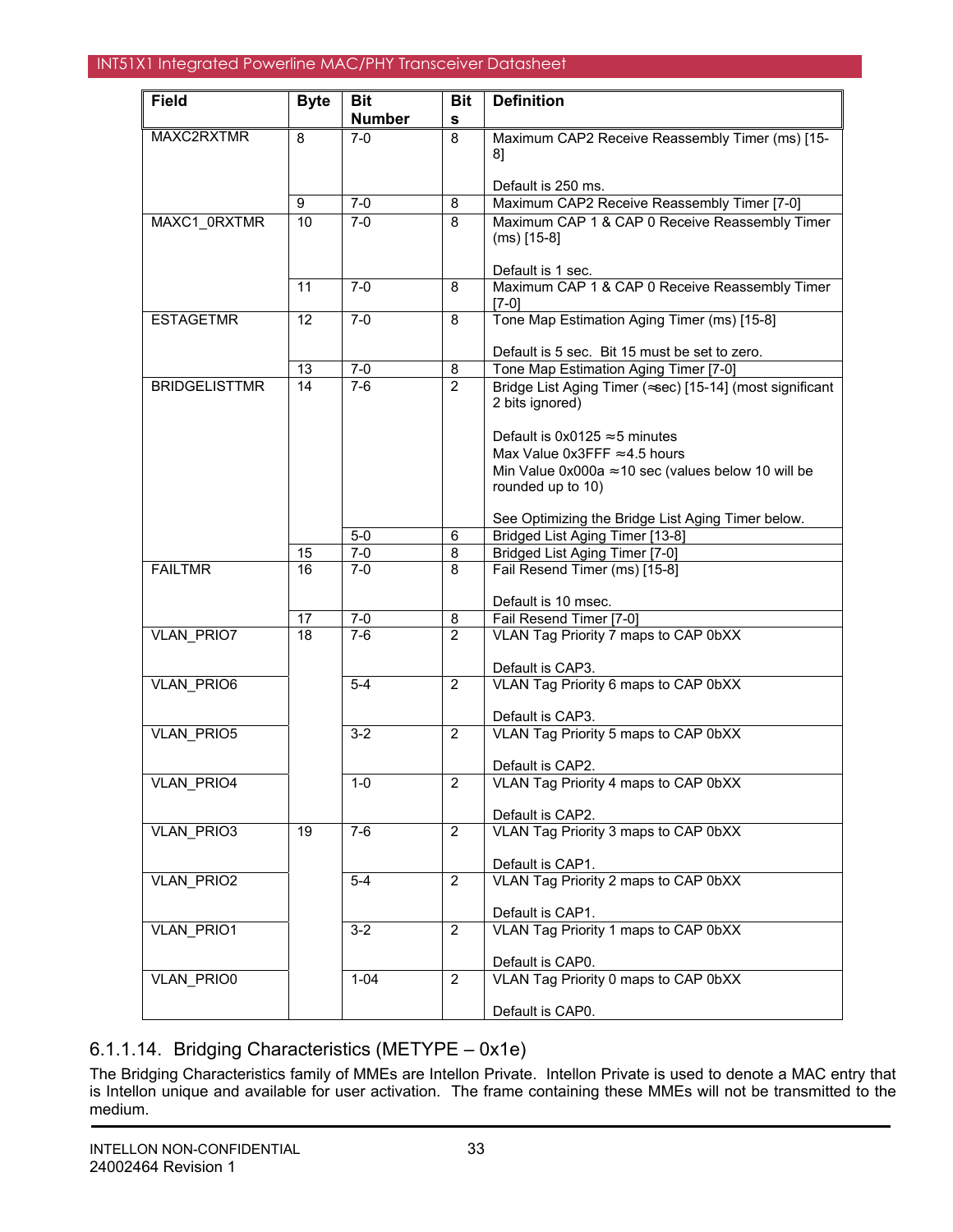Bridging Characteristics Network and Bridging Characteristics Local are variable-length MMEs, compatible with the INT5130, used to retrieve information on the local device's view of the bridges on the powerline network and the local device's list of addresses for which it is acting as a bridge, respectively. These MMEs should occur only once per frame for proper execution by the INT51X1.

Two types of bridge tables are kept by the INT51X1. Bridging Characteristics Network information refers to the table of bridges learned through HomePlug's bridge reporting process (part of the automatic channel estimation process) and the destination addresses that can be reached through these bridges. Bridging Characteristics Local information refers to the list of addresses learned by an INT51X1 that is serving as a bridge.

The INT51X1 can support, with active tone maps, up to 15 bridges. A bridge can provide bridging services for a maximum of 16 devices. The aggregate total number of devices for which bridging services can be provided is 64. This allows great flexibility in network topology—four bridges can bridge for 16 devices each (64 aggregate), 15 bridges can bridge for 4 devices each (60 aggregate), etc.

Bridge tables are aged based on the BRIDGELISTTMR (see Set Local Overrides above).

| <b>Field</b>            | <b>Byte</b>    | <b>Bit Number</b>        | <b>Bits</b>     | <b>Definition</b>                                                                                   |
|-------------------------|----------------|--------------------------|-----------------|-----------------------------------------------------------------------------------------------------|
| <b>BRIDGE CTRL</b>      | 0              | 7                        | 1               | Local (0) or Network Bridge (1) information                                                         |
|                         |                | $\overline{6}$           | $\mathbf{1}$    | From host: Return bridging characteristics (1) or                                                   |
|                         |                |                          |                 | set bridging characteristics (0)                                                                    |
|                         |                | $5-4$                    | $\overline{2}$  | Reserved                                                                                            |
|                         |                | $3 - 0$                  | $\overline{4}$  | First Bridge Number - bridges 0-14                                                                  |
|                         |                |                          |                 | Each MME allows access to two bridges out of a                                                      |
|                         |                |                          |                 | possible 15, therefore, 8 MMEs are required to                                                      |
|                         |                |                          |                 | access the entire bridge table.                                                                     |
|                         |                |                          |                 | When setting bridging characteristics and First                                                     |
|                         |                |                          |                 | Bridge number is zero, the entire bridge table is                                                   |
|                         |                |                          |                 | cleared before the following values are set. If the                                                 |
|                         |                |                          |                 | First Bridge number is non-zero, only the 1 or 2                                                    |
|                         |                |                          |                 | bridge entries are set-no clearing occurs.                                                          |
| BRIDGE 1 DA             | $1-6$          | $\overline{\phantom{a}}$ | 48              | Address of bridge #1                                                                                |
|                         |                |                          |                 | If 0x010000000000 returned, bridge is not known                                                     |
|                         |                |                          |                 | to exist.                                                                                           |
|                         |                |                          |                 | If set by host to 0x000000000000, the rest of MME                                                   |
|                         |                |                          |                 | (including both bridge entries) is ignored.                                                         |
| BP1 DAS                 | $\overline{7}$ | $7-0$                    | 8               | Number of bridge #1 proxied DA's supported                                                          |
|                         |                |                          |                 | (maximum is 16)                                                                                     |
| BP1 BDA1                | $8 - 13$       | $\overline{\phantom{a}}$ | $\overline{48}$ | Proxied Bridge #1 Bridged Destination Address #1                                                    |
| $\bullet\bullet\bullet$ |                |                          |                 |                                                                                                     |
| BP1 BDA16               | 98-103         | $\overline{\phantom{a}}$ | 48              | Proxied Bridge #1 Bridged Destination Address<br>#16                                                |
| <b>BRIDGE 2 DA</b>      | $104 -$<br>109 | $\overline{\phantom{a}}$ | 48              | Address of bridge #2                                                                                |
|                         |                |                          |                 | If 0x010000000000 returned, bridge is not known                                                     |
|                         |                |                          |                 | to exist.                                                                                           |
|                         |                |                          |                 |                                                                                                     |
|                         |                |                          |                 | If set by host to 0x000000000000, the rest of MME<br>(the 2 <sup>nd</sup> bridge entry) is ignored. |
| BP2 DAS                 | 110            | $7-0$                    | 8               | Number of bridge #2 proxied DA's supported                                                          |
| BP2 BDA1                | $111 -$        | $\overline{a}$           | 48              | (maximum is 16)<br>Proxied Bridge #2 Bridged Destination Address #1                                 |
|                         | 116            |                          |                 |                                                                                                     |
|                         |                |                          |                 |                                                                                                     |

**Bridging Characteristics Network (greatest length MME shown) (METYPE – 0x1e)**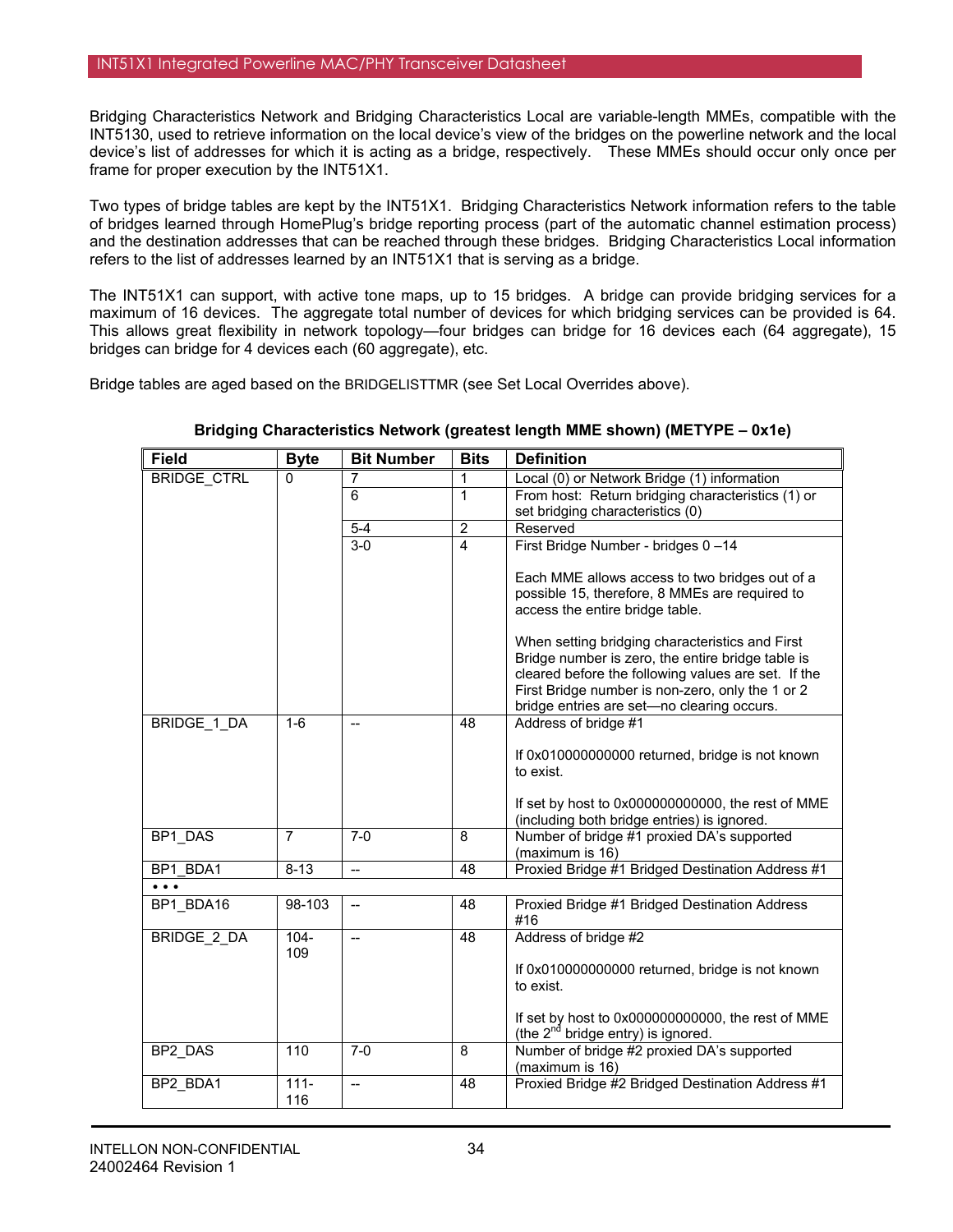| $\parallel$ Field       | <b>B</b> vte | <b>Bit Number</b> | <b>Bits</b> | <b>Definition</b>                             |
|-------------------------|--------------|-------------------|-------------|-----------------------------------------------|
| $\bullet\bullet\bullet$ |              |                   |             |                                               |
| BP2 BDA16               | $201 -$      | $- -$             | -48         | Proxied Bridge #2 Bridged Destination Address |
|                         | 206          |                   |             | #16                                           |

### **Bridging Characteristics Local (greatest length MME shown) (METYPE – 0x1e)**

| <b>Field</b>            | <b>Byte</b> | <b>Bit Number</b>        | <b>Bits</b> | <b>Definition</b>                                 |
|-------------------------|-------------|--------------------------|-------------|---------------------------------------------------|
| <b>BRIDGE CTRL</b>      |             |                          |             | Local (0) or Network Bridge (1) Information       |
|                         |             | 6                        |             | From host: Return bridging characteristics (1) or |
|                         |             |                          |             | set bridging characteristics (0)                  |
|                         |             | $5-0$                    | 6           | Reserved                                          |
| HPROX DAS               |             | 7-0                      | 8           | Number of host proxied DA's supported by the      |
|                         |             |                          |             | bridge application (maximum is 16)                |
| HPBDA1                  | $2 - 7$     | $\overline{\phantom{a}}$ | 48          | Host Proxied Bridged Destination Address #1       |
| $\bullet\bullet\bullet$ |             |                          |             |                                                   |
| HPBDA16                 | 92-97       | --                       | 48          | Host Proxied Bridged Destination Address #16      |

## 6.1.1.15. Set Transmit Characteristics (METYPE – 0x1f)

The Set Transmit Characteristics MME is Intellon Private. Intellon Private is used to denote a MAC entry that is Intellon unique and available for user activation. The frame containing this MME will not be transmitted to the medium.

Set Transmit Characteristics is a 3-byte MME compatible with the INT5130. All run-time transmit characteristics persist until updated by the next Set Transmit Characteristics MME. The EEPROM data is updated only if NO\_EE\_SAVE is FALSE.

| <b>Field</b>   | <b>Byte</b>  | <b>Bit Num</b> | <b>Bits</b>    | <b>Definition</b>                                                                                 |
|----------------|--------------|----------------|----------------|---------------------------------------------------------------------------------------------------|
| <b>LCO</b>     | $\mathbf{0}$ | 7              | 1              | Local Consumption Only                                                                            |
|                |              |                |                | Do not transmit subsequent frames to medium if<br>$LCO = 0b1$ .                                   |
| <b>ENCF</b>    |              | 6              | 1              | <b>Encryption Flag</b>                                                                            |
|                |              |                |                | Encrypt subsequent frames if ENCF=0b1                                                             |
| <b>TXPRIO</b>  |              | $5 - 4$        | $\overline{2}$ | <b>Transmit Priority</b>                                                                          |
|                |              |                |                | Transmit subsequent frames with priority CA3, CA2,<br>CA1 or CA0 (11, 10, 01 or 00)               |
| <b>RESPEXP</b> |              | 3              | 1              | <b>Response Expected</b>                                                                          |
|                |              |                |                | Mark subsequent frames to receive response (ACK,<br>NACK, FAIL) if RESPEXP=0b1                    |
| TX CONT FREE   |              | $\overline{2}$ | 1              | <b>Transmit Contention Free</b>                                                                   |
|                |              |                |                | Mark subsequently transmitted frames as contention<br>free if TX CONT FREE=0b1                    |
| CF PRIO        |              | 1              | 1              | <b>Contention Free Transmit Override Priority</b>                                                 |
|                |              |                |                | Transmit subsequent contention free frames with<br>priority set to CA2 (0b1) or set to CA3 (0b0). |
| <b>RSVD</b>    |              | 0              | 1              | Reserved                                                                                          |

## **Set Transmit Characteristics (METYPE – 0x1f)**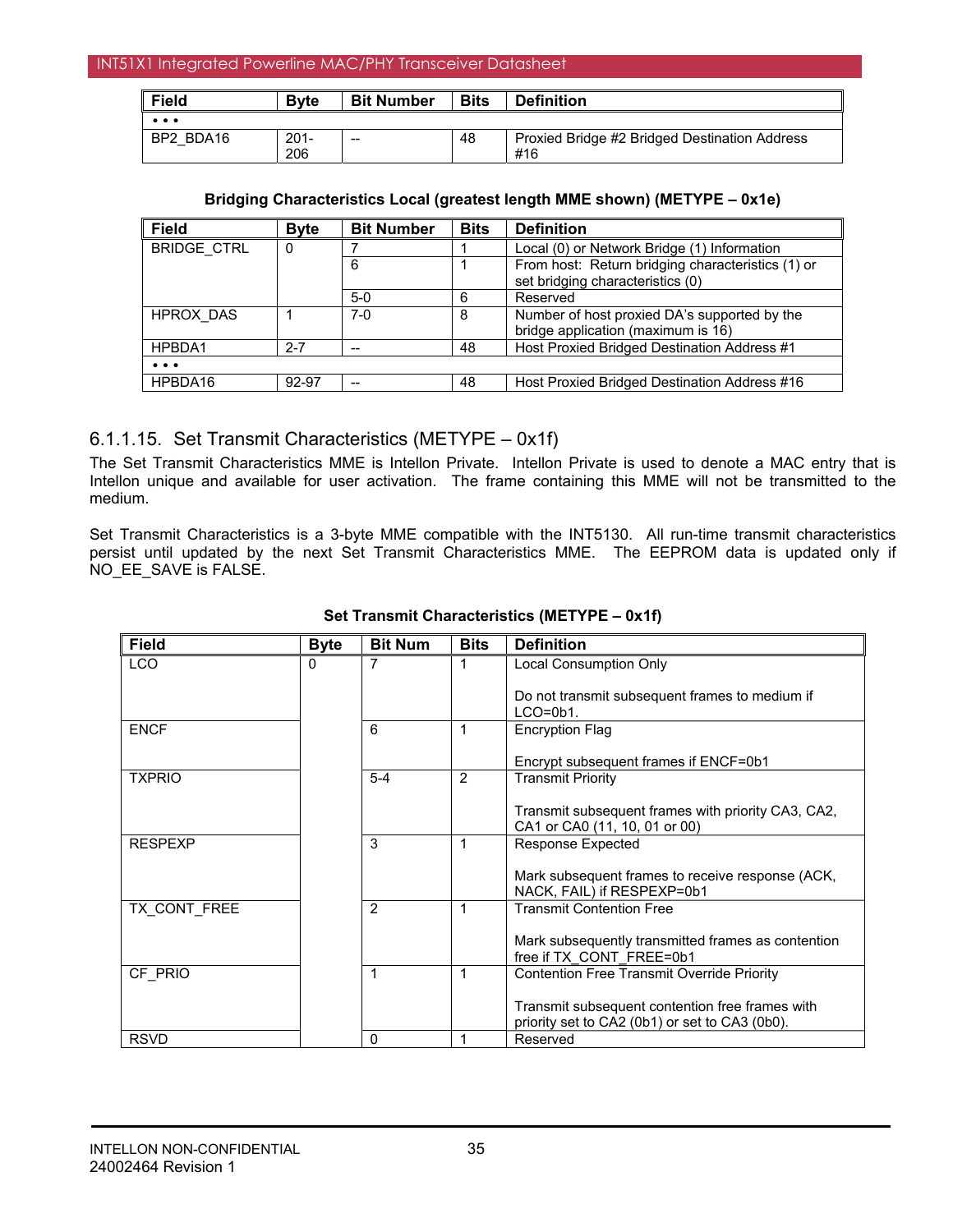| Field               | <b>Byte</b> | <b>Bit Num</b> | <b>Bits</b>    | <b>Definition</b>                                                                                                                                    |
|---------------------|-------------|----------------|----------------|------------------------------------------------------------------------------------------------------------------------------------------------------|
| <b>RETRY CTRL</b>   |             | $7-6$          | $\overline{2}$ | <b>Retry Control</b>                                                                                                                                 |
|                     |             |                |                | Transmit subsequent frames with no retries (00), one<br>retry only (01) or normal retries based on specification<br>(10). Value of (11) is reserved. |
| <b>RSVD</b>         |             | $5 - 4$        | 2              | Reserved                                                                                                                                             |
| NO DFLT ENC RX      |             | 3              |                | Disable Default Encryption Receive                                                                                                                   |
|                     |             |                |                | If TRUE (0b1) received frames will not be processed if<br>the frame was encrypted with the default encryption<br>$key$ (EKS = 0).                    |
| NO UNENC RX         |             | 2              |                | Disable Unencrypted Receive                                                                                                                          |
|                     |             |                |                | If TRUE (0b1) received frames will not be processed if<br>the frames was not encrypted.                                                              |
| <b>BACKPRESSURE</b> |             | 1              | 1              | INT51X1 (Host/DTE Option) Enable Backpressure                                                                                                        |
|                     |             |                |                | If TRUE (0b1), the INT51X1 (Host/DTE Option) will<br>exert backpressure to the Ethernet network by<br>generating "Jam Packets."                      |
| NO EE SAVE          |             | $\Omega$       | 1              | Disable EEPROM Save                                                                                                                                  |
|                     |             |                |                | If TRUE (0b1) the data in this entry will not be saved to<br>the EEPROM.                                                                             |
| <b>TXEKS</b>        | 2           | $7-0$          | 8              | EKS to be used for encryption if ENCF=0b1                                                                                                            |

# **6.2. VLAN Tagging Support**

A VLAN tag is an IEEE optional 4 Byte field inserted into a Ethernet frame between the SA and Ethertype fields. This tag can be used as a frame-specific means of setting priority. Setting the priority by VLAN tag only affects the specific frame containing the VLAN tag—untagged frames are transmitted using the priority set by the Set Transmit Characteristics MME. If MMEs are included in a frame with a VLAN tag, the MMEs must appear after the VLAN tag.



### **VLAN Tag Structure**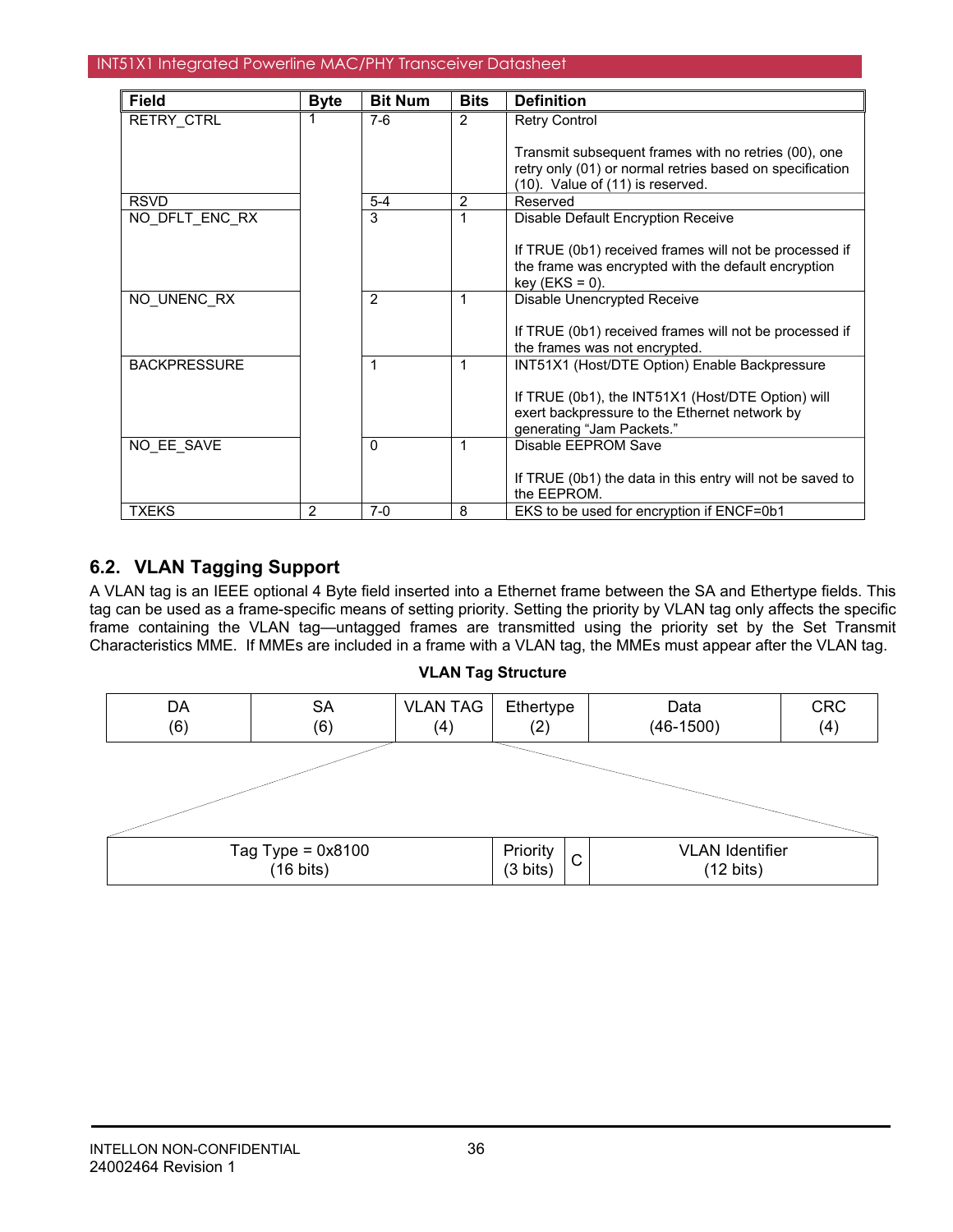# **7. Initialization and EEPROM**

## **7.1. Initialization**

The INT51X1 (USB Option) and INT51X1 (Host/DTE Option) are required to be initialized by the configuration EEPROM. The INT51X1 (PHY Option) is initialized either by the configuration EEPROM or by receiving a specific sequence of MAC Management entries (in a single frame or multiple frames) conveyed from its MII/GPSI host. An example of the single frame initialization sequence is depicted below. The initialization sequence of MAC Management entries must occur prior to the INT51X1 (PHY Option) device's ability to transmit or receive frames on the powerline.

| <b>Field</b>   | Length  | <b>Definition</b>                                                        |
|----------------|---------|--------------------------------------------------------------------------|
| DA             | 6 Bytes | <b>Destination Address</b>                                               |
|                |         | Set to 0xFF FF FF FF FF FF                                               |
|                |         |                                                                          |
|                |         | The universal broadcast address.                                         |
| <b>SA</b>      | 6 Bytes | Source Address                                                           |
|                |         | Set to 0xXX XX XX XX XX XX                                               |
|                |         |                                                                          |
|                |         | X is the 48-bit local MAC address.                                       |
|                |         |                                                                          |
| Ethertype      | 2 bytes | Ethertype                                                                |
|                |         | Set to 0x887B (assigned to Intellon Corporation by IEEE)                 |
|                |         |                                                                          |
| <b>MCTRL</b>   | 1 byte  | <b>MAC Control Field</b>                                                 |
|                |         | Set to 0x05                                                              |
|                |         | Five MMEs follow.                                                        |
|                |         |                                                                          |
|                |         | <b>Set Local Parameters MME</b>                                          |
| <b>MEHDR</b>   | 1 byte  | Set to 0x19                                                              |
|                |         |                                                                          |
|                |         | Set Local Parameters MME.                                                |
| <b>MELEN</b>   | 1 byte  | Set to 0x06                                                              |
|                |         |                                                                          |
|                |         | Six bytes of Entry Data follow.                                          |
| <b>MMENTRY</b> | 6 bytes | Set to 0xXX XX XX XX XX XX                                               |
|                |         | X is the 48-bit local MAC address retrieved/determined by the host.      |
|                |         |                                                                          |
|                |         | Set Network Encryption Key MME (default key)                             |
| <b>MEHDR</b>   | 1 byte  | Set to 0x04                                                              |
|                |         |                                                                          |
|                |         | Set Network Encryption Key MME.                                          |
| <b>MELEN</b>   | 1 byte  | Set to 0x09                                                              |
|                |         |                                                                          |
| <b>MMENTRY</b> | 1 byte  | Nine bytes of Entry Data follow.<br>Set to 0x00                          |
|                |         |                                                                          |
|                |         | 0x00 is used as the default Encryption Key Select (EKS) value as defined |
|                |         | in the HomePlug 1.0.1 Specification.                                     |
| <b>MMENTRY</b> | 8 bytes | Set to 0xDD DD DD DD DD DD DD DD                                         |
|                |         |                                                                          |
|                |         | User determined default Encryption Key.                                  |
|                |         |                                                                          |
|                |         | Set Network Encryption Key MME (network key)                             |

#### **Single Initialization Sequence Frame**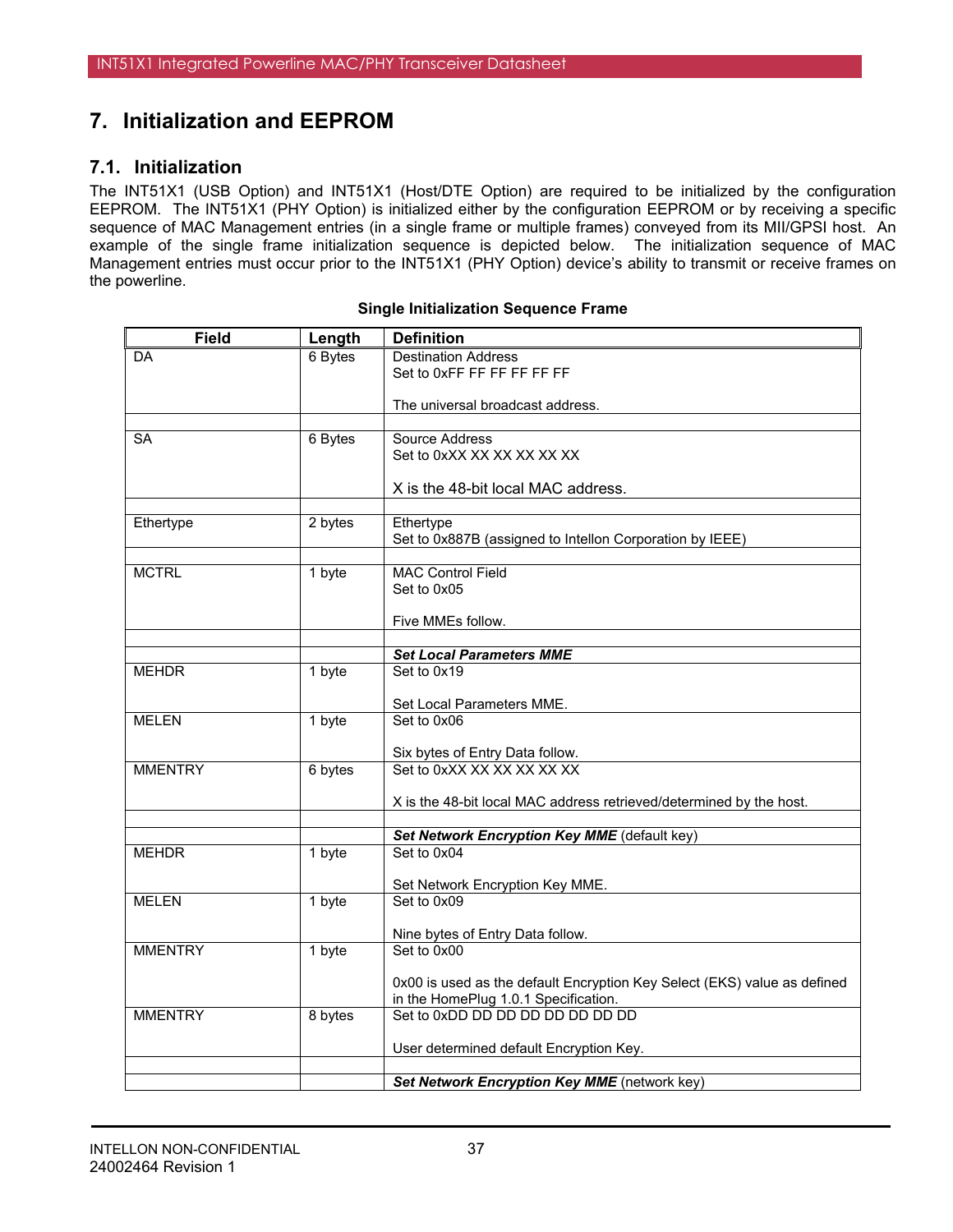| <b>Field</b>        | Length  | <b>Definition</b>                                                                |
|---------------------|---------|----------------------------------------------------------------------------------|
| <b>MEHDR</b>        | 1 byte  | Set to 0x04                                                                      |
|                     |         |                                                                                  |
|                     |         | Set Network Encryption Key MME.                                                  |
| <b>MELEN</b>        | 1 byte  | Set to 0x09                                                                      |
|                     |         | Nine bytes of Entry Data follow.                                                 |
| <b>MMENTRY</b>      | 1 byte  | Set to 0x01                                                                      |
|                     |         |                                                                                  |
|                     |         | 0x01 is used as the network Encryption Key Select (EKS) value as                 |
| <b>MMENTRY</b>      | 8 bytes | defined in the HomePlug 1.0.1 Specification.<br>Set to 0xNN NN NN NN NN NN NN NN |
|                     |         |                                                                                  |
|                     |         | User determined network Encryption Key.                                          |
|                     |         |                                                                                  |
|                     |         | <b>Set Transmit Characteristics MME</b>                                          |
| <b>MEHDR</b>        | 1 byte  | Set to 0x1F                                                                      |
|                     |         | Set Transmit Characteristics MME.                                                |
| <b>MELEN</b>        | 1 byte  | Set to 0x03                                                                      |
|                     |         |                                                                                  |
|                     |         | Three bytes of Entry Data follow.<br>Set to 0b0                                  |
| $\overline{LCO}$    | 1bit    |                                                                                  |
|                     |         | Subsequent frames are NOT for local consumption only and will be sent            |
|                     |         | over the powerline medium.                                                       |
| <b>ENCF</b>         | 1bit    | Set to 0b1                                                                       |
|                     |         |                                                                                  |
| <b>TXPRIO</b>       | 2 bits  | Subsequent frames will be encrypted<br>Set to 0b01                               |
|                     |         |                                                                                  |
|                     |         | Subsequent frames will be transmitted with priority CA1.                         |
| <b>RESPEXP</b>      | 1bit    | Set to 0b1                                                                       |
|                     |         |                                                                                  |
| TX CONT FREE        | 1bit    | Subsequent frames will be marked to request receive response.<br>Set to 0b0      |
|                     |         |                                                                                  |
|                     |         | Subsequent frames will NOT be sent contention free.                              |
| CF PRIO             | 1 bit   | Set to 0b0                                                                       |
|                     |         | Subsequent contention free frames will be transmitted at priority CA3.           |
| <b>RSVD</b>         | 1 bit   | Set to 0b0                                                                       |
|                     |         |                                                                                  |
|                     |         | Reserved.                                                                        |
| RETRY_CTRL          | 2 bits  | Set to 0b10                                                                      |
|                     |         | Subsequent frames are transmitted with normal retries based on the               |
|                     |         | HomePlug 1.0.1 Specification                                                     |
| <b>RSVD</b>         | 2 bits  | <b>RESERVED</b>                                                                  |
|                     |         |                                                                                  |
|                     |         | Must be set to 0b00                                                              |
| NO_DFLT_ENC_RX      | 1bit    | Set to 0b0                                                                       |
|                     |         | The device will process received frames encrypted with the default               |
|                     |         | encryption key (EKS=0)                                                           |
| NO_UNENC_RX         | 1bit    | Set to 0b1                                                                       |
|                     |         |                                                                                  |
| <b>BACKPRESSURE</b> | 1bit    | Received frames must be encrypted to be processed.<br>Set to 0b1                 |
|                     |         |                                                                                  |
|                     |         | The INT51X1 (Host/DTE Option) will send "Jam Packets" to exert                   |
|                     |         | backpressure on the Ethernet host network.                                       |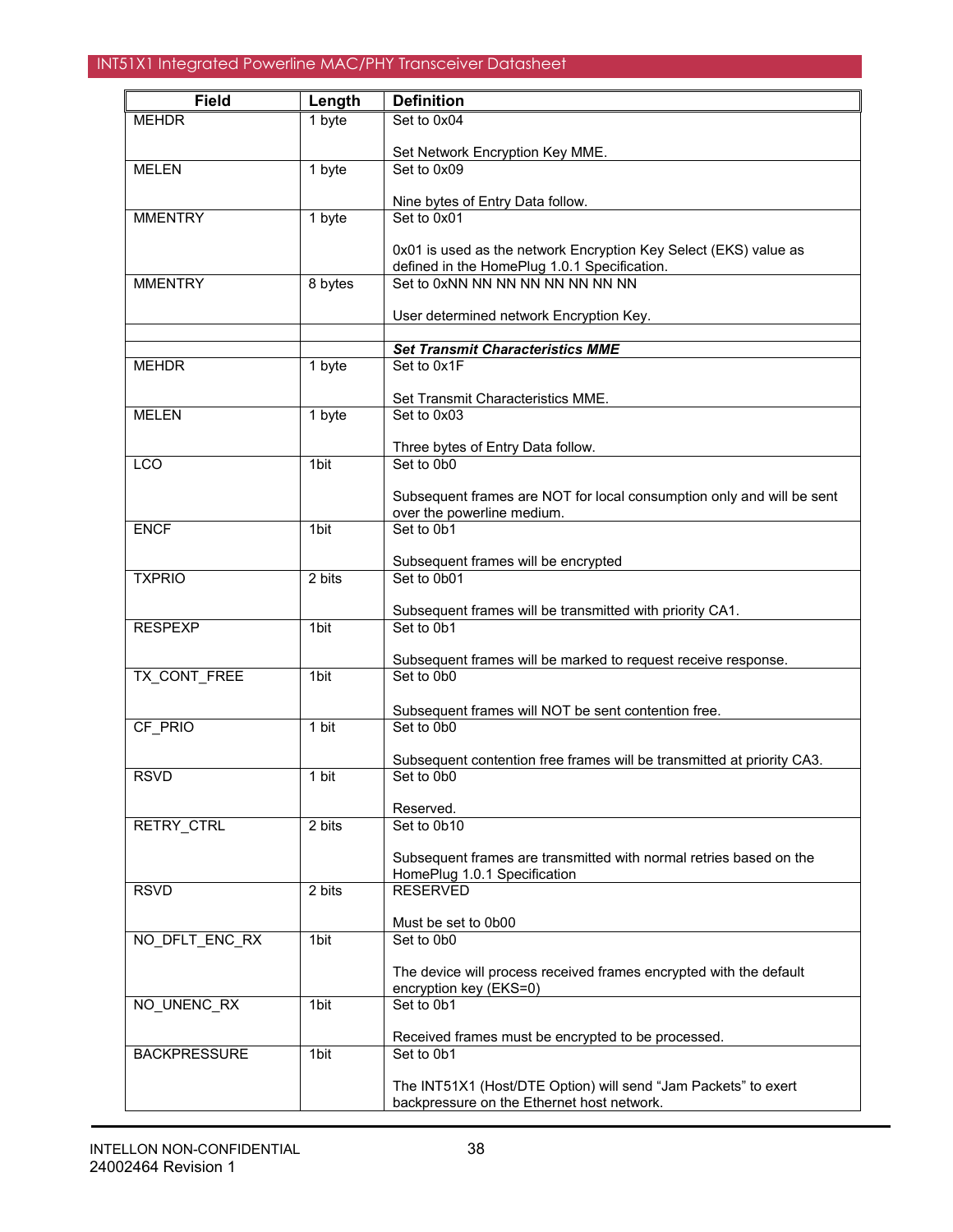| <b>Field</b>         | Length | <b>Definition</b>                                                       |
|----------------------|--------|-------------------------------------------------------------------------|
| NO_EE_SAVE           | 1bit   | Set to 0b0                                                              |
|                      |        | These settings will be saved to EEPROM, if present. (It is recommended  |
| <b>TXEKS</b>         | 1 byte | that this setting be used for initialization only.)<br>Set to 0x01      |
|                      |        |                                                                         |
|                      |        | EKS to be used for encryption if $ENCF = 0b1$ . 0x00 is defined as the  |
|                      |        | default key select and 0x01 is defined as the network key select as     |
|                      |        | specified by the HomePlug 1.0.1 Specification.                          |
|                      |        | <b>Set Local Overrides RAM &amp; EEPROM MME</b>                         |
| <b>MEHDR</b>         | 1 byte | Set to 0x1D                                                             |
|                      |        |                                                                         |
|                      |        | Set Local Overrides RAM & EEPROM MME.                                   |
| <b>MELEN</b>         | 1 byte | Set to 0x14                                                             |
|                      |        |                                                                         |
| MAXC3TXTMR           | 1 byte | Twenty bytes of Entry Data follow.<br>Set to 0x00                       |
|                      |        |                                                                         |
|                      |        | Maximum CAP 3 Transmit Timer value of 8 msec.                           |
|                      | 1 byte | Set to 0x08                                                             |
| MAXC2TXTMR           | 1 byte | Set to 0x00                                                             |
|                      |        | Maximum CAP 2 Transmit Timer value of 250 msec.                         |
|                      | 1 byte | Set to 0xFA                                                             |
| MAXC1 0TXTMR         | 1 byte | Set to 0x03                                                             |
|                      |        |                                                                         |
|                      |        | Maximum CAP 1 & CAP 0 Transmit Timer value of 1 sec.                    |
|                      | 1 byte | Set to 0xE8                                                             |
| MAXC3RXTMR           | 1 byte | Set to 0x00                                                             |
|                      |        | Maximum CAP3 Receive Reassembly Timer value of 20 msec.                 |
|                      | 1 byte | Set to 0x14                                                             |
| MAXC2RXTMR<br>1 byte |        | Set to 0x00                                                             |
|                      |        |                                                                         |
|                      | 1 byte | Maximum CAP2 Receive Reassembly Timer value of 250 msec.<br>Set to 0xFA |
| MAXC1 0RXTMR         | 1 byte | Set to 0x03                                                             |
|                      |        |                                                                         |
|                      |        | Maximum CAP 1 & CAP 0 Receive Reassembly Timer value of 1 sec.          |
|                      | 1 byte | Set to 0xE8                                                             |
| <b>ESTAGETMR</b>     | 1 byte | Set to 0x13                                                             |
|                      |        | Tone Map Estimation Aging Timer value of 5 secs.                        |
|                      | 1 byte | Set to 0x88                                                             |
| <b>BRIDGELISTTMR</b> | 1 byte | Set to 0x04                                                             |
|                      |        |                                                                         |
|                      |        | Bridge List Aging Timer value of 20 mins (0x0125 for 5 mins).           |
|                      |        | See Optimizing the Bridge List Aging Timer below.                       |
|                      | 1 byte | Set to 0x94                                                             |
| <b>FAILTMR</b>       | 1 byte | Set to 0x00                                                             |
|                      |        |                                                                         |
|                      |        | Fail Resend Timer value of 10 msec.                                     |
|                      | 1 byte | Set to 0x0A                                                             |
| VLAN_PRIO7           | 2 bits | Set to 0b11                                                             |
|                      |        | VLAN Tag Priority 7 maps to CAP3                                        |
| VLAN_PRIO6           | 2 bits | Set to 0b11                                                             |
|                      |        |                                                                         |
|                      |        | VLAN Tag Priority 6 maps to CAP3                                        |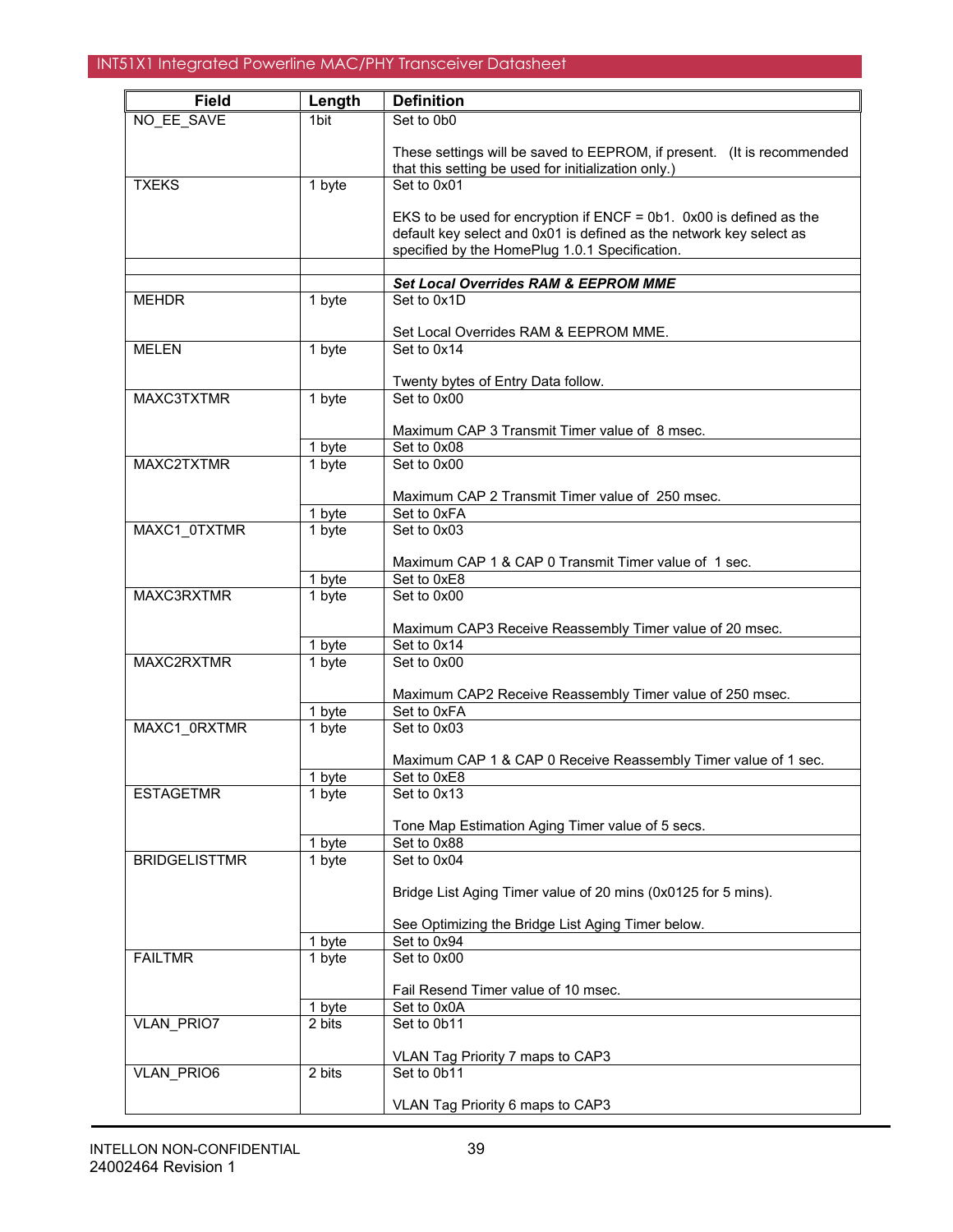| <b>Field</b>      | Length  | <b>Definition</b>                                                                                                             |
|-------------------|---------|-------------------------------------------------------------------------------------------------------------------------------|
| VLAN_PRIO5        | 2 bits  | Set to 0b10                                                                                                                   |
|                   |         | VLAN Tag Priority 5 maps to CAP2                                                                                              |
| <b>VLAN PRIO4</b> | 2 bits  | Set to 0b10                                                                                                                   |
|                   |         | VLAN Tag Priority 4 maps to CAP2                                                                                              |
| <b>VLAN PRIO3</b> | 2 bits  | Set to 0b10                                                                                                                   |
|                   |         | VLAN Tag Priority 3 maps to CAP1                                                                                              |
| <b>VLAN PRIO2</b> | 2 bits  | Set to 0b10                                                                                                                   |
|                   |         | VLAN Tag Priority 2 maps to CAP1                                                                                              |
| <b>VLAN PRIO1</b> | 2 bits  | Set to 0b00                                                                                                                   |
|                   |         | VLAN Tag Priority 1 maps to CAP0                                                                                              |
| <b>VLAN PRIO0</b> | 2 bits  | Set to 0b00                                                                                                                   |
|                   |         | VLAN Tag Priority 0 maps to CAP0                                                                                              |
|                   |         |                                                                                                                               |
| <b>FCS</b>        | 4 Bytes | Frame Check Sequence field as described in the IEEE Std. 802.3. The<br>external MAC controller normally generates this field. |

# **7.2. Configuration EEPROM**

When optioned for INT51X1 (USB Option) or INT51X1 (Host/DTE Option), the configuration EEPROM is required to store and maintain the MAC address and default encryption key. When optioned for INT51X1 (PHY Option), the configuration EEPROM is optional (see Initialization below if EEPROM is not present). The EEPROM must be Atmel AT93C46, programmed in 8-bit mode, or equivalent.

| <b>Field</b> | <b>Byte</b>     | <b>Bit</b>     | <b>Bit</b>     | <b>Definition</b>                     | <b>Defaults</b>  |
|--------------|-----------------|----------------|----------------|---------------------------------------|------------------|
|              | Addr            | <b>Number</b>  | s              |                                       |                  |
| Vcode[15-0]  | 0               | $7-0$          | 8              | Validity Code [15-8] (0x77 = Valid)   | 0x77             |
|              | $\mathbf{1}$    | $7-0$          | $\overline{8}$ | Validity Code [7-0] (0x77 = Valid)    | 0x77             |
| MA[47-0]     | $\overline{2}$  | $7-0$          | $\overline{8}$ | MAC Address, first octet              | User             |
|              | 3               | $7-0$          | 8              | MAC Address, second octet             | Determined       |
|              | $\overline{4}$  | $7-0$          | 8              | MAC Address, third octet              |                  |
|              | 5               | $7-0$          | 8              | MAC Address, fourth octet             |                  |
|              | 6               | $7-0$          | 8              | MAC Address, fifth octet              |                  |
|              | $\overline{7}$  | $7-0$          | 8              | MAC Address, sixth octet              |                  |
| DEK[63-0]    | $\overline{8}$  | $7-0$          | $\overline{8}$ | Default Encryption Key, first octet   |                  |
|              | 9               | $7-0$          | 8              | Default Encryption Key, second octet  |                  |
|              | 10              | $7-0$          | 8              | Default Encryption Key, third octet   |                  |
|              | 11              | $7-0$          | $\bf 8$        | Default Encryption Key, fourth octet  |                  |
|              | 12              | $7-0$          | 8              | Default Encryption Key, fifth octet   |                  |
|              | 13              | $7-0$          | $\overline{8}$ | Default Encryption Key, sixth octet   |                  |
|              | 14              | $7-0$          | 8              | Default Encryption Key, seventh octet |                  |
|              | 15              | $7-0$          | 8              | Default Encryption Key, eight octet   |                  |
| <b>EKS</b>   | 16              | $7-0$          | 8              | <b>Encryption Key Select</b>          | 0x01             |
| NEK[63-0]    | 17              | $7-0$          | $\overline{8}$ | Network Encryption Key, first octet   | <b>User</b>      |
|              | 18              | $7-0$          | $\overline{8}$ | Network Encryption Key, second octet  | Determined       |
|              | 19              | $7-0$          | 8              | Network Encryption Key, third octet   |                  |
|              | 20              | $7-0$          | $\overline{8}$ | Network Encryption Key, fourth octet  |                  |
|              | 21              | $7-0$          | $\overline{8}$ | Network Encryption Key, fifth octet   |                  |
|              | 22              | $7-0$          | 8              | Network Encryption Key, sixth octet   |                  |
|              | $\overline{23}$ | $7-0$          | $\overline{8}$ | Network Encryption Key, seventh octet |                  |
|              | 24              | $7-0$          | 8              | Network Encryption Key, eight octet   |                  |
| <b>LCO</b>   | 25              | $\overline{7}$ | $\mathbf{1}$   | Local Consumption Only <sup>1</sup>   | 0 <sub>b</sub> 0 |

### **EEPROM Configuration**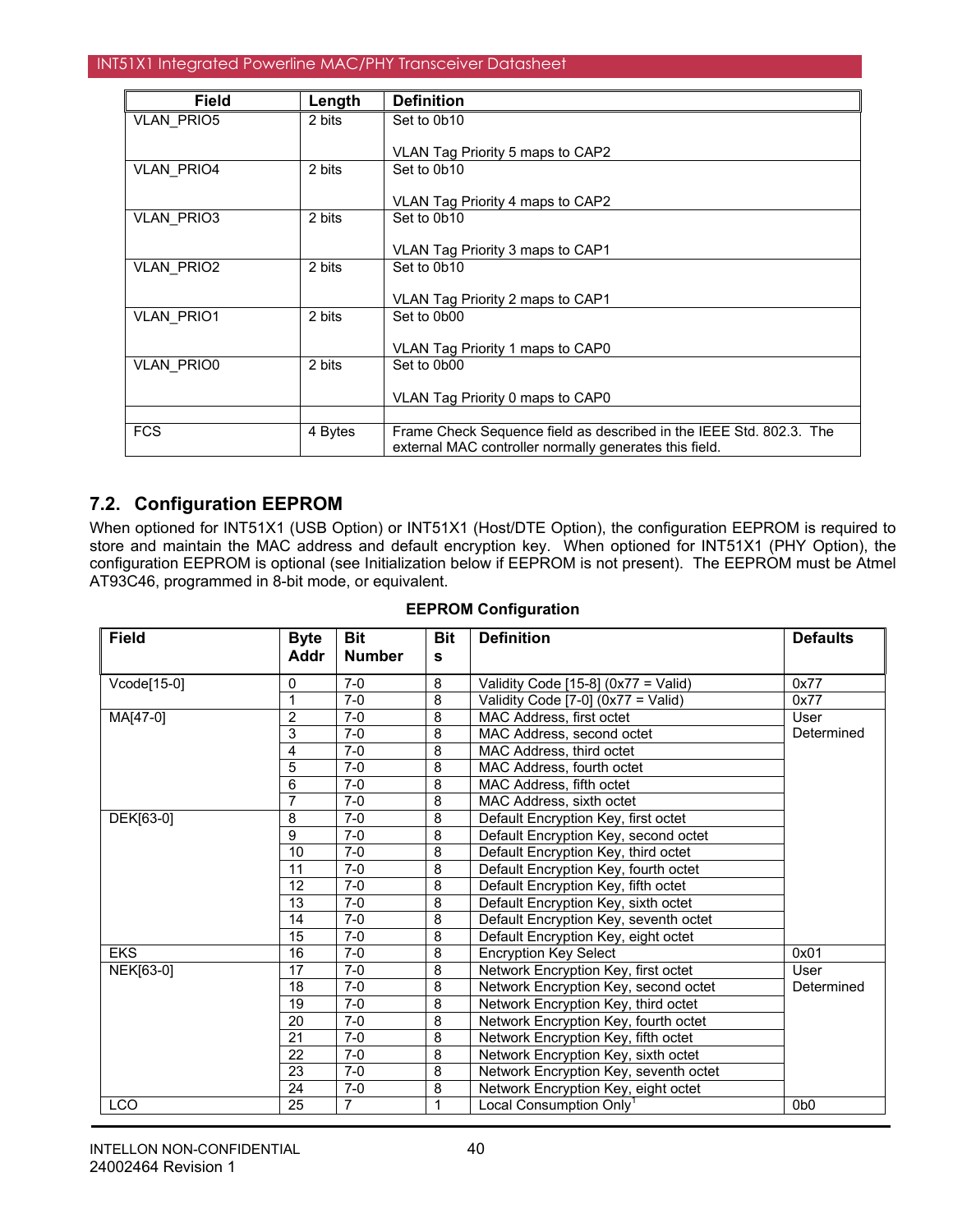| <b>Field</b>                           | <b>Byte</b>     | <b>Bit</b>       | <b>Bit</b>                         | <b>Definition</b>                                               | <b>Defaults</b>           |
|----------------------------------------|-----------------|------------------|------------------------------------|-----------------------------------------------------------------|---------------------------|
|                                        | <b>Addr</b>     | <b>Number</b>    | s                                  |                                                                 |                           |
| <b>ENCF</b>                            |                 | 6                | 1                                  | Encryption Flag <sup>1</sup>                                    | 0 <sub>b1</sub>           |
| <b>TXPRIO</b>                          |                 | $5-4$            | $\overline{2}$                     | Transmit Priority <sup>1</sup>                                  | 0 <sub>b01</sub>          |
| <b>RESPEXP</b>                         |                 | 3                | 1                                  | Response Expected <sup>1</sup>                                  | 0 <sub>b1</sub>           |
| TX CONT FREE                           |                 | $\overline{2}$   | $\mathbf{1}$                       | Transmit Contention Free <sup>1</sup>                           | 0 <sub>b0</sub>           |
| CF PRIO                                |                 | 1                | $\mathbf{1}$                       | Contention Free Transmit Override Priority <sup>1</sup>         | 0 <sub>b0</sub>           |
| <b>RSVD</b>                            |                 | 0                | 1                                  | Reserved <sup>1</sup>                                           | 0 <sub>b0</sub>           |
| RETRY_CTRL                             | $\overline{26}$ | $7 - 6$          | $\overline{2}$                     | Retry Control <sup>1</sup>                                      | 0 <sub>b10</sub>          |
| <b>RSVD</b>                            |                 | $5-4$            | $\overline{2}$                     | Reserved <sup>1</sup>                                           | 0 <sub>b00</sub>          |
| NO DFLT ENC RX                         |                 | 3                | $\mathbf{1}$                       | Disable Default Encryption Receive <sup>1</sup>                 | 0 <sub>b0</sub>           |
| NO UNENC RX                            |                 | $\overline{2}$   | 1                                  | Disable Unencrypted Receive <sup>1</sup>                        | 0 <sub>b1</sub>           |
| <b>BACKPRESSURE</b>                    |                 | 1                | 1                                  | INT5141 Enable Backpressure <sup>1</sup>                        | 0 <sub>b1</sub>           |
| NO_EE_SAVE                             |                 | $\mathbf 0$      | 1                                  | Disable EEPROM Save                                             | 0 <sub>b0</sub>           |
| <b>TXEKS</b>                           | 27              | $7 - 0$          | $\overline{8}$                     | EKS <sup>1</sup>                                                | 0x01                      |
| <b>MAXC0TXTMR</b>                      | $\overline{28}$ | $7 - 0$          | $\overline{8}$                     | Maximum CAP 0 Transmit Timer (ms) [7-0]                         | 0xE8                      |
|                                        | $\overline{29}$ | $7-0$            | $\overline{8}$                     | Maximum CAP 0 Transmit Timer [15-8]                             | 0x03                      |
| MAXC1TXTMR                             | $\overline{30}$ | $7-0$            | 8                                  | Maximum CAP 1 Transmit Timer (ms) [7-0]                         | 0xE8                      |
|                                        |                 |                  |                                    |                                                                 |                           |
|                                        | $\overline{31}$ | $7-0$            | 8                                  | Maximum CAP 1 Transmit Timer [15-8]                             | 0x03                      |
| MAXC2TXTMR                             | $\overline{32}$ | $7-0$            | $\bf 8$                            | Maximum CAP 2 Transmit Timer (ms) [7-0]                         | 0xFA                      |
|                                        | 33              | $7 - 0$          | $\bf 8$                            | Maximum CAP 2 Transmit Timer [15-8]                             | 0x00                      |
| MAXC3TXTMR                             | 34              | $7 - 0$          | $\bf 8$                            | Maximum CAP 3 Transmit Timer (ms) [7-0]                         | 0x08                      |
|                                        | 35              | $7-0$            | $\overline{8}$                     | Maximum CAP 3 Transmit Timer [15-8]                             | 0x00                      |
| MAXC3RXTMR                             | 36              | $7-0$            | 8                                  | Maximum CAP3 Receive Reassembly Timer                           | 0x14                      |
|                                        |                 |                  |                                    | $(ms)[7-0]$                                                     |                           |
|                                        | $\overline{37}$ | $7-0$            | 8                                  | Maximum CAP3 Receive Reassembly Timer                           | 0x00                      |
|                                        |                 |                  |                                    | $[15-8]$                                                        |                           |
| MAXC2RXTMR                             | $\overline{38}$ | $7 - 0$          | $\overline{\mathbf{8}}$            | Maximum CAP2 Receive Reassembly Timer                           | 0xFA                      |
|                                        |                 |                  |                                    | $(ms)[7-0]$                                                     |                           |
|                                        | 39              | $7-0$            | 8                                  | Maximum CAP2 Receive Reassembly Timer                           | 0x00                      |
| MAXC1 0RXTMR                           | 40              | $7-0$            | 8                                  | $[15-8]$<br>Maximum CAP 1 & CAP 0 Receive                       | 0xE8                      |
|                                        |                 |                  |                                    | Reassembly Timer (ms)[7-0]                                      |                           |
|                                        | 41              | $7 - 0$          | 8                                  | Maximum CAP 1 & CAP 0 Receive                                   | 0x03                      |
|                                        |                 |                  |                                    | Reassembly Timer [15-8]                                         |                           |
| <b>ESTAGETMR</b>                       | 42              | $7-0$            | 8                                  | Tone Map Estimation Aging Timer (ms) [7-0]                      | 0x88                      |
|                                        | 43              | $7-0$            | 8                                  | Tone Map Estimation Aging Timer [15-8]                          | 0x13                      |
| <b>BRIDGELISTTMR</b>                   | $\overline{44}$ | $7-0$            | 8                                  | Bridge List Aging Timer (≈1/4 sec) [7-0]                        | 0x50                      |
|                                        |                 |                  |                                    |                                                                 |                           |
|                                        |                 |                  |                                    | Note: This number has been multiplied by 4 by                   |                           |
|                                        |                 |                  |                                    | the chip. $(0x1250 = 20 \text{ mins}, 0x0494 = 5 \text{ mins})$ |                           |
|                                        |                 |                  |                                    |                                                                 |                           |
|                                        |                 |                  |                                    | See Optimizing the Bridge List Aging Timer                      |                           |
|                                        |                 |                  |                                    | below.                                                          |                           |
|                                        | 45              | $7 - 0$          | 8                                  | Bridged List Aging Timer [15-8]                                 | 0x12                      |
| <b>FAILTMR</b>                         | 46              | $7 - 0$          | 8                                  | Fail Resend Timer (ms) [7-0]                                    | 0x0A                      |
|                                        | 47              | $7-0$            | 8                                  | Fail Resend Timer [15-8]                                        | 0x00                      |
| <b>VLAN PRIO7</b>                      | 48              | $7-6$            | $\boldsymbol{2}$                   | <b>VLAN Tag Priority 7</b>                                      | 0b11                      |
| <b>VLAN PRIO6</b>                      |                 | $5-4$            | $\mathbf 2$                        | <b>VLAN Tag Priority 6</b>                                      | 0b11                      |
| <b>VLAN PRIO5</b>                      |                 | $3 - 2$          | $\overline{2}$                     | <b>VLAN Tag Priority 5</b>                                      | 0b10<br>0 <sub>b</sub> 10 |
| <b>VLAN PRIO4</b><br><b>VLAN PRIO3</b> | 49              | $1 - 0$<br>$7-6$ | $\overline{2}$<br>$\boldsymbol{2}$ | <b>VLAN Tag Priority 4</b><br><b>VLAN Tag Priority 3</b>        | 0b01                      |
| <b>VLAN PRIO2</b>                      |                 | $5-4$            | $\boldsymbol{2}$                   | <b>VLAN Tag Priority 2</b>                                      | 0b01                      |
| <b>VLAN PRIO1</b>                      |                 | $3-2$            | $\overline{2}$                     | <b>VLAN Tag Priority 1</b>                                      | 0b00                      |
| <b>VLAN PRIO0</b>                      |                 | $1-0$            | $\overline{2}$                     | <b>VLAN Tag Priority 0</b>                                      | 0b00                      |
| <b>RST CNT</b>                         | 50              | $7-0$            | 8                                  | Restart Counter [7-0]                                           | 0x00                      |
|                                        | 51              | $7-0$            | 8                                  | Restart Counter [15-8]                                          | 0x00                      |
| <b>RSVD</b>                            | $52 -$          | 7:0              | 8                                  | Reserved                                                        | 0xFF                      |
|                                        | 127             |                  |                                    |                                                                 |                           |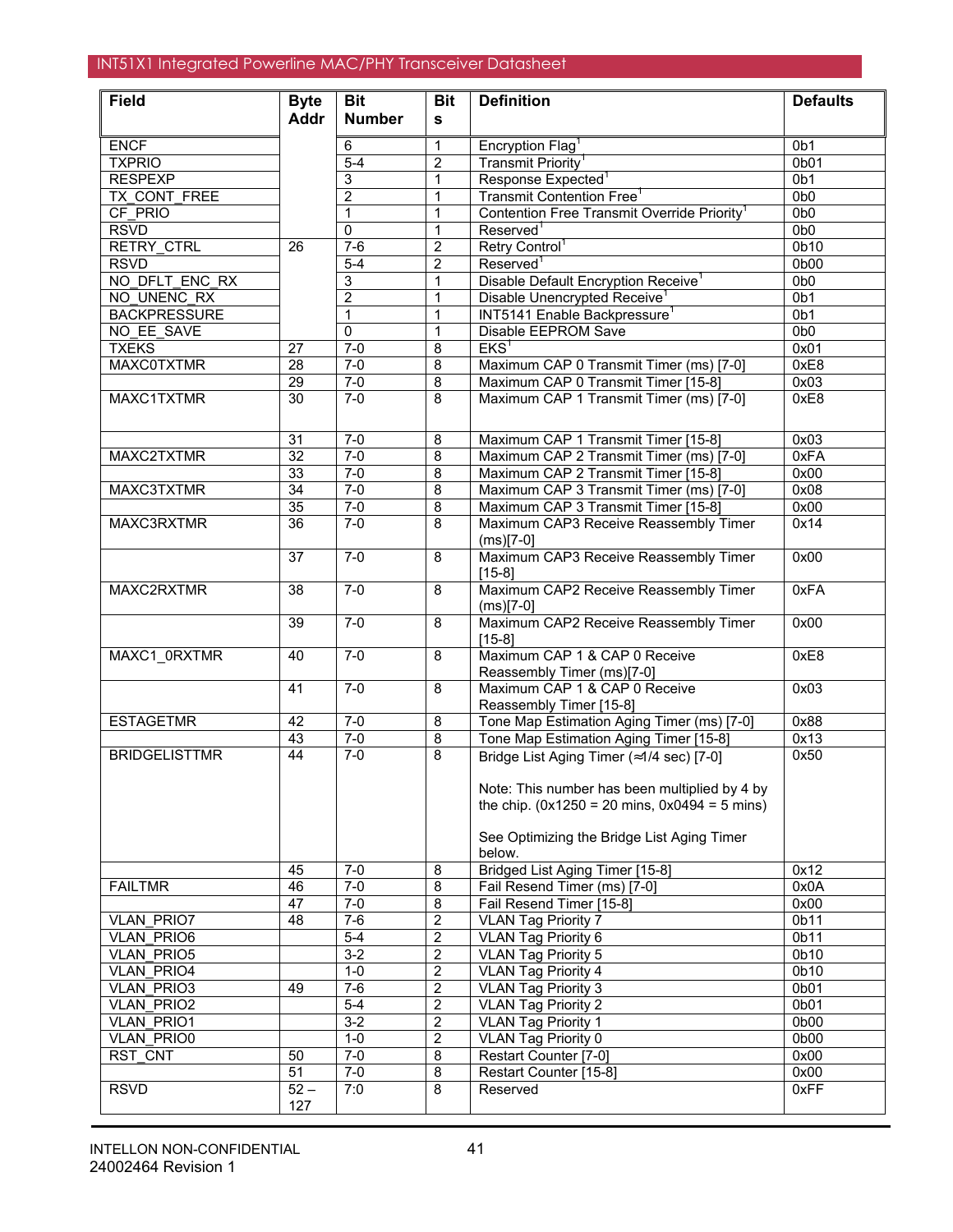| INT51X1 Integrated Powerline MAC/PHY Transceiver Datasheet |                      |                             |                 |                   |                 |  |  |
|------------------------------------------------------------|----------------------|-----------------------------|-----------------|-------------------|-----------------|--|--|
| Field                                                      | <b>B</b> vte<br>Addr | <b>Bit</b><br><b>Number</b> | <b>Bit</b><br>s | <b>Definition</b> | <b>Defaults</b> |  |  |
| NOTE:                                                      |                      |                             |                 |                   |                 |  |  |

1. Please refer to the Set Transmit Characteristics MME above for further explanation.

# **7.3. Optimizing the Bridge List Aging Timer**

The bridge list aging timer controls the duration of a host proxied DA entry in the local bridge table (see Bridging Characteristics Local above). The duration of this timer can be optimized by understanding the traffic characteristics of its host application, e.g. normal PC running standard Internet Protocol (IP) based network protocol stack, router running Router Information Protocol (RIP or RIP2).

The goal of the bridge list aging timer is to reflect the active network topology and adjust to changes in that topology under all network traffic conditions. Under high traffic conditions, the duration of the timer is not critical. However, under low traffic conditions (web surfing, night time, etc.), the traffic generated by a host may be limited to the inherent protocol traffic, e.g. Address Resolution Protocol (ARP) requests and responses, RIP broadcasts, which occurs at a low rate. The bridge list aging timer should be long enough such that bridge table entries are not removed prematurely.

ARP traffic occurs every 10 minutes (typical) and RIP broadcasts occur every 30 seconds (typical). Therefore, to optimize the bridge list aging timer, set the value to 20 minutes if the host is a normal PC (this value is shown as the suggested value in the Initialization and Configuration EEPROM sections above) or set the value to 5 minutes or less if the host is a router. The optimal timing for each device may be device specific. These settings will optimize the topology awareness aspect of the bridge table aging timer to respond to the needs of the network.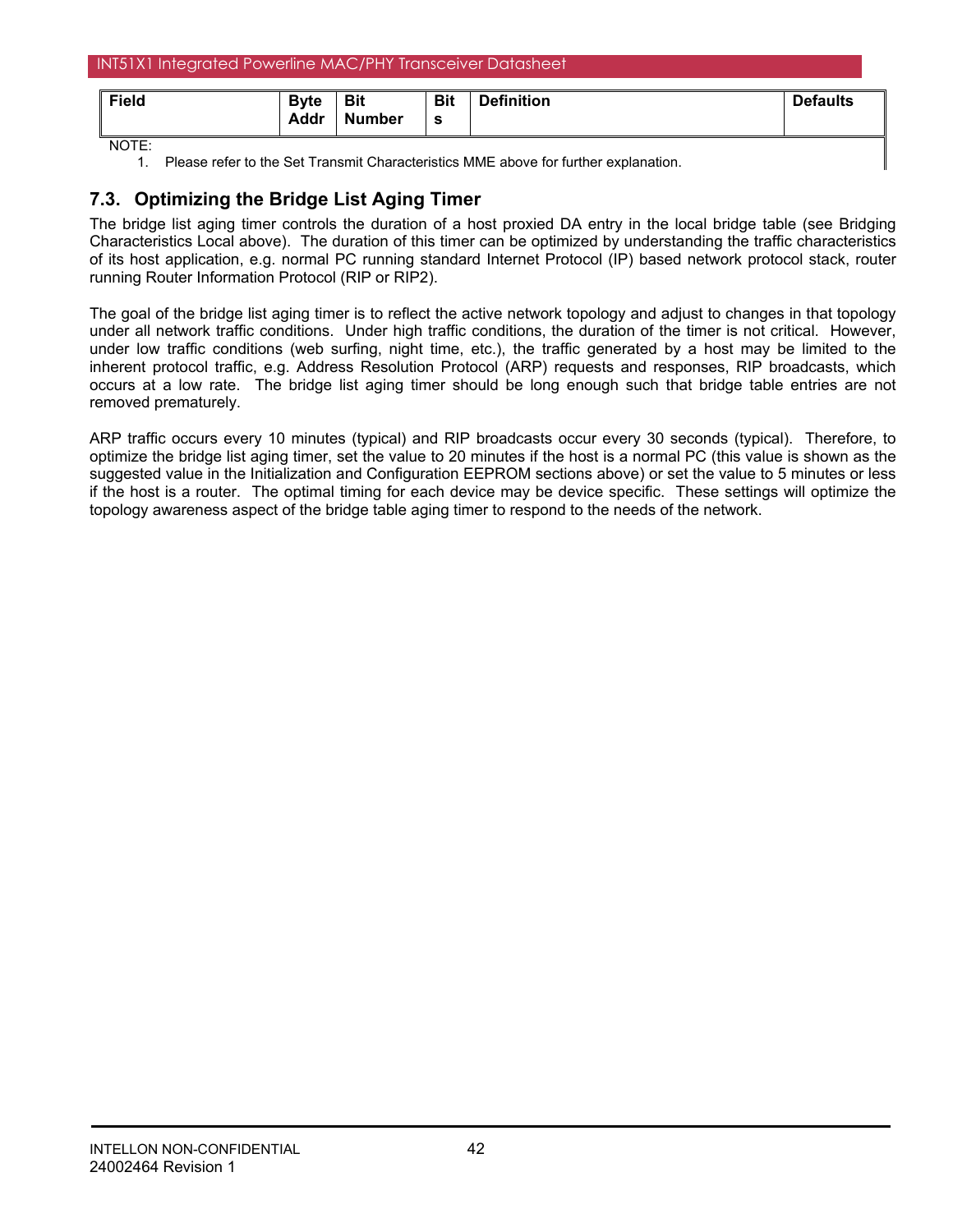# **8. Specifications**

# **8.1. Physical Dimensions**

## *BOTTOM VIEW TOP VIEW*